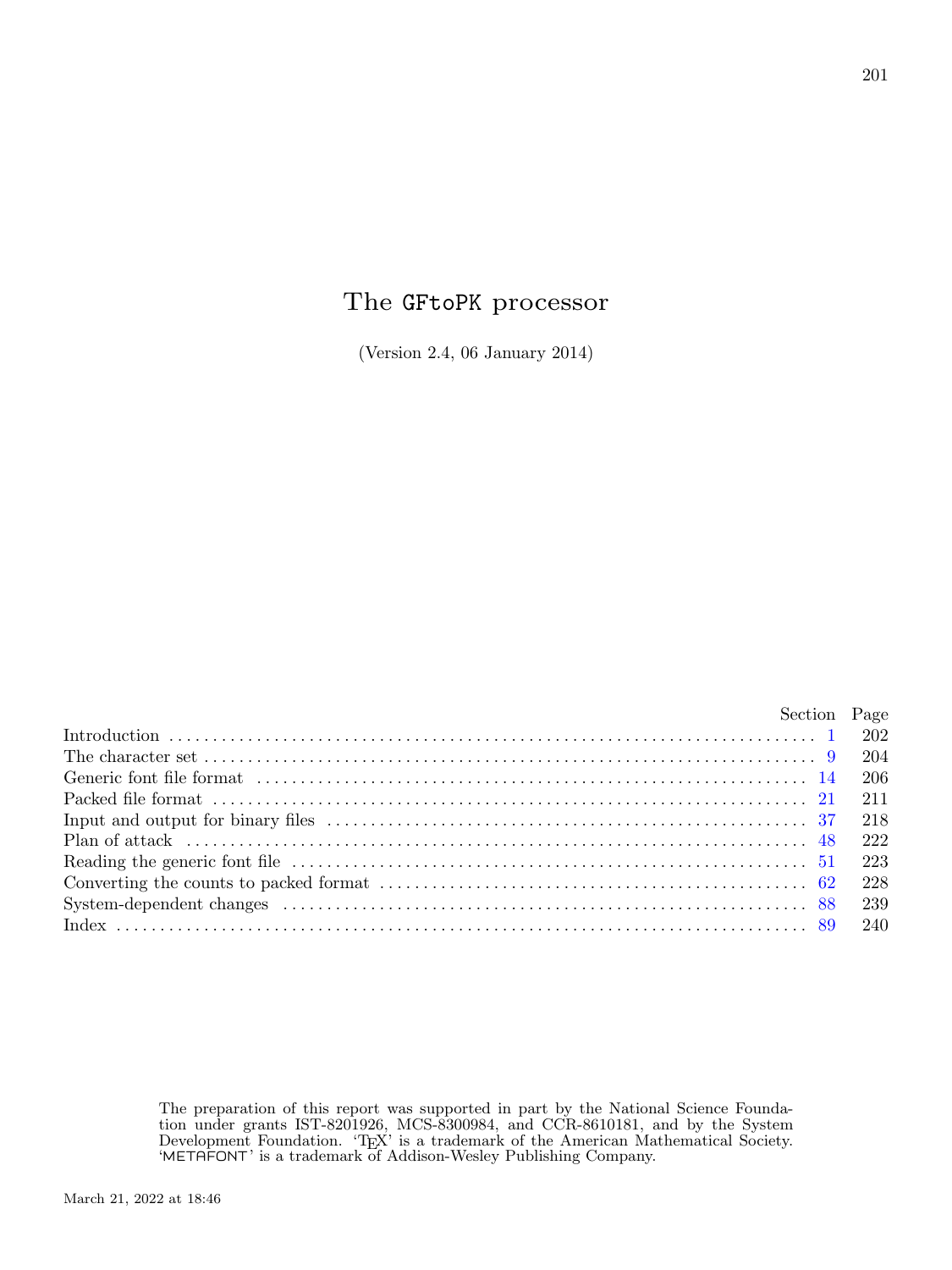<span id="page-1-0"></span>1. Introduction. This program reads a GF file and packs it into a PK file. PK files are significantly smaller than GF files, and they are much easier to interpret. This program is meant to be the bridge between METAFONT and DVI drivers that read PK files. Here are some statistics comparing typical input and output file sizes:

| Font   | Resolution |       |       | <b>GF</b> size <b>PK</b> size Reduction factor |
|--------|------------|-------|-------|------------------------------------------------|
| cmr10  | 300        | 13200 | 5484  | 42\%                                           |
| cmr10  | 360        | 15342 | 6496  | 42\%                                           |
| cmr10  | 432        | 18120 | 7808  | 43\%                                           |
| cmr10  | 511        | 21020 | 9440  | 45\%                                           |
| cmr10  | 622        | 24880 | 11492 | 46\%                                           |
| cmr10  | 746        | 29464 | 13912 | 47\%                                           |
| cminch | 300        | 48764 | 22076 | 45%                                            |

It is hoped that the simplicity and small size of the PK files will make them widely accepted.

The PK format was designed and implemented by Tomas Rokicki during the summer of 1985. This program borrows a few routines from GFtoPXL by Arthur Samuel.

The banner string defined here should be changed whenever GFtoPK gets modified. The preamble comment macro (near the end of the program) should be changed too.

define banner ≡ ´This is GFtoPK, Version 2.4´ { printed when the program starts }

**2.** Some of the diagnostic information is printed using  $d$ -print-ln. When debugging, it should be set the same as *print\_ln*, defined later.

define  $d\_print\_ln(F) \equiv$ 

3. This program is written in standard Pascal, except where it is necessary to use extensions; for example, one extension is to use a default case as in TANGLE, WEAVE, etc. All places where nonstandard constructions are used should be listed in the index under "system dependencies."

define *othercases*  $\equiv$  *others*: { default for cases not listed explicitly } define endcases  $\equiv$  end { follows the default case in an extended case statement } format *othercases*  $\equiv$  *else* format endcases  $\equiv$  end

4. The binary input comes from  $gf$ -file, and the output font is written on  $pk$ -file. All text output is written on Pascal's standard *output* file. The term *print* is used instead of *write* when this program writes on *output*, so that all such output could easily be redirected if desired.

```
define print(\textbf{\#}) \equiv write(\textbf{\#})define print\_ln(F) \equiv write\_ln(F)\mathbf{program} \; GFtoPK(gf_{\mathit{f}}\hat{f} \hat{l} \hat{e}, \hat{pk}_{\mathit{f}}\hat{f} \hat{l} \hat{e}, \text{output});label \langle5\rangleconst \langle6\rangletype \langle9\ranglevar \langle11 \rangleprocedure initialize; {this procedure gets things started properly }
    var i: integer; { loop index for initializations }
    begin print\_ln(banner);
    \langle12 \rangleend;
```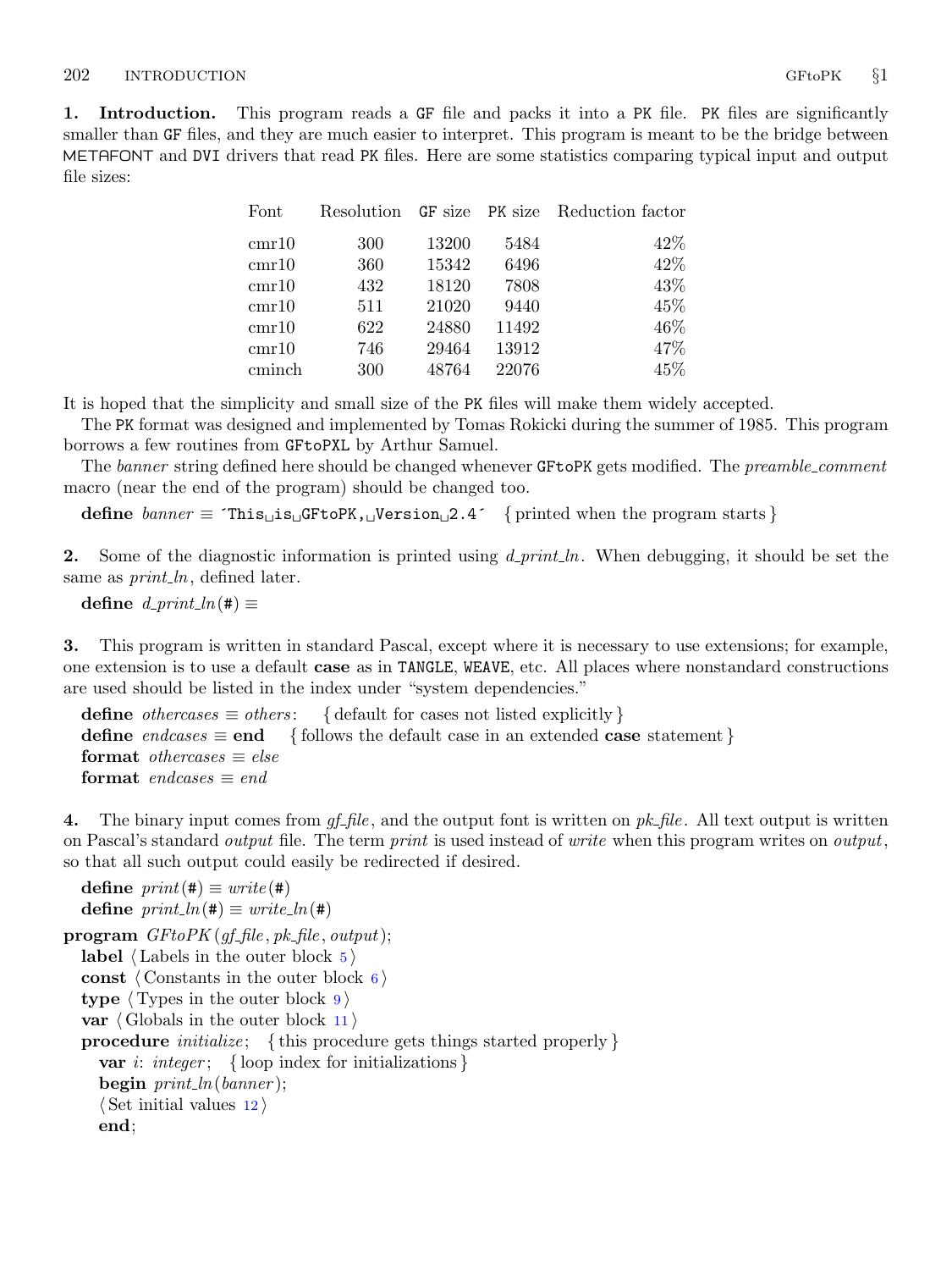<span id="page-2-0"></span>**5.** If the program has to stop prematurely, it goes to the 'final end'.

define  $final\_end = 9999$  { label for the end of it all }

 $\langle$  Labels in the outer block  $5 \rangle \equiv$  $final$ .

This code is used in section [4](#page-1-0).

6. The following parameters can be changed at compile time to extend or reduce GFtoPK's capacity. The values given here should be quite adequate for most uses. Assuming an average of about three strokes per raster line, there are six run-counts per line, and therefore  $max_{x}$  will be sufficient for a character 2600 pixels high.

 $\langle$  Constants in the outer block 6  $\rangle \equiv$  $line_length = 79;$  {bracketed lines of output will be at most this long}  $max_{10}$  = 16000; { largest index in the main row array } This code is used in section [4](#page-1-0).

7. Here are some macros for common programming idioms.

define  $incr(\#) \equiv # \leftarrow # + 1$  {increase a variable by unity } define  $decr(\texttt{\#}) \equiv \texttt{\#} \leftarrow \texttt{\#} - 1$  { decrease a variable by unity }

8. If the GF file is badly malformed, the whole process must be aborted; GFtoPK will give up, after issuing an error message about the symptoms that were noticed.

Such errors might be discovered inside of subroutines inside of subroutines, so a procedure called jump out has been introduced. This procedure, which simply transfers control to the label *final end* at the end of the program, contains the only non-local goto statement in GFtoPK.

```
define abort(\#) \equivbegin print(\ulcorner \_ \lnot, \#); jump\_out;end
  define bad\_gf(\#) \equiv abort('Bad \_GF \_file:\_',\#, '!')procedure jump\_out;begin goto \text{final-end};
  end;
```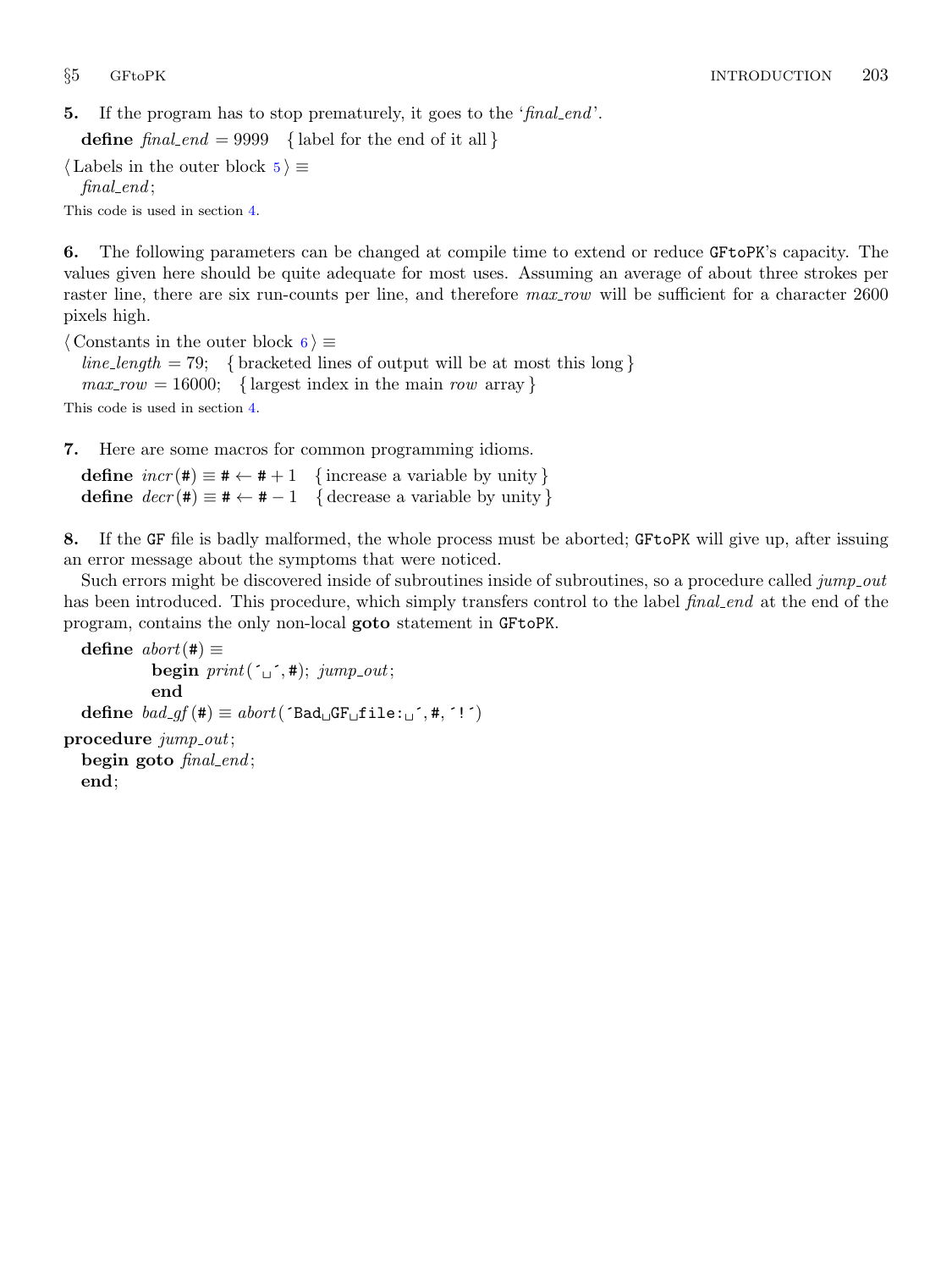<span id="page-3-0"></span>9. The character set. Like all programs written with the WEB system, GFtoPK can be used with any character set. But it uses ASCII code internally, because the programming for portable input-output is easier when a fixed internal code is used.

The next few sections of GFtoPK have therefore been copied from the analogous ones in the WEB system routines. They have been considerably simplified, since GFtoPK need not deal with the controversial ASCII codes less than  $\angle 40$  or greater than  $\angle 176$ . If such codes appear in the GF file, they will be printed as question marks.

 $\langle$  Types in the outer block  $9 \rangle \equiv$  $ASCII\_code = "u" ... "''';$  { a subrange of the integers } See also sections 10 and [37.](#page-17-0) This code is used in section [4](#page-1-0).

10. The original Pascal compiler was designed in the late 60s, when six-bit character sets were common, so it did not make provision for lower case letters. Nowadays, of course, we need to deal with both upper and lower case alphabets in a convenient way, especially in a program like GFtoPK. So we shall assume that the Pascal system being used for GFtoPK has a character set containing at least the standard visible characters of ASCII code ("!" through "~").

Some Pascal compilers use the original name *char* for the data type associated with the characters in text files, while other Pascals consider *char* to be a 64-element subrange of a larger data type that has some other name. In order to accommodate this difference, we shall use the name *text\_char* to stand for the data type of the characters in the output file. We shall also assume that *text char* consists of the elements  $chr(first.text\_char)$  through  $chr(last.text\_char)$ , inclusive. The following definitions should be adjusted if necessary.

define  $text_{cchar} \equiv char$  { the data type of characters in text files } define first text char = 0 { ordinal number of the smallest element of text char } define *last\_text\_char* = 127 { ordinal number of the largest element of text\_char }  $\langle$  Types in the outer block  $9 \rangle + \equiv$ 

text\_file = packed file of text\_char;

11. The GFtoPK processor converts between ASCII code and the user's external character set by means of arrays xord and xchr that are analogous to Pascal's ord and chr functions.

 $\langle$  Globals in the outer block 11  $\rangle \equiv$ *xord*:  $array [text{\n*char*] of *ASCII-code*; {specifies conversion of input characters}$ xchr: **array**  $[0 \tcdot 255]$  of text charged set is specifies conversion of output characters  $\}$ See also sections [38](#page-17-0), [41,](#page-17-0) [45](#page-19-0), [47](#page-20-0), [48,](#page-21-0) [55](#page-23-0), [78,](#page-34-0) [82,](#page-36-0) and [87.](#page-37-0)

This code is used in section [4](#page-1-0).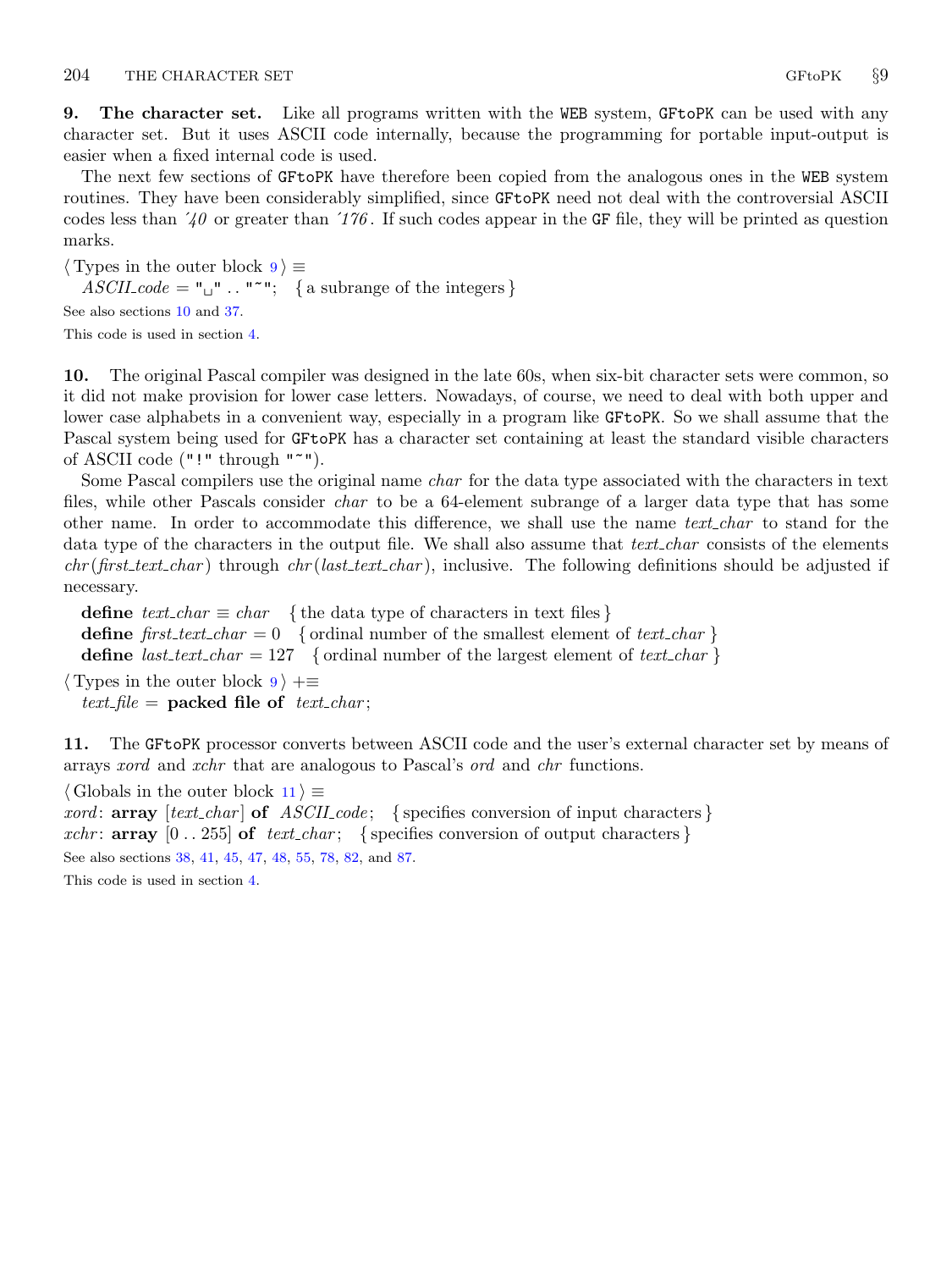<span id="page-4-0"></span>12. Under our assumption that the visible characters of standard ASCII are all present, the following assignment statements initialize the xchr array properly, without needing any system-dependent changes.  $\langle$  Set initial values  $12 \rangle \equiv$ 

for  $i \leftarrow 0$  to '37 do  $xchr[i] \leftarrow$  '?';  $xchr[740] \leftarrow \ulcorner_1$ ;  $xchr[74] \leftarrow \ulcorner!$ ;  $xchr[74] \leftarrow \ulcorner!$ ;  $xchr[74] \leftarrow \ulcorner*$ ;  $xchr[74] \leftarrow \ulcorner*$ ;  $xchr['45] \leftarrow \mathcal{X}$ ;  $xchr['46] \leftarrow \mathcal{X}$ ;  $xchr['47] \leftarrow \mathcal{Y}$ ;  $xchr[50] \leftarrow \checkmark$ ;  $xchr[51] \leftarrow \checkmark$ ;  $xchr[52] \leftarrow \checkmark$ ;  $xchr[53] \leftarrow \checkmark$ ;  $xchr[54] \leftarrow \checkmark$ ;  $xchr['55] \leftarrow -$ ;  $xchr['56] \leftarrow$ .;  $xchr['57] \leftarrow '$  $xchr['60] \leftarrow '0'; xchr['61] \leftarrow '1'; xchr['62] \leftarrow '2'; xchr['63] \leftarrow '3'; xchr['64] \leftarrow '4';$  $xchr['65] \leftarrow 5$ ;  $xchr['66] \leftarrow 6$ ;  $xchr['67] \leftarrow 7$ ;  $xchr['70] \leftarrow$  '8';  $xchr['71] \leftarrow$  '9';  $xchr['72] \leftarrow$  ':';  $xchr['73] \leftarrow$ '; ';  $xchr['74] \leftarrow$  '<';  $xchr['75] \leftarrow \equiv \div; xchr['76] \leftarrow \leftrightarrow \div; xchr['77] \leftarrow \div \div;$  $xchr['100] \leftarrow$   $\circ \mathbb{C}$ ;  $xchr['101] \leftarrow \mathbb{A}$ ;  $xchr['102] \leftarrow \mathbb{B}$ ;  $xchr['103] \leftarrow \mathbb{C}$ ;  $xchr['104] \leftarrow \mathbb{D}$ ;  $xchr['105] \leftarrow \text{'}E'; xchr['106] \leftarrow \text{'}F'; xchr['107] \leftarrow \text{'}G';$  $xchr['110] \leftarrow \text{`H}\text{`; } xchr['111] \leftarrow \text{`I}\text{`; } xchr['112] \leftarrow \text{`J}\text{`; } xchr['113] \leftarrow \text{`K}\text{`; } xchr['114] \leftarrow \text{`L}\text{`;}$  $xchr['115] \leftarrow \gamma' xchr['116] \leftarrow \gamma' xchr['117] \leftarrow \gamma'$ ;  $xchr['120] \leftarrow \text{'}P'; xchr['121] \leftarrow \text{'}Q'; xchr['122] \leftarrow \text{'}R'; xchr['123] \leftarrow \text{'}S'; xchr['124] \leftarrow \text{'}T';$  $xchr['125] \leftarrow \text{`U'}$ ;  $xchr['126] \leftarrow \text{`V'}$ ;  $xchr['127] \leftarrow \text{`W'}$ ;  $xchr['130] \leftarrow \text{'}X'; xchr['131] \leftarrow \text{'}Y'; xchr['132] \leftarrow \text{'}Z'; xchr['133] \leftarrow \text{'}[t'; xchr['134] \leftarrow \text{'}Y'; xchr['134] \leftarrow \text{'}Y'; xchr['135] \leftarrow \text{'}Z'; xchr['136] \leftarrow \text{'}Y'; xchr['136] \leftarrow \text{'}Y'; xchr['137] \leftarrow \text{'}Y'; xchr['138] \leftarrow \text{'}Y'; xchr['138] \leftarrow \text{'}Y'; xchr['138] \leftarrow \text{'}$  $xchr['135] \leftarrow \text{'}$ ;  $xchr['136] \leftarrow \text{'}$ ;  $xchr['137] \leftarrow \text{'}$ ;  $xchr['140] \leftarrow \cdots$ ;  $xchr['141] \leftarrow 'a$ ;  $xchr['142] \leftarrow 'b$ ;  $xchr['143] \leftarrow 'c$ ;  $xchr['144] \leftarrow 'a'$ ;  $xchr['145] \leftarrow$  ´e´;  $xchr['146] \leftarrow$  ´f´;  $xchr['147] \leftarrow$  ´g´;  $xchr['150] \leftarrow \text{`h'}; xchr['151] \leftarrow \text{`i'}; xchr['152] \leftarrow \text{`j'}; xchr['153] \leftarrow \text{`k'}; xchr['154] \leftarrow \text{`1'};$  $xchr['155] \leftarrow \text{`m'}; xchr['156] \leftarrow \text{`n'}; xchr['157] \leftarrow \text{`o'};$  $xchr['160] \leftarrow \text{`p`; } xchr['161] \leftarrow \text{`q`; } xchr['162] \leftarrow \text{`r`; } xchr['163] \leftarrow \text{`s`; } xchr['164] \leftarrow \text{`t`;}$  $xchr['165] \leftarrow \text{`u'}; xchr['166] \leftarrow \text{`v'}; xchr['167] \leftarrow \text{`w'};$  $xchr['170] \leftarrow \text{'x'}; xchr['171] \leftarrow \text{'y'}; xchr['172] \leftarrow \text{'z'}; xchr['173] \leftarrow \text{'t'}; xchr['174] \leftarrow \text{'t'};$  $xchr['175] \leftarrow \text{'}$ ;  $xchr['176] \leftarrow \text{'}$ for  $i \leftarrow 777$  to 255 do  $xchr[i] \leftarrow ?$ ;

See also sections 13, [42,](#page-17-0) [49](#page-21-0), [79](#page-34-0), and [83](#page-36-0). This code is used in section [4](#page-1-0).

13. The following system-independent code makes the *xord* array contain a suitable inverse to the information in xchr.

 $\langle$  Set initial values 12  $\rangle$  +≡

for  $i \leftarrow$  first\_text\_char to last\_text\_char do xord  $[chr(i)] \leftarrow '40$ ; for  $i \leftarrow$  " $\sqcup$ " to "<sup>\*</sup>" do xord [xchr[i]  $\leftarrow i$ ;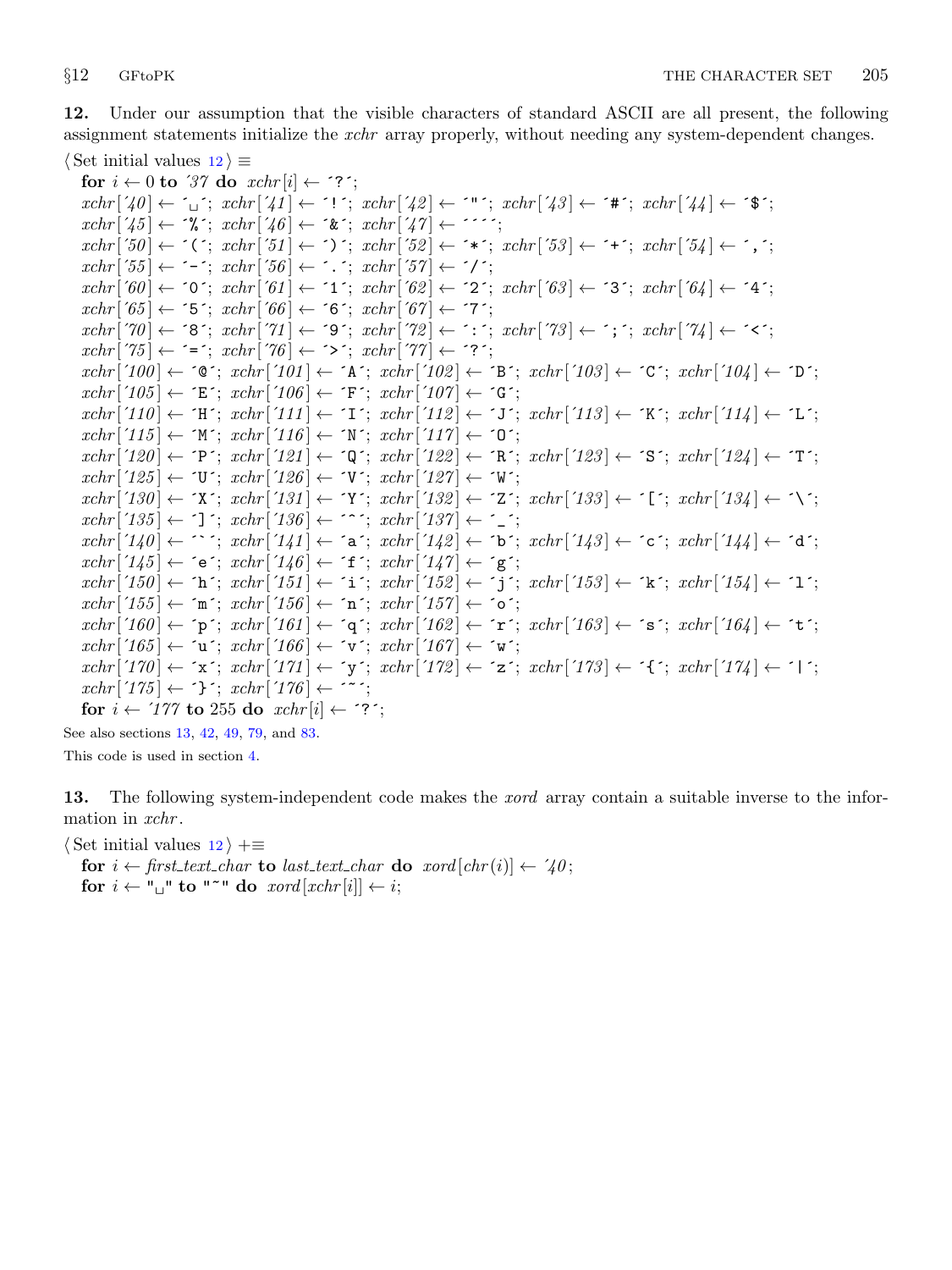<span id="page-5-0"></span>14. Generic font file format. The most important output produced by a typical run of METAFONT is the "generic font" (GF) file that specifies the bit patterns of the characters that have been drawn. The term generic indicates that this file format doesn't match the conventions of any name-brand manufacturer; but it is easy to convert GF files to the special format required by almost all digital phototypesetting equipment. There's a strong analogy between the DVI files written by TEX and the GF files written by METAFONT; and, in fact, the file formats have a lot in common.

A GF file is a stream of 8-bit bytes that may be regarded as a series of commands in a machine-like language. The first byte of each command is the operation code, and this code is followed by zero or more bytes that provide parameters to the command. The parameters themselves may consist of several consecutive bytes; for example, the 'boc' (beginning of character) command has six parameters, each of which is four bytes long. Parameters are usually regarded as nonnegative integers; but four-byte-long parameters can be either positive or negative, hence they range in value from  $-2^{31}$  to  $2^{31} - 1$ . As in TFM files, numbers that occupy more than one byte position appear in BigEndian order, and negative numbers appear in two's complement notation.

A GF file consists of a "preamble," followed by a sequence of one or more "characters," followed by a "postamble." The preamble is simply a *pre* command, with its parameters that introduce the file; this must come first. Each "character" consists of a boc command, followed by any number of other commands that specify "black" pixels, followed by an eoc command. The characters appear in the order that METAFONT generated them. If we ignore no-op commands (which are allowed between any two commands in the file), each eoc command is immediately followed by a boc command, or by a post command; in the latter case, there are no more characters in the file, and the remaining bytes form the postamble. Further details about the postamble will be explained later.

Some parameters in GF commands are "pointers." These are four-byte quantities that give the location number of some other byte in the file; the first file byte is number 0, then comes number 1, and so on.

15. The GF format is intended to be both compact and easily interpreted by a machine. Compactness is achieved by making most of the information relative instead of absolute. When a GF-reading program reads the commands for a character, it keeps track of two quantities: (a) the current column number,  $m$ ; and (b) the current row number, n. These are 32-bit signed integers, although most actual font formats produced from GF files will need to curtail this vast range because of practical limitations. (METAFONT output will never allow  $|m|$  or  $|n|$  to get extremely large, but the GF format tries to be more general.)

How do GF's row and column numbers correspond to the conventions of T<sub>F</sub>X and METAFONT? Well, the "reference point" of a character, in TEX's view, is considered to be at the lower left corner of the pixel in row 0 and column 0. This point is the intersection of the baseline with the left edge of the type; it corresponds to location  $(0, 0)$  in METAFONT programs. Thus the pixel in GF row 0 and column 0 is METAFONT's unit square, comprising the region of the plane whose coordinates both lie between 0 and 1. The pixel in GF row n and column m consists of the points whose METAFONT coordinates  $(x, y)$  satisfy  $m \leq x \leq m + 1$ and  $n \leq y \leq n+1$ . Negative values of m and x correspond to columns of pixels left of the reference point; negative values of  $n$  and  $y$  correspond to rows of pixels below the baseline.

Besides m and n, there's also a third aspect of the current state, namely the *paint-switch*, which is always either *black* or *white*. Each *paint* command advances  $m$  by a specified amount  $d$ , and blackens the intervening pixels if  $paint\_switch = black$ ; then the paint switch changes to the opposite state. GF's commands are designed so that  $m$  will never decrease within a row, and  $n$  will never increase within a character; hence there is no way to whiten a pixel that has been blackened.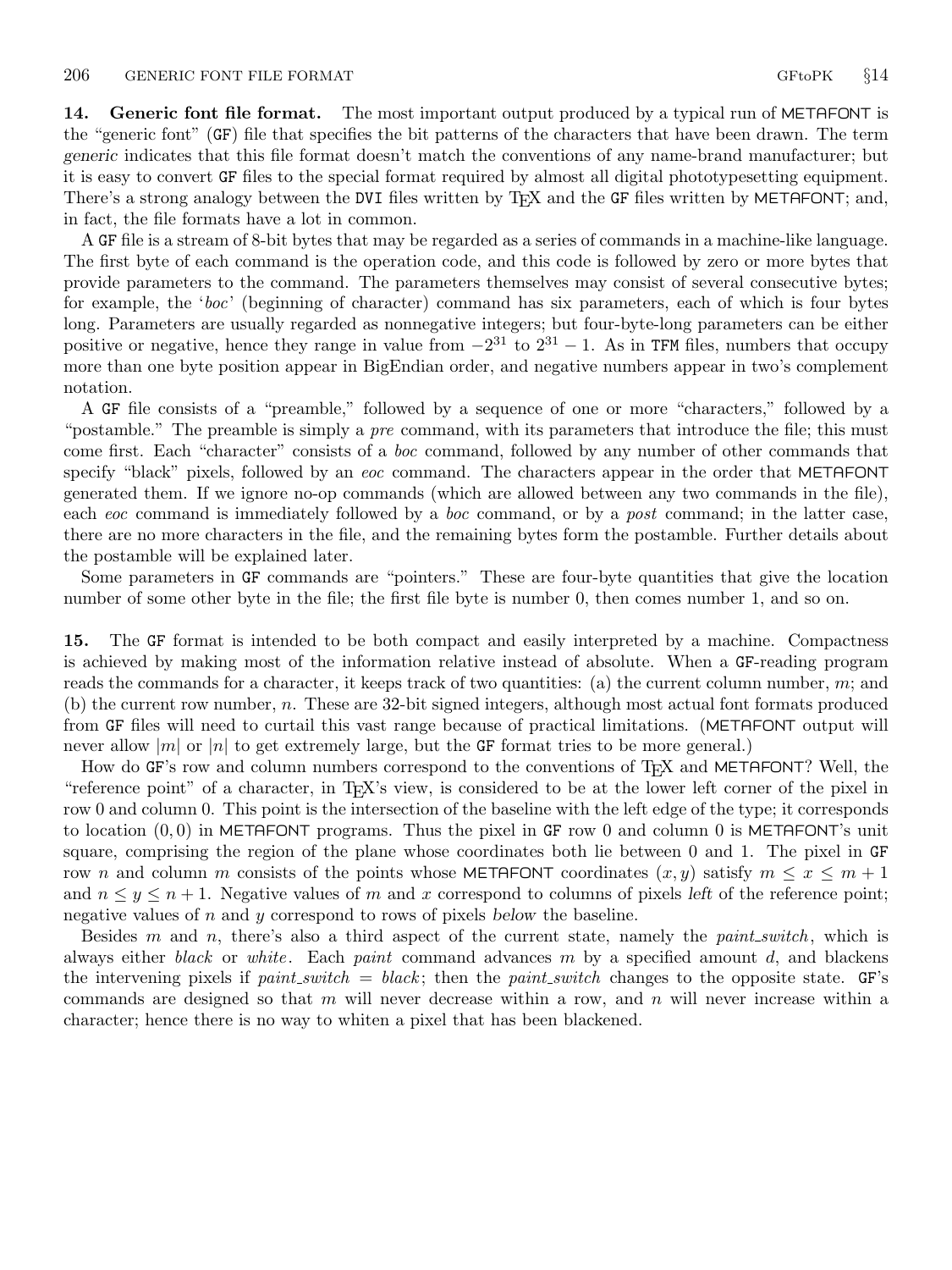<span id="page-6-0"></span>16. Here is a list of all the commands that may appear in a GF file. Each command is specified by its symbolic name  $(e.g., boc)$ , its opcode byte  $(e.g., 67)$ , and its parameters (if any). The parameters are followed by a bracketed number telling how many bytes they occupy; for example, ' $d[2]$ ' means that parameter d is two bytes long.

- paint 0 0. This is a paint command with  $d = 0$ ; it does nothing but change the paint switch from black to white or vice versa.
- paint 1 through paint  $63$  (opcodes 1 to 63). These are paint commands with  $d = 1$  to 63, defined as follows: If paint switch = black, blacken d pixels of the current row n, in columns m through  $m + d - 1$ inclusive. Then, in any case, complement the  $paint\_switch$  and advance  $m$  by  $d$ .
- paint1 64 d[1]. This is a paint command with a specified value of d; METAFONT uses it to paint when  $64 \leq d < 256$ .
- paint 2 65 d[2]. Same as paint 1, but d can be as high as 65535.
- paint3 66 d[3]. Same as paint1, but d can be as high as  $2^{24} 1$ . METAFONT never needs this command, and it is hard to imagine anybody making practical use of it; surely a more compact encoding will be desirable when characters can be this large. But the command is there, anyway, just in case.
- boc 67 c[4]  $p[4]$   $min_m[4]$   $max_m[4]$   $min_n[4]$   $max_n[4]$   $max_n[4]$ . Beginning of a character: Here c is the character code, and p points to the previous character beginning (if any) for characters having this code number modulo 256. (The pointer p is  $-1$  if there was no prior character with an equivalent code.) The values of registers m and n defined by the instructions that follow for this character must satisfy  $min_m \le m \le max_m$  and  $min_n \le n \le max_n$ . (The values of  $max_m$  and  $min_n$  need not be the tightest bounds possible.) When a GF-reading program sees a *boc*, it can use  $min_m$ ,  $max_m$ ,  $min_n$ , and  $max_n$  to initialize the bounds of an array. Then it sets  $m \leftarrow min_m$ ,  $n \leftarrow max_n$ , and  $paint\_switch \leftarrow white$ .
- boc1 68 c[1] del\_m[1] max\_m[1] del\_n[1] max\_n[1]. Same as boc, but p is assumed to be −1; also del\_m =  $max_{m} - min_{m}$  and  $del_{m} = max_{m} - min_{m}$  are given instead of  $min_{m}$  and  $min_{m}$ . The one-byte parameters must be between 0 and 255, inclusive. (This abbreviated boc saves 19 bytes per character, in common cases.)
- eoc 69. End of character: All pixels blackened so far constitute the pattern for this character. In particular, a completely blank character might have eoc immediately following boc.
- skip0 70. Decrease n by 1 and set  $m \leftarrow min_m$ , paint switch  $\leftarrow$  white. (This finishes one row and begins another, ready to whiten the leftmost pixel in the new row.)
- skip1 71 d[1]. Decrease n by  $d+1$ , set  $m \leftarrow min_{m}$ , and set paint switch  $\leftarrow$  white. This is a way to produce d all-white rows.
- skip2 72 d[2]. Same as  $skip1$ , but d can be as large as 65535.
- skip3 73 d[3]. Same as skip1, but d can be as large as  $2^{24} 1$ . METAFONT obviously never needs this command.
- new row 0 74. Decrease n by 1 and set  $m \leftarrow min_{m}$ , paint switch  $\leftarrow black$ . (This finishes one row and begins another, ready to blacken the leftmost pixel in the new row.)
- new row 1 through new row 164 (opcodes 75 to 238). Same as new row 0, but with  $m \leftarrow min_{m} + 1$ through  $min_m + 164$ , respectively.
- xxx1 239 k[1] x[k]. This command is undefined in general; it functions as a  $(k + 2)$ -byte no-op unless special GF-reading programs are being used. METAFONT generates xxx commands when encountering a special string; this occurs in the GF file only between characters, after the preamble, and before the postamble. However, xxx commands might appear within characters, in GF files generated by other processors. It is recommended that  $x$  be a string having the form of a keyword followed by possible parameters relevant to that keyword.
- *xxx2* 240 k[2] *x*[k]. Like *xxx1*, but  $0 \le k < 65536$ .
- xxx3 241 k[3] x[k]. Like xxx1, but  $0 \le k < 2^{24}$ . METAFONT uses this when sending a **special** string whose length exceeds 255.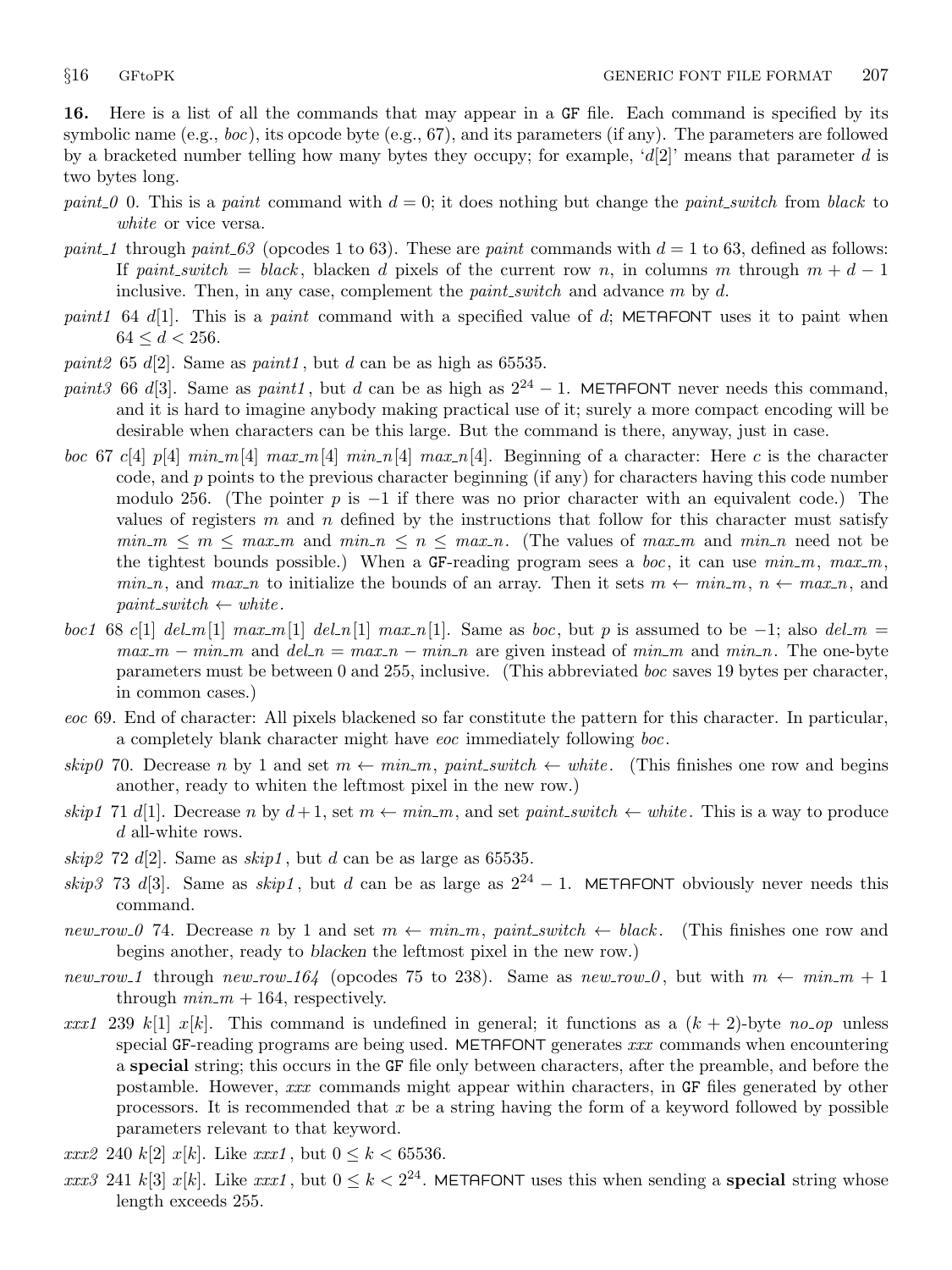<span id="page-7-0"></span> $xxx/4$  242 k[4] x[k]. Like  $xxx/1$ , but k can be ridiculously large; k mustn't be negative.

- yyy 243 y[4]. This command is undefined in general; it functions as a 5-byte no op unless special GF-reading programs are being used. METAFONT puts scaled numbers into yyy 's, as a result of numspecial commands; the intent is to provide numeric parameters to xxx commands that immediately precede.
- $no\_op$  244. No operation, do nothing. Any number of  $no\_op$ 's may occur between GF commands, but a no op cannot be inserted between a command and its parameters or between two parameters.
- *char loc* 245 c[1]  $dx$  [4]  $dy$  [4]  $w$  [4]  $p$  [4]. This command will appear only in the postamble, which will be explained shortly.
- *char loc0* 246 c[1]  $dm[1]$  w[4] p[4]. Same as *char loc*, except that dy is assumed to be zero, and the value of dx is taken to be  $65536 * dm$ , where  $0 \leq dm < 256$ .
- pre 247 i[1] k[1]  $x[k]$ . Beginning of the preamble; this must come at the very beginning of the file. Parameter i is an identifying number for GF format, currently 131. The other information is merely commentary; it is not given special interpretation like xxx commands are. (Note that xxx commands may immediately follow the preamble, before the first boc.)
- post 248. Beginning of the postamble, see below.
- post post 249. Ending of the postamble, see below.
- Commands 250–255 are undefined at the present time.

define  $gf_id\_byte = 131$  { identifies the kind of GF files described here }

17. Here are the opcodes that GFtoPK actually refers to.

define  $paint_0 = 0$  { beginning of the *paint* commands } define  $paint1 = 64$  {move right a given number of columns, then black  $\leftrightarrow$  white } define  $boc = 67$  { beginning of a character } **define**  $boc1 = 68$  { abbreviated  $boc$  } **define**  $eoc = 69$  {end of a character} define  $skip0 = 70$  { skip no blank rows } define  $skip_1 = 71$  { skip over blank rows } define  $new_{1} = 74$  {move down one row and then right} define  $max_new_{row} = 238$  {move down one row and then right} define  $xxx1 = 239$  { for special strings } define  $yyy = 243$  { for numspecial numbers } define  $no\_op = 244$  { no operation } define  $char\_loc = 245$  { character locators in the postamble } define  $char\_loc0 = 246$  { character locators in the postamble } define  $pre = 247$  { preamble } define  $post = 248$  { postamble beginning } define  $post\_post = 249$  { postamble ending } define undefined\_commands  $\equiv 250, 251, 252, 253, 254, 255$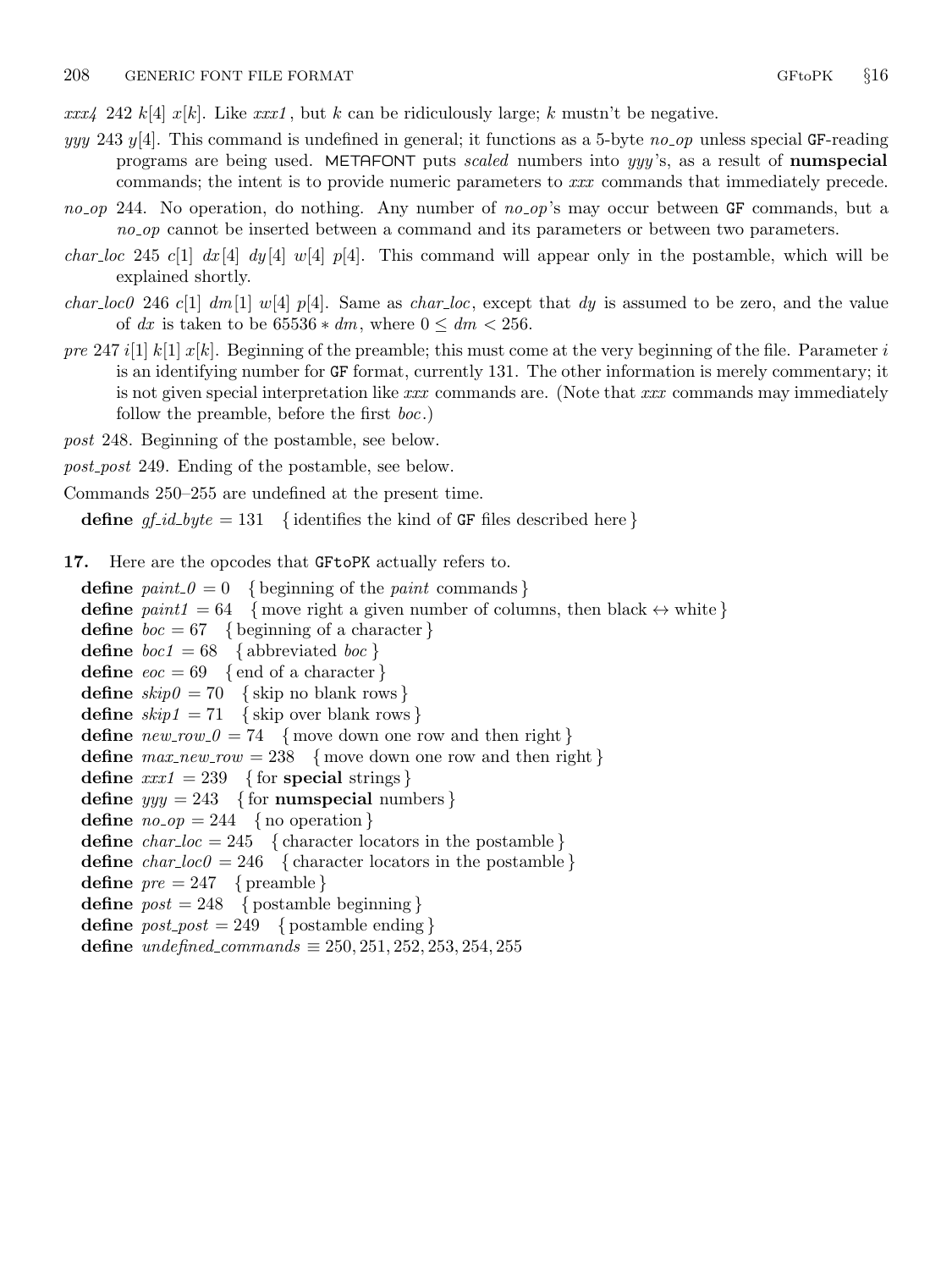<span id="page-8-0"></span>18. The last character in a GF file is followed by '*post*'; this command introduces the postamble, which summarizes important facts that METAFONT has accumulated. The postamble has the form

> post p[4] ds [4] cs [4] hppp [4] vppp [4] min\_m [4] max\_m [4] min\_n [4] max\_n [4]  $\langle$  character locators $\rangle$ post\_post q[4] i[1]  $223$ 's[ $\geq 4$ ]

Here  $p$  is a pointer to the byte following the final *eoc* in the file (or to the byte following the preamble, if there are no characters); it can be used to locate the beginning of xxx commands that might have preceded the postamble. The ds and cs parameters give the design size and check sum, respectively, which are exactly the values put into the header of any TFM file that shares information with this GF file. Parameters hppp and *vppp* are the ratios of pixels per point, horizontally and vertically, expressed as *scaled* integers (i.e., multiplied by  $2^{16}$ ); they can be used to correlate the font with specific device resolutions, magnifications, and "at sizes." Then come  $min_m$ ,  $max_m$ ,  $min_n$ , and  $max_n$ , which bound the values that registers m and n assume in all characters in this GF file. (These bounds need not be the best possible;  $max_m$  and  $min\_n$  may, on the other hand, be tighter than the similar bounds in *boc* commands. For example, some character may have  $min \ n = -100$  in its boc, but it might turn out that n never gets lower than  $-50$  in any character; then  $min_n$  can have any value  $\leq -50$ . If there are no characters in the file, it's possible to have  $min_m > max_m$  and/or  $min_n > max_n$ .

19. Character locators are introduced by *char-loc* commands, which specify a character residue c, character escapements  $(dx, dy)$ , a character width w, and a pointer p to the beginning of that character. (If two or more characters have the same code c modulo 256, only the last will be indicated; the others can be located by following backpointers. Characters whose codes differ by a multiple of 256 are assumed to share the same font metric information, hence the TFM file contains only residues of character codes modulo 256. This convention is intended for oriental languages, when there are many character shapes but few distinct widths.)

The character escapements  $(dx, dy)$  are the values of METAFONT's chardx and chardy parameters; they are in units of scaled pixels; i.e., dx is in horizontal pixel units times  $2^{16}$ , and dy is in vertical pixel units times  $2^{16}$ . This is the intended amount of displacement after typesetting the character; for DVI files,  $dy$ should be zero, but other document file formats allow nonzero vertical escapement.

The character width w duplicates the information in the TFM file; it is  $2^{24}$  times the ratio of the true width to the font's design size.

The backpointer p points to the character's boc, or to the first of a sequence of consecutive xxx or yyy or no op commands that immediately precede the boc, if such commands exist; such "special" commands essentially belong to the characters, while the special commands after the final character belong to the postamble (i.e., to the font as a whole). This convention about p applies also to the backpointers in boc commands, even though it wasn't explained in the description of boc.

Pointer p might be  $-1$  if the character exists in the TFM file but not in the GF file. This unusual situation can arise in METAFONT output if the user had *proofing*  $\lt 0$  when the character was being shipped out, but then made *proofing*  $\geq 0$  in order to get a GF file.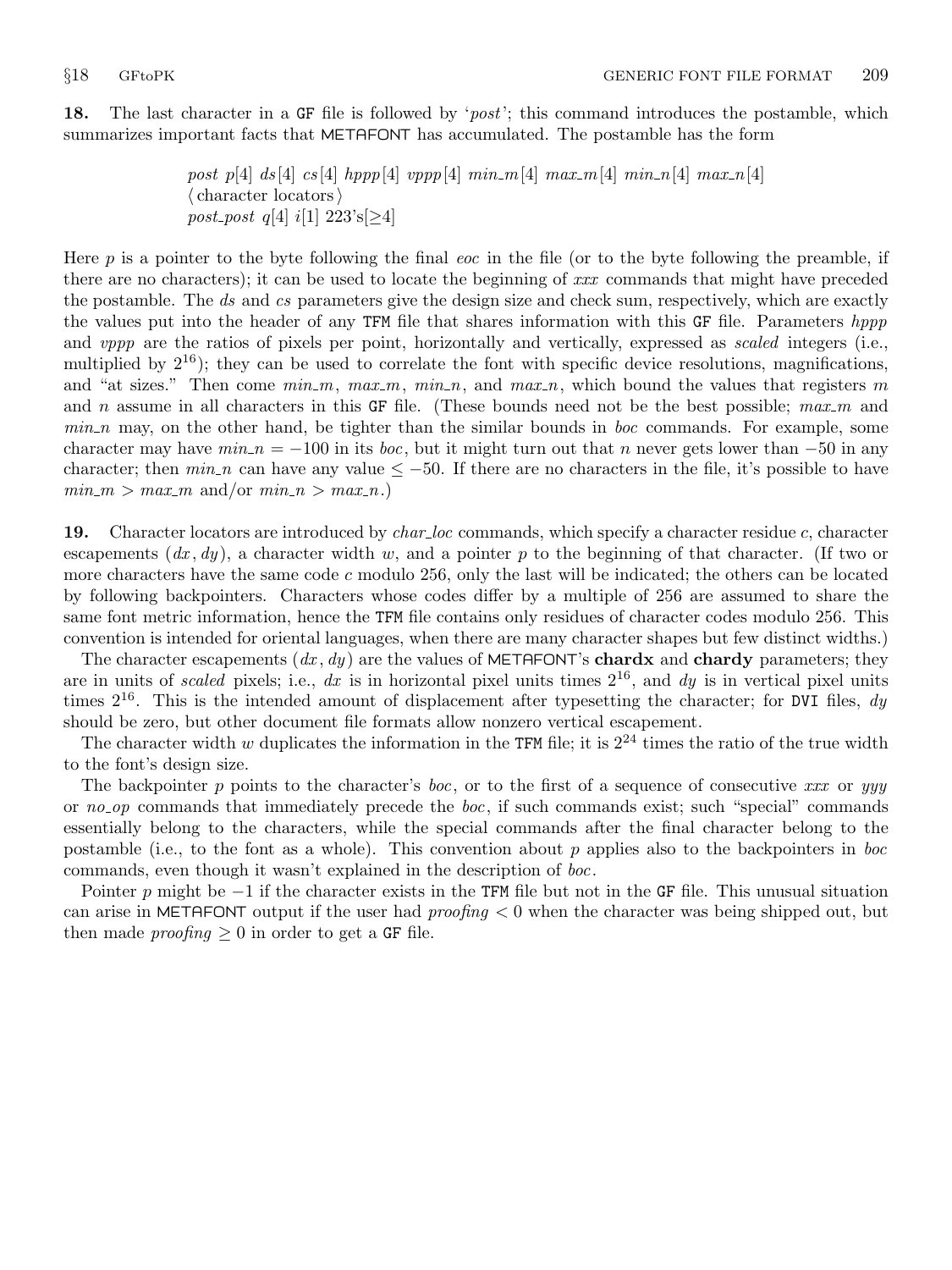<span id="page-9-0"></span>20. The last part of the postamble, following the *post-post* byte that signifies the end of the character locators, contains  $q$ , a pointer to the *post* command that started the postamble. An identification byte,  $i$ , comes next; this currently equals 131, as in the preamble.

The *i* byte is followed by four or more bytes that are all equal to the decimal number 223 (i.e., *337* in octal). METAFONT puts out four to seven of these trailing bytes, until the total length of the file is a multiple of four bytes, since this works out best on machines that pack four bytes per word; but any number of 223's is allowed, as long as there are at least four of them. In effect, 223 is a sort of signature that is added at the very end.

This curious way to finish off a GF file makes it feasible for GF-reading programs to find the postamble first, on most computers, even though METAFONT wants to write the postamble last. Most operating systems permit random access to individual words or bytes of a file, so the GF reader can start at the end and skip backwards over the 223's until finding the identification byte. Then it can back up four bytes, read q, and move to byte q of the file. This byte should, of course, contain the value 248 (*post*); now the postamble can be read, so the GF reader can discover all the information needed for individual characters.

Unfortunately, however, standard Pascal does not include the ability to access a random position in a file, or even to determine the length of a file. Almost all systems nowadays provide the necessary capabilities, so GF format has been designed to work most efficiently with modern operating systems. GFtoPK first reads the postamble, and then scans the file from front to back.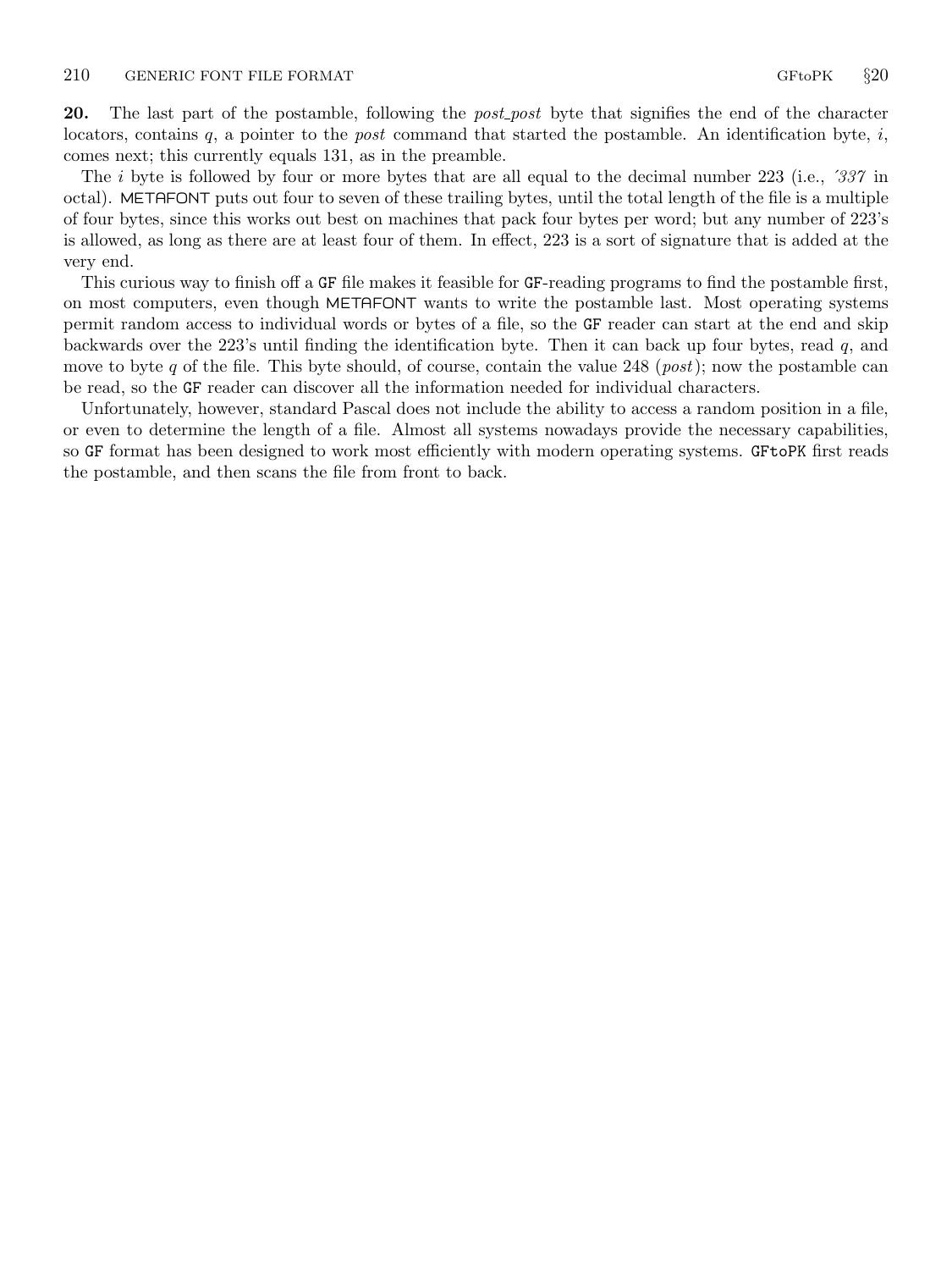<span id="page-10-0"></span>21. Packed file format. The packed file format is a compact representation of the data contained in a GF file. The information content is the same, but packed (PK) files are almost always less than half the size of their GF counterparts. They are also easier to convert into a raster representation because they do not have a profusion of *paint*, *skip*, and *new row* commands to be separately interpreted. In addition, the PK format expressly forbids special commands within a character. The minimum bounding box for each character is explicit in the format, and does not need to be scanned for as in the GF format. Finally, the width and escapement values are combined with the raster information into character "packets", making it simpler in many cases to process a character.

A PK file is organized as a stream of 8-bit bytes. At times, these bytes might be split into 4-bit nybbles or single bits, or combined into multiple byte parameters. When bytes are split into smaller pieces, the 'first' piece is always the most significant of the byte. For instance, the first bit of a byte is the bit with value 128; the first nybble can be found by dividing a byte by 16. Similarly, when bytes are combined into multiple byte parameters, the first byte is the most significant of the parameter. If the parameter is signed, it is represented by two's-complement notation.

The set of possible eight-bit values is separated into two sets, those that introduce a character definition, and those that do not. The values that introduce a character definition range from 0 to 239; byte values above 239 are interpreted as commands. Bytes that introduce character definitions are called flag bytes, and various fields within the byte indicate various things about how the character definition is encoded. Command bytes have zero or more parameters, and can never appear within a character definition or between parameters of another command, where they would be interpreted as data.

A PK file consists of a preamble, followed by a sequence of one or more character definitions, followed by a postamble. The preamble command must be the first byte in the file, followed immediately by its parameters. Any number of character definitions may follow, and any command but the preamble command and the postamble command may occur between character definitions. The very last command in the file must be the postamble.

22. The packed file format is intended to be easy to read and interpret by device drivers. The small size of the file reduces the input/output overhead each time a font is loaded. For those drivers that load and save each font file into memory, the small size also helps reduce the memory requirements. The length of each character packet is specified, allowing the character raster data to be loaded into memory by simply counting bytes, rather than interpreting each command; then, each character can be interpreted on a demand basis. This also makes it possible for a driver to skip a particular character quickly if it knows that the character is unused.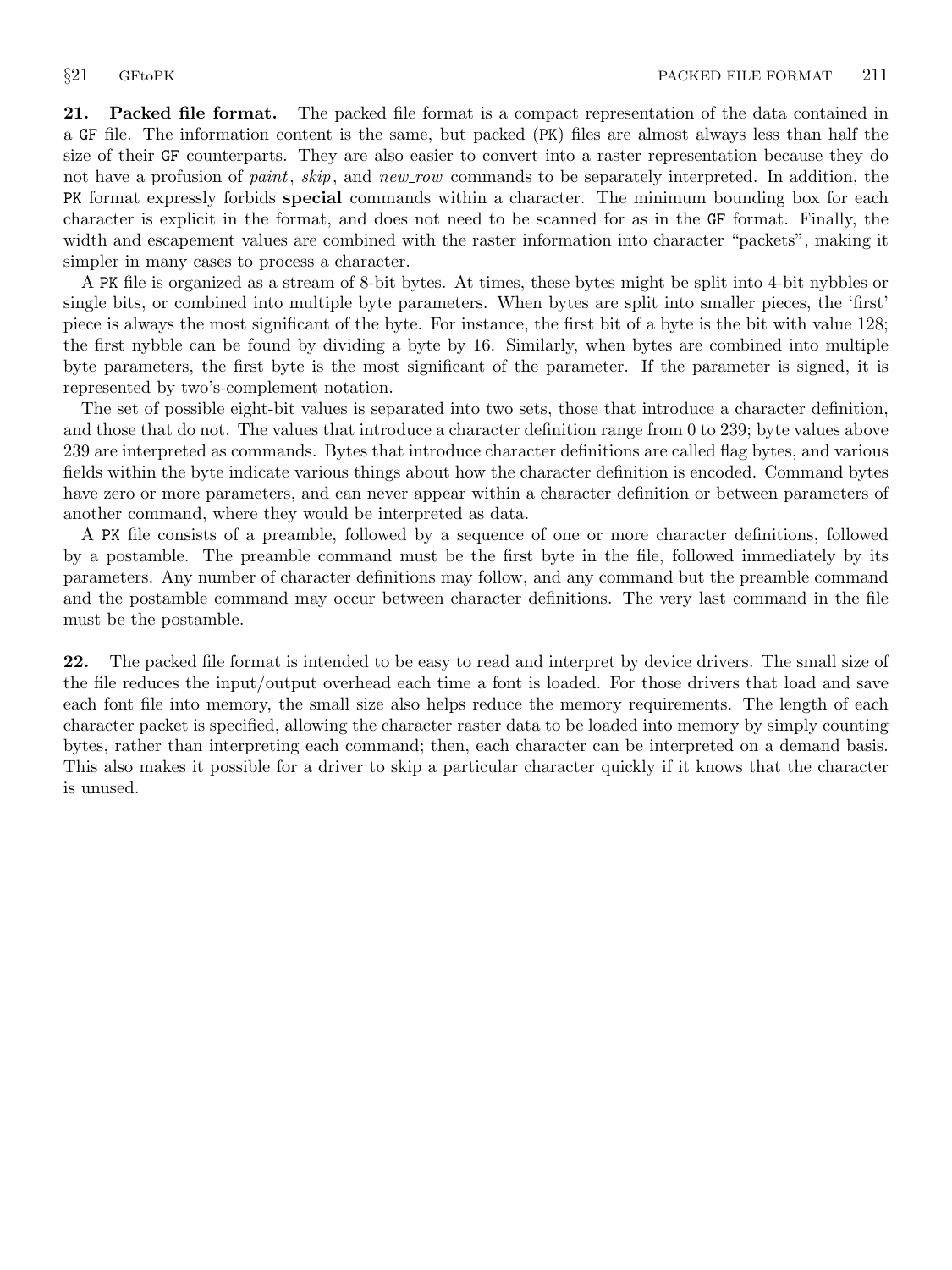<span id="page-11-0"></span>23. First, the command bytes will be presented; then the format of the character definitions will be defined. Eight of the possible sixteen commands (values 240 through 255) are currently defined; the others are reserved for future extensions. The commands are listed below. Each command is specified by its symbolic name  $(e.g., pk-no-op)$ , its opcode byte, and any parameters. The parameters are followed by a bracketed number telling how many bytes they occupy, with the number preceded by a plus sign if it is a signed quantity. (Four byte quantities are always signed, however.)

- pk xxx1 240 k[1] x[k]. This command is undefined in general; it functions as a  $(k + 2)$ -byte no op unless special PK-reading programs are being used. METAFONT generates xxx commands when encountering a special string. It is recommended that  $x$  be a string having the form of a keyword followed by possible parameters relevant to that keyword.
- *pk\_xxx2* 241  $k[2]$  *x*[ $k$ ]. Like *pk\_xxx1*, but  $0 \le k < 65536$ .
- pk xxx3 242 k[3] x[k]. Like pk xxx1, but  $0 \le k < 2^{24}$ . METAFONT uses this when sending a **special** string whose length exceeds 255.
- pk\_xxx4 243 k[4] x[k]. Like pk\_xxx1, but k can be ridiculously large; k mustn't be negative.
- $pk_{\mathcal{A}}$  y/4. This command is undefined in general; it functions as a five-byte no op unless special PK reading programs are being used. METAFONT puts *scaled* numbers into yyy's, as a result of numspecial commands; the intent is to provide numeric parameters to xxx commands that immediately precede.
- $pk\_post$  245. Beginning of the postamble. This command is followed by enough  $pk\_no\_op$  commands to make the file a multiple of four bytes long. Zero through three bytes are usual, but any number is allowed. This should make the file easy to read on machines that pack four bytes to a word.
- $pk_{10}$  246. No operation, do nothing. Any number of  $pk_{10}$  op's may appear between PK commands, but a pk no op cannot be inserted between a command and its parameters, between two parameters, or inside a character definition.
- pk pre 247 i[1] k[1]  $x[k]$  ds [4] cs [4] hppp[4] vppp[4]. Preamble command. Here, i is the identification byte of the file, currently equal to 89. The string  $x$  is merely a comment, usually indicating the source of the PK file. The parameters ds and cs are the design size of the file in  $1/2^{20}$  points, and the checksum of the file, respectively. The checksum should match the TFM file and the GF files for this font. Parameters *hppp* and *vppp* are the ratios of pixels per point, horizontally and vertically, multiplied by  $2^{16}$ ; they can be used to correlate the font with specific device resolutions, magnifications, and "at sizes". Usually, the name of the PK file is formed by concatenating the font name (e.g., cmr10) with the resolution at which the font is prepared in pixels per inch multiplied by the magnification factor, and the letters pk. For instance, cmr10 at 300 dots per inch should be named cmr10.300pk; at one thousand dots per inch and magstephalf, it should be named cmr10.1095pk.
- 24. We put a few of the above opcodes into definitions for symbolic use by this program.

define  $pk\_id = 89$  {the version of PK file described } define  $pk\_xxx1 = 240$  {special commands} define  $pk\_yyy = 244$  { numspecial commands } define  $pk\_post = 245$  { postamble } define  $pk\_no\_op = 246$  { no operation } define  $pk\_pre = 247$  { preamble }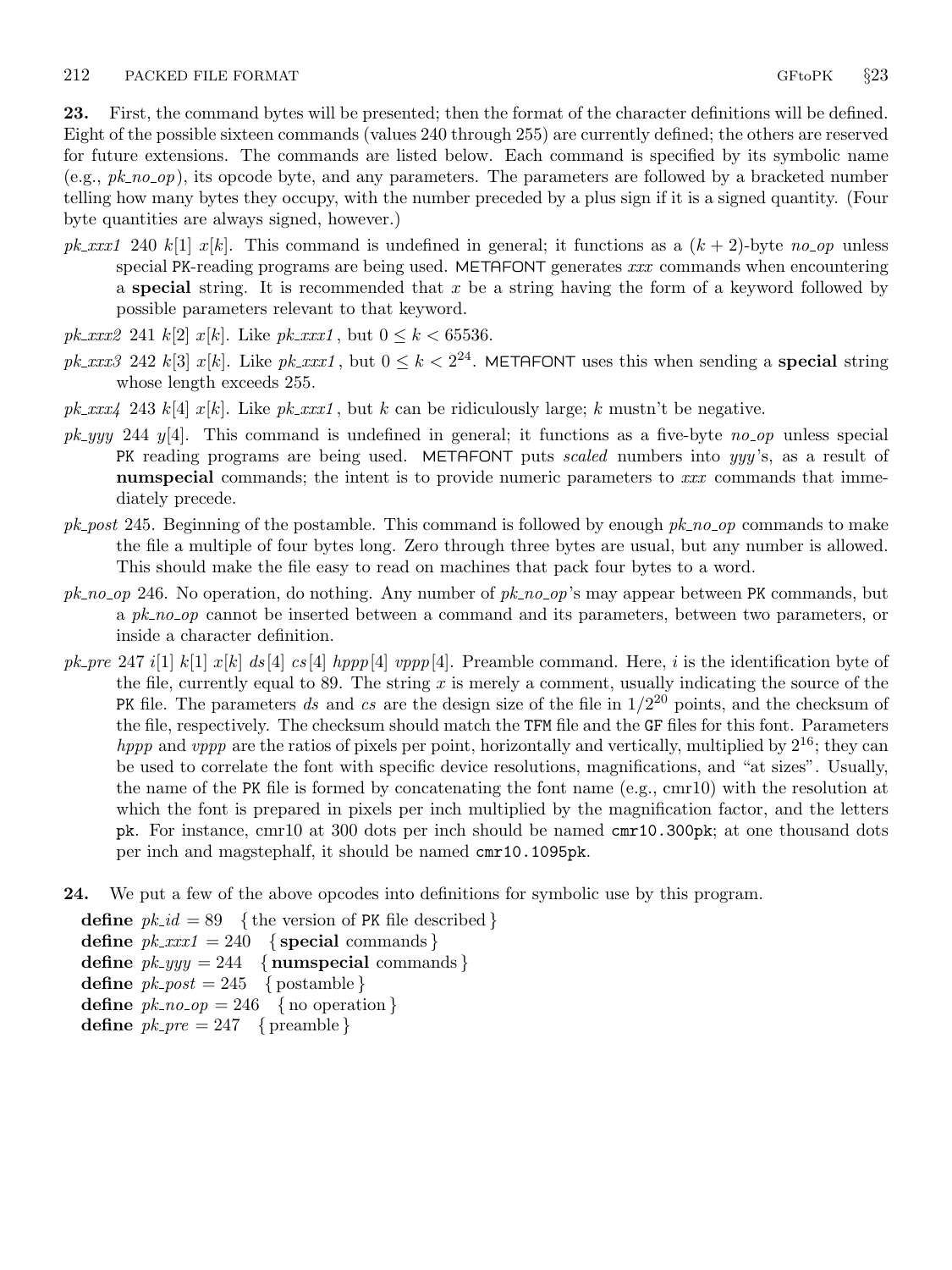25. The PK format has two conflicting goals: to pack character raster and size information as compactly as possible, while retaining ease of translation into raster and other forms. A suitable compromise was found in the use of run-encoding of the raster information. Instead of packing the individual bits of the character, we instead count the number of consecutive 'black' or 'white' pixels in a horizontal raster row, and then encode this number. Run counts are found for each row from left to right, traversing rows from the top to bottom. This is essentially the way the GF format works. Instead of presenting each row individually, however, we concatenate all of the horizontal raster rows into one long string of pixels, and encode this row. With knowledge of the width of the bit-map, the original character glyph can easily be reconstructed. In addition, we do not need special commands to mark the end of one row and the beginning of the next.

Next, we place the burden of finding the minimum bounding box on the part of the font generator, since the characters will usually be used much more often than they are generated. The minimum bounding box is the smallest rectangle that encloses all 'black' pixels of a character. We also eliminate the need for a special end of character marker, by supplying exactly as many bits as are required to fill the minimum bounding box, from which the end of the character is implicit.

Let us next consider the distribution of the run counts. Analysis of several dozen pixel files at 300 dots per inch yields a distribution peaking at four, falling off slowly until ten, then a bit more steeply until twenty, and then asymptotically approaching the horizontal. Thus, the great majority of our run counts will fit in a four-bit nybble. The eight-bit byte is attractive for our run-counts, as it is the standard on many systems; however, the wasted four bits in the majority of cases seem a high price to pay. Another possibility is to use a Huffman-type encoding scheme with a variable number of bits for each run-count; this was rejected because of the overhead in fetching and examining individual bits in the file. Thus, the character raster definitions in the PK file format are based on the four-bit nybble.

26. An analysis of typical pixel files yielded another interesting statistic: Fully 37% of the raster rows were duplicates of the previous row. Thus, the PK format allows the specification of repeat counts, which indicate how many times a horizontal raster row is to be repeated. These repeated rows are taken out of the character glyph before individual rows are concatenated into the long string of pixels.

For elegance, we disallow a run count of zero. The case of a null raster description should be gleaned from the character width and height being equal to zero, and no raster data should be read. No other zero counts are ever necessary. Also, in the absence of repeat counts, the repeat value is set to be zero (only the original row is sent.) If a repeat count is seen, it takes effect on the current row. The current row is defined as the row on which the first pixel of the next run count will lie. The repeat count is set back to zero when the last pixel in the current row is seen, and the row is sent out.

This poses a problem for entirely black and entirely white rows, however. Let us say that the current row ends with four white pixels, and then we have five entirely empty rows, followed by a black pixel at the beginning of the next row, and the character width is ten pixels. We would like to use a repeat count, but there is no legal place to put it. If we put it before the white run count, it will apply to the current row. If we put it after, it applies to the row with the black pixel at the beginning. Thus, entirely white or entirely black repeated rows are always packed as large run counts (in this case, a white run count of 54) rather than repeat counts.

27. Now we turn our attention to the actual packing of the run counts and repeat counts into nybbles. There are only sixteen possible nybble values. We need to indicate run counts and repeat counts. Since the run counts are much more common, we will devote the majority of the nybble values to them. We therefore indicate a repeat count by a nybble of 14 followed by a packed number, where a packed number will be explained later. Since the repeat count value of one is so common, we indicate a repeat one command by a single nybble of 15. A 14 followed by the packed number 1 is still legal for a repeat one count. The run counts are coded directly as packed numbers.

For packed numbers, therefore, we have the nybble values 0 through 13. We need to represent the positive integers up to, say,  $2^{31} - 1$ . We would like the more common smaller numbers to take only one or two nybbles, and the infrequent large numbers to take three or more. We could therefore allocate one nybble value to indicate a large run count taking three or more nybbles. We do this with the value 0.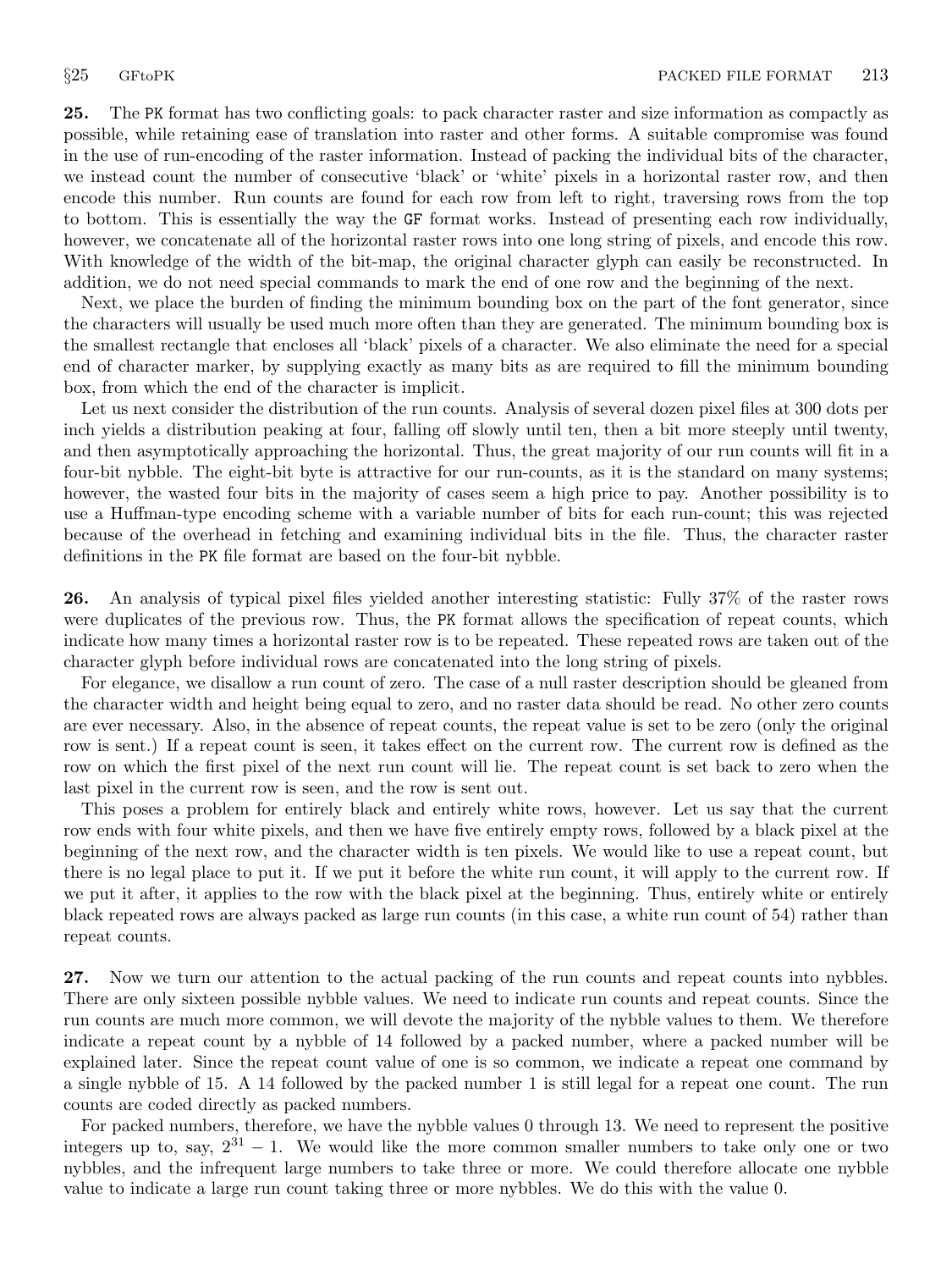<span id="page-13-0"></span>**28.** We are left with the values 1 through 13. We can allocate some of these, say  $dyn_f$ , to be one-nybble run counts. These will work for the run counts  $1 \dots dyn.f$ . For subsequent run counts, we will use a nybble greater than  $dyn.f$ , followed by a second nybble, whose value can run from 0 through 15. Thus, the twonybble values will run from  $dyn_f + 1$ . .  $(13 - dyn_f) * 16 + dyn_f$ . We have our definition of large run count values now, being all counts greater than  $(13 - dyn_f) * 16 + dyn_f$ .

We can analyze our several dozen pixel files and determine an optimal value of  $dyn_f$ , and use this value for all of the characters. Unfortunately, values of  $dyn_{-}f$  that pack small characters well tend to pack the large characters poorly, and values that pack large characters well are not efficient for the smaller characters. Thus, we choose the optimal  $dyn<sub>-</sub>f$  on a character basis, picking the value that will pack each individual character in the smallest number of nybbles. Legal values of  $dyn$  f run from 0 (with no one-nybble run counts) to 13 (with no two-nybble run counts).

29. Our only remaining task in the coding of packed numbers is the large run counts. We use a scheme suggested by D. E. Knuth that simply and elegantly represents arbitrarily large values. The general scheme to represent an integer  $i$  is to write its hexadecimal representation, with leading zeros removed. Then we count the number of digits, and prepend one less than that many zeros before the hexadecimal representation. Thus, the values from one to fifteen occupy one nybble; the values sixteen through 255 occupy three, the values 256 through 4095 require five, etc.

For our purposes, however, we have already represented the numbers one through  $(13-dyn_f) *16+dyn_f$ . In addition, the one-nybble values have already been taken by our other commands, which means that only the values from sixteen up are available to us for long run counts. Thus, we simply normalize our long run counts, by subtracting  $(13-dyn_f) * 16+dyn_f +1$  and adding 16, and then we represent the result according to the scheme above.

30. The final algorithm for decoding the run counts based on the above scheme might look like this, assuming that a procedure called  $get_nyb$  is available to get the next nybble from the file, and assuming that the global *repeat\_count* indicates whether a row needs to be repeated. Note that this routine is recursive, but since a repeat count can never directly follow another repeat count, it can only be recursive to one level.

```
@{
function pk-packed_num: integer;
  var i, j: integer;
  begin i \leftarrow get\_nyb;
  if i = 0 then
     begin repeat j \leftarrow get\_nyb; incr(i);
     until j \neq 0;while i > 0 do
       begin j \leftarrow j * 16 + get_n y b; decr(i);
       end;
     pk\_ packed\_num \leftarrow j - 15 + (13 - dyn\_f) * 16 + dyn\_f;end
  else if i \leq dyn_f then pk\_packet\_num \leftarrow ielse if i < 14 then pk_packed_num \leftarrow (i - dyn_f - 1) * 16 + get_n y b + dyn_f + 1else begin if i = 14 then repeat count \leftarrow pk-packed num
          else repeat_count \leftarrow 1;
          pk\_packet1num \leftarrow pk\_packet1num;end;
  end;
@}
```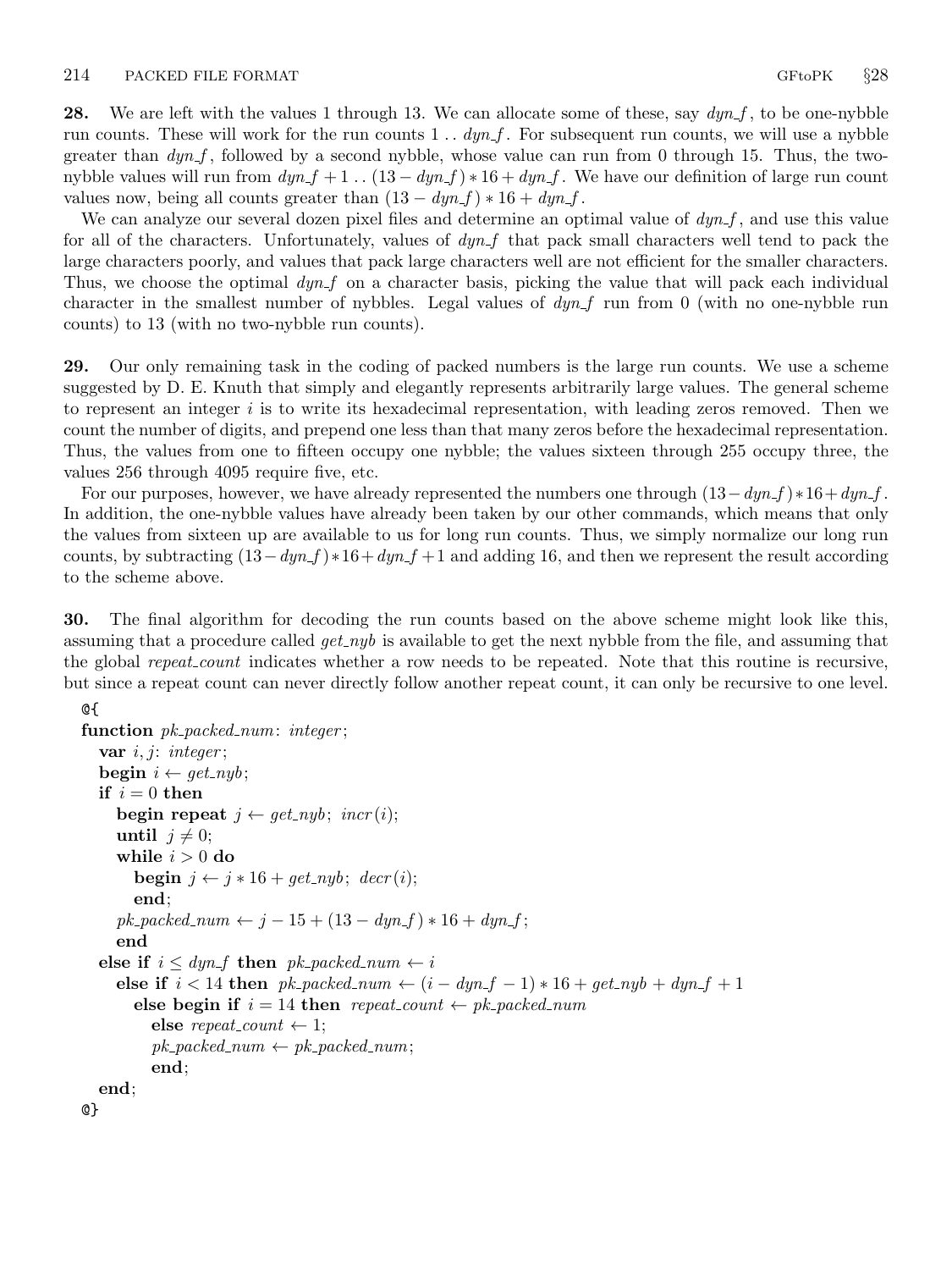<span id="page-14-0"></span>31. For low resolution fonts, or characters with 'gray' areas, run encoding can often make the character many times larger. Therefore, for those characters that cannot be encoded efficiently with run counts, the PK format allows bit-mapping of the characters. This is indicated by a  $dyn<sub>-f</sub>$  value of 14. The bits are packed tightly, by concatenating all of the horizontal raster rows into one long string, and then packing this string eight bits to a byte. The number of bytes required can be calculated by (width  $\ast$  height + 7) div 8. This format should only be used when packing the character by run counts takes more bytes than this, although, of course, it is legal for any character. Any extra bits in the last byte should be set to zero.

32. At this point, we are ready to introduce the format for a character descriptor. It consists of three parts: a flag byte, a character preamble, and the raster data. The most significant four bits of the flag byte yield the  $dyn_f$  value for that character. (Notice that only values of 0 through 14 are legal for  $dyn_f$ , with 14 indicating a bit mapped character; thus, the flag bytes do not conflict with the command bytes, whose upper nybble is always 15.) The next bit (with weight 8) indicates whether the first run count is a black count or a white count, with a one indicating a black count. For bit-mapped characters, this bit should be set to a zero. The next bit (with weight 4) indicates whether certain later parameters (referred to as size parameters) are given in one-byte or two-byte quantities, with a one indicating that they are in two-byte quantities. The last two bits are concatenated on to the beginning of the packet-length parameter in the character preamble, which will be explained below.

However, if the last three bits of the flag byte are all set (normally indicating that the size parameters are two-byte values and that a 3 should be prepended to the length parameter), then a long format of the character preamble should be used instead of one of the short forms.

Therefore, there are three formats for the character preamble; the one that is used depends on the least significant three bits of the flag byte. If the least significant three bits are in the range zero through three, the short format is used. If they are in the range four through six, the extended short format is used. Otherwise, if the least significant bits are all set, then the long form of the character preamble is used. The preamble formats are explained below.

- Short form: flag |1| pl|1| cc|1| tfm|3| dm|1| w|1| h|1| hoff  $|+1|$  voff  $|+1|$ . If this format of the character preamble is used, the above parameters must all fit in the indicated number of bytes, signed or unsigned as indicated. Almost all of the standard TEX font characters fit; the few exceptions are fonts such as cminch.
- Extended short form: flag [1]  $pl[2]$  cc[1] tfm[3] dm[2] w[2] h[2] hoff [+2] voff [+2]. Larger characters use this extended format.
- Long form: flag [1] pl [4] cc [4] tfm [4] dx [4] dy [4] w[4] h [4] hoff [4] voff [4]. This is the general format that allows all of the parameters of the GF file format, including vertical escapement.

The flag parameter is the flag byte. The parameter  $pl$  (packet length) contains the offset of the byte following this character descriptor, with respect to the beginning of the  $t/m$  width parameter. This is given so a PK reading program can, once it has read the flag byte, packet length, and character code  $(cc)$ , skip over the character by simply reading this many more bytes. For the two short forms of the character preamble, the last two bits of the flag byte should be considered the two most-significant bits of the packet length. For the short format, the true packet length might be calculated as  $(\text{flag mod } 4) * 256 + \text{pl}$ ; for the short extended format, it might be calculated as  $(\text{flag mod } 4) * 65536 + \text{pl}$ .

The w parameter is the width and the h parameter is the height in pixels of the minimum bounding box. The dx and dy parameters are the horizontal and vertical escapements, respectively. In the short formats, dy is assumed to be zero and dm is dx but in pixels; in the long format, dx and dy are both in pixels multiplied by  $2^{16}$ . The *hoff* is the horizontal offset from the upper left pixel to the reference pixel; the voff is the vertical offset. They are both given in pixels, with right and down being positive. The reference pixel is the pixel that occupies the unit square in METAFONT; the METAFONT reference point is the lower left hand corner of this pixel. (See the example below.)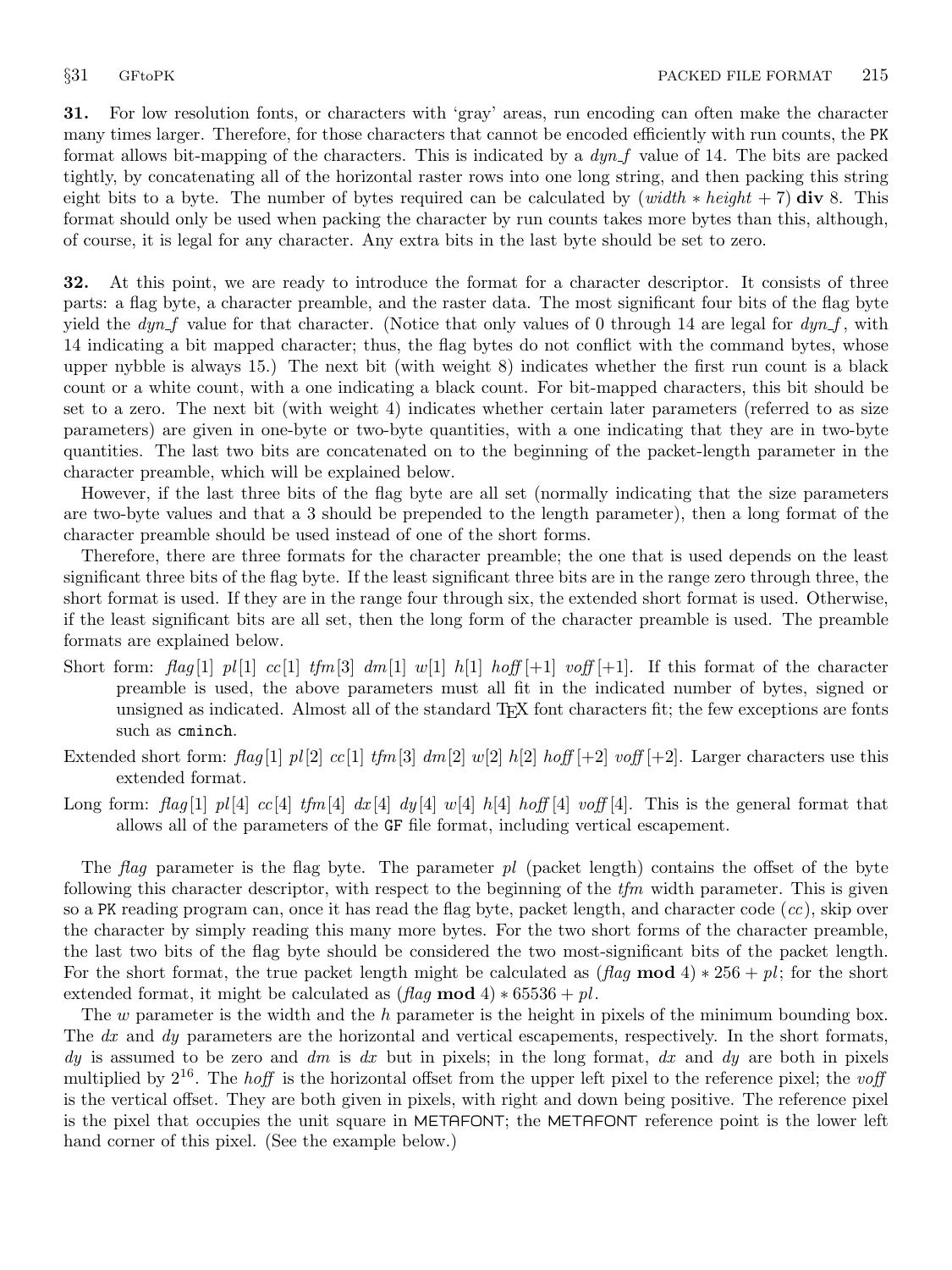<span id="page-15-0"></span>**33.** T<sub>E</sub>X requires all characters that have the same character codes modulo 256 to have also the same  $t/m$ widths and escapement values. The PK format does not itself make this a requirement, but in order for the font to work correctly with the T<sub>E</sub>X software, this constraint should be observed. (The standard version of TEX cannot output character codes greater than 255, but extended versions do exist.)

Following the character preamble is the raster information for the character, packed by run counts or by bits, as indicated by the flag byte. If the character is packed by run counts and the required number of nybbles is odd, then the last byte of the raster description should have a zero for its least significant nybble.

**34.** As an illustration of the PK format, the character  $\Xi$  from the font amr10 at 300 dots per inch will be encoded. This character was chosen because it illustrates some of the borderline cases. The raster for the character looks like this (the row numbers are chosen for convenience, and are not METAFONT's row numbers.)



The width of the minimum bounding box for this character is 20; its height is 29. The  $+$  represents the reference pixel; notice how it lies outside the minimum bounding box. The *hoff* value is  $-2$ , and the voff is 28.

The first task is to calculate the run counts and repeat counts. The repeat counts are placed at the first transition (black to white or white to black) in a row, and are enclosed in brackets. White counts are enclosed in parentheses. It is relatively easy to generate the counts list:

> 82 [2] (16) 2 (42) [2] 2 (12) 2 (4) [3] 16 (4) [2] 2 (12) 2 (62) [2] 2 (16) 82

Note that any duplicated rows that are not all white or all black are removed before the run counts are calculated. The rows thus removed are rows 5, 6, 10, 11, 13, 14, 15, 17, 18, 23, and 24.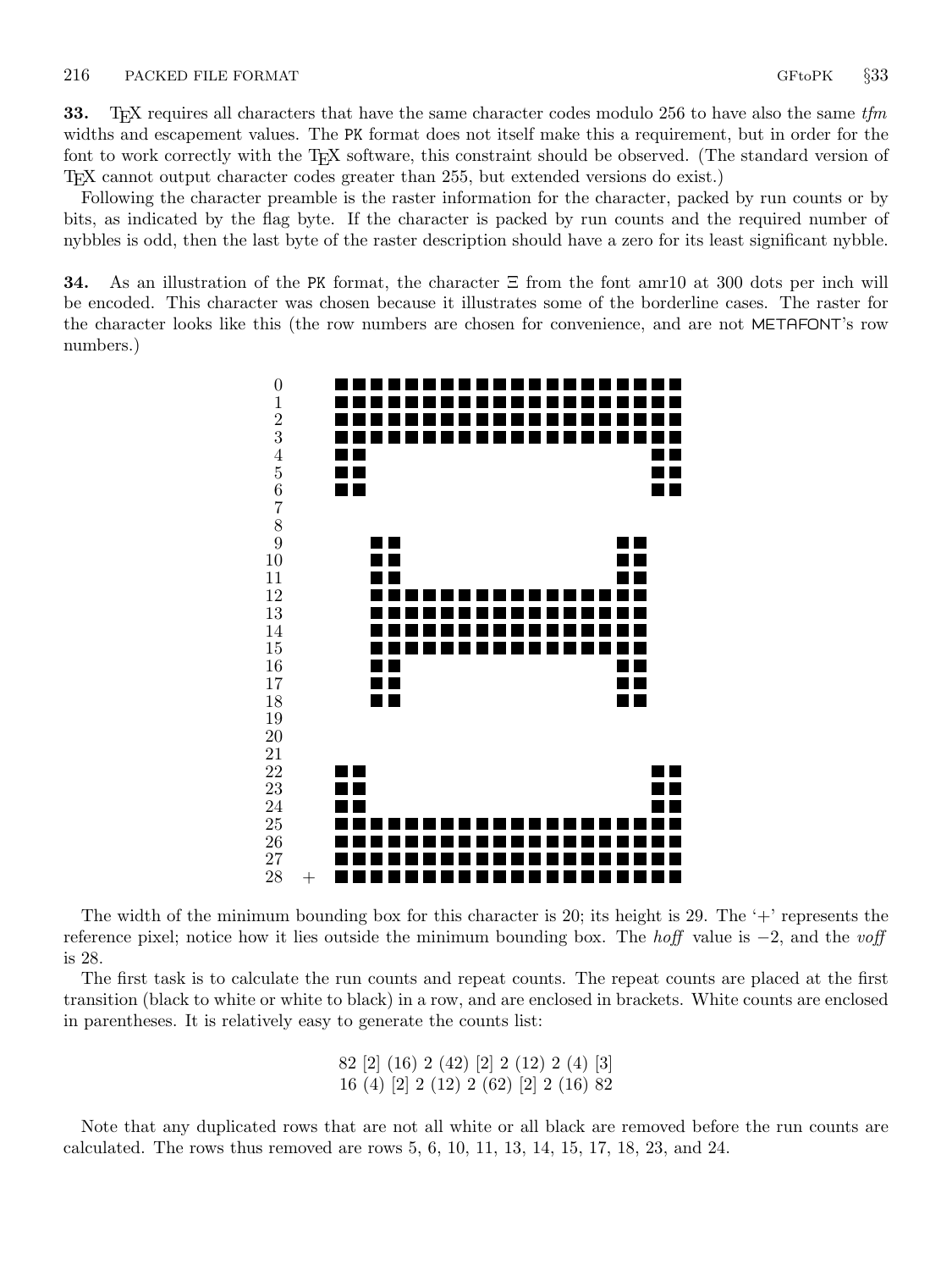<span id="page-16-0"></span>**35.** The next step in the encoding of this character is to calculate the optimal value of  $dyn_f$ . The details of how this calculation is done are not important here; suffice it to say that there is a simple algorithm that can determine the best value of  $dyn$  in one pass over the count list. For this character, the optimal value turns out to be 8 (atypically low). Thus, all count values less than or equal to 8 are packed in one nybble; those from nine to  $(13-8)*16+8$  or 88 are packed in two nybbles. The run encoded values now become (in hex, separated according to the above list):

> D9 E2 97 2 B1 E2 2 93 2 4 E3 97 4 E2 2 93 2 C5 E2 2 97 D9

which comes to 36 nybbles, or 18 bytes. This is shorter than the 73 bytes required for the bit map, so we use the run count packing.

36. The short form of the character preamble is used because all of the parameters fit in their respective lengths. The packet length is therefore 18 bytes for the raster, plus eight bytes for the character preamble parameters following the character code, or 26. The  $t/m$  width for this character is 640796, or 9C71C in hexadecimal. The horizontal escapement is 25 pixels. The flag byte is 88 hex, indicating the short preamble, the black first count, and the  $dyn$ -f value of 8. The final total character packet, in hexadecimal, is:

| Flag byte                      | 88             |           |  |
|--------------------------------|----------------|-----------|--|
| Packet length                  | 1A             |           |  |
| Character code                 | 04             |           |  |
| <i>tfm</i> width               |                | 09 C7 1C  |  |
| Horizontal escapement (pixels) | 19             |           |  |
| Width of bit map               | 14             |           |  |
| Height of bit map              | 1D             |           |  |
| Horizontal offset (signed)     | FE             |           |  |
| Vertical offset                | 1 <sup>C</sup> |           |  |
| Raster data                    |                | D9 E2 97  |  |
|                                |                | 2B 1E 22  |  |
|                                |                | 93 24 F.3 |  |
|                                |                | 97 4E 22  |  |
|                                |                | 93 2C 5E  |  |
|                                |                | 22 97 D.9 |  |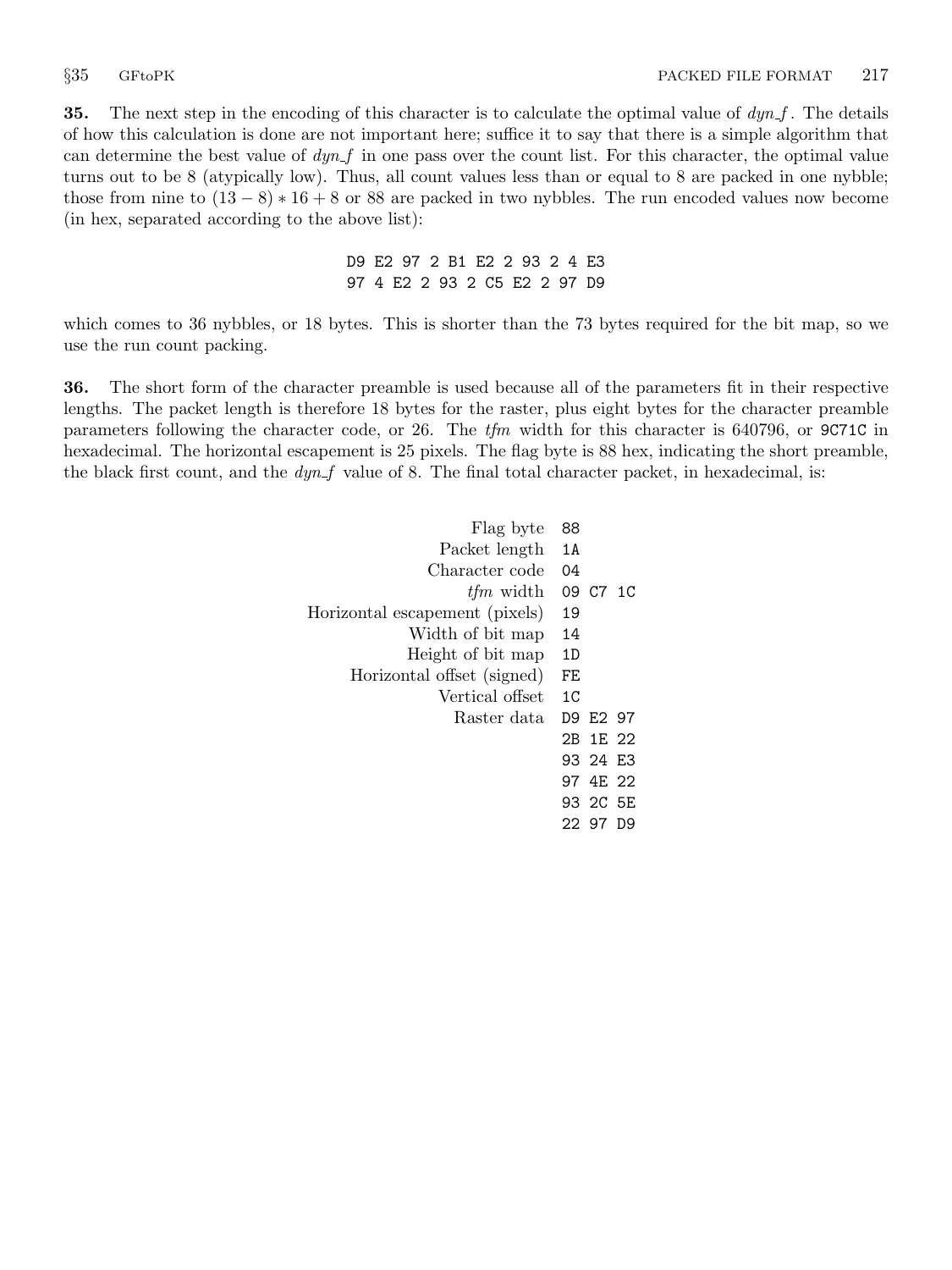<span id="page-17-0"></span>37. Input and output for binary files. We have seen that a GF file is a sequence of 8-bit bytes. The bytes appear physically in what is called a '**packed file of**  $0 \dots 255$ ' in Pascal lingo. The PK file is also a sequence of 8-bit bytes.

Packing is system dependent, and many Pascal systems fail to implement such files in a sensible way (at least, from the viewpoint of producing good production software). For example, some systems treat all byte-oriented files as text, looking for end-of-line marks and such things. Therefore some system-dependent code is often needed to deal with binary files, even though most of the program in this section of GFtoPK is written in standard Pascal.

We shall stick to simple Pascal in this program, for reasons of clarity, even if such simplicity is sometimes unrealistic.

 $\langle$  Types in the outer block [9](#page-3-0)  $\rangle$  +≡  $\text{eight\_bits} = 0$ . 255; {unsigned one-byte quantity} byte file = **packed file of** eight bits; { files that contain binary data }

**38.** The program deals with two binary file variables:  $gf$ -file is the input file that we are translating into PK format, to be written on  $pk$ -file.

 $\langle$  Globals in the outer block [11](#page-3-0)  $\rangle$  +≡  $gf$ -file: byte-file; {the stuff we are GFtoPKing} pk file: byte file; {the stuff we have GF to PKed}

**39.** To prepare the  $gf$ -file for input, we reset it.

**procedure** open gf-file; { prepares to read packed bytes in  $gf$ -file } **begin** reset(gf-file);  $gf\text{-}loc \leftarrow 0$ ; end;

**40.** To prepare the  $pk$ -file for output, we rewrite it.

**procedure** open  $pk$  file; { prepares to write packed bytes in  $pk$  file } **begin** rewrite(pk\_file); pk\_loc  $\leftarrow$  0; pk\_open  $\leftarrow$  true; end;

41. The variable pk loc contains the number of the byte about to be written to the pk file, and gf loc is the byte about to be read from the  $gf_{\perp}$  file. Also, pk open indicates that the packed file has been opened and is ready for output.

 $\langle$  Globals in the outer block [11](#page-3-0)  $\rangle$  +≡ pk loc: integer; { where we are about to write, in  $pk$ -file }  $gf\_loc: \text{ integer};$  {where are we in the  $gf\_file$ }  $pk\_open: boolean; \{ is the packed file open? \}$ 

42. We do not open the *pk\_file* until after the postamble of the  $gf$ -*file* has been read. This can be used, for instance, to calculate a resolution to put in the suffix of the  $pk$ -file name. This also means, however, that specials in the postamble (which METAFONT never generates) do not get sent to the  $pk\_file$ .

 $\langle$  Set initial values [12](#page-4-0)  $\rangle$  +≡  $pk\_open \leftarrow false;$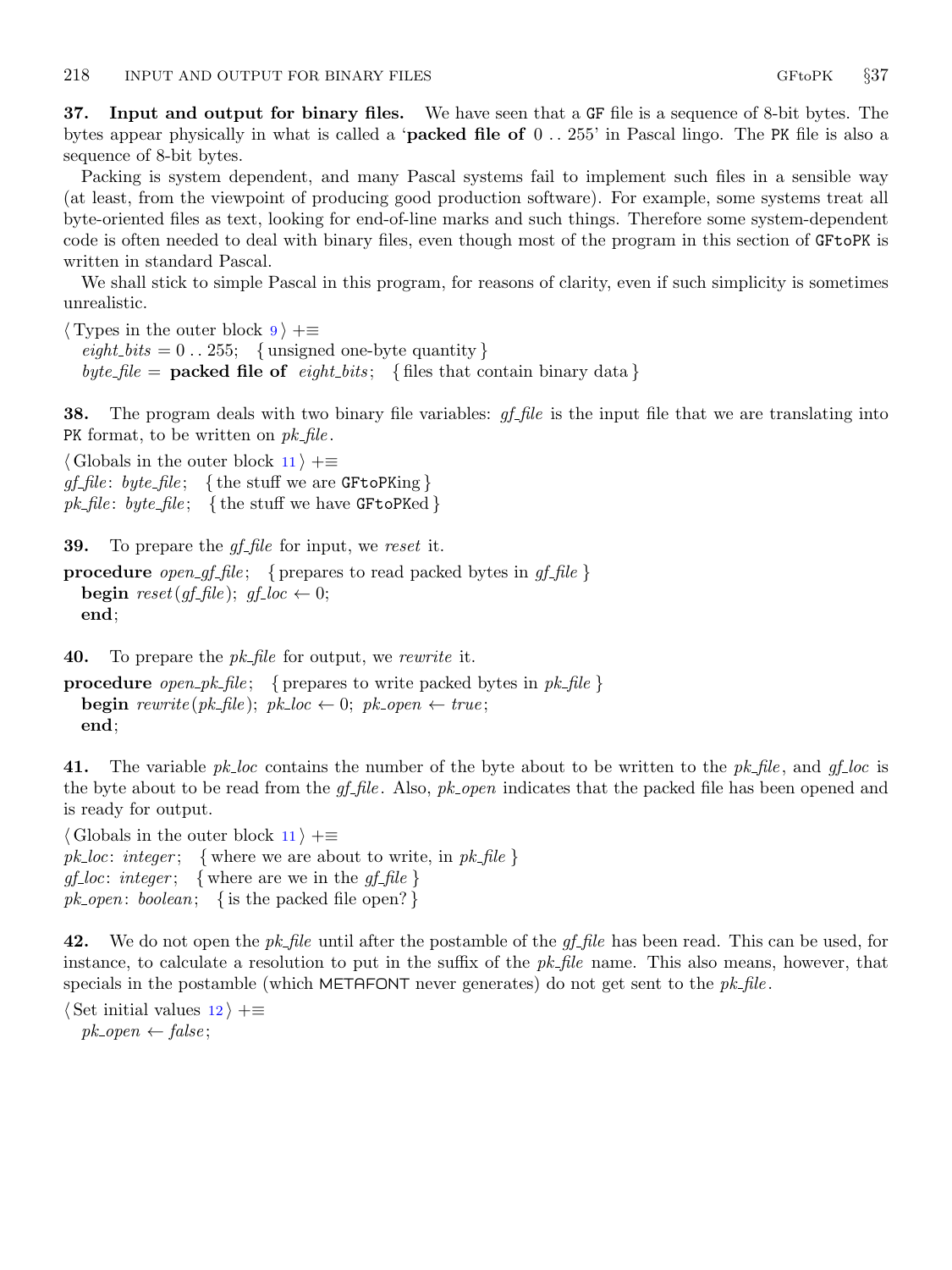<span id="page-18-0"></span>43. We shall use two simple functions to read the next byte or bytes from gf-file. We either need to get an individual byte or a set of four bytes.

function  $gf\_byte$ : integer; { returns the next byte, unsigned }

var  $b$ : eight\_bits; begin if  $\text{eof}(\text{gf}\text{-}\text{file})$  then  $\text{bad}\text{-}\text{gf}$  ('Unexpected end of file!') else begin  $read(gf_{\textit{f}}\hat{h}le, b); gf_{\textit{f}}\hat{h}yte \leftarrow b;$ end;  $incr(gf\_loc);$ end; function  $gf\_signed\_quad$ : integer; { returns the next four bytes, signed }

var  $a, b, c, d$ : eight\_bits; **begin** read  $(gf$ -file, a); read  $(gf$ -file, b); read  $(gf$ -file, c); read  $(gf$ -file, d); if *a* < 128 then *gf\_signed\_quad* ←  $((a * 256 + b) * 256 + c) * 256 + d$ else gf\_signed\_quad  $\leftarrow (((a - 256) * 256 + b) * 256 + c) * 256 + d;$ 

 $gf\_loc \leftarrow gf\_loc + 4;$ 

end;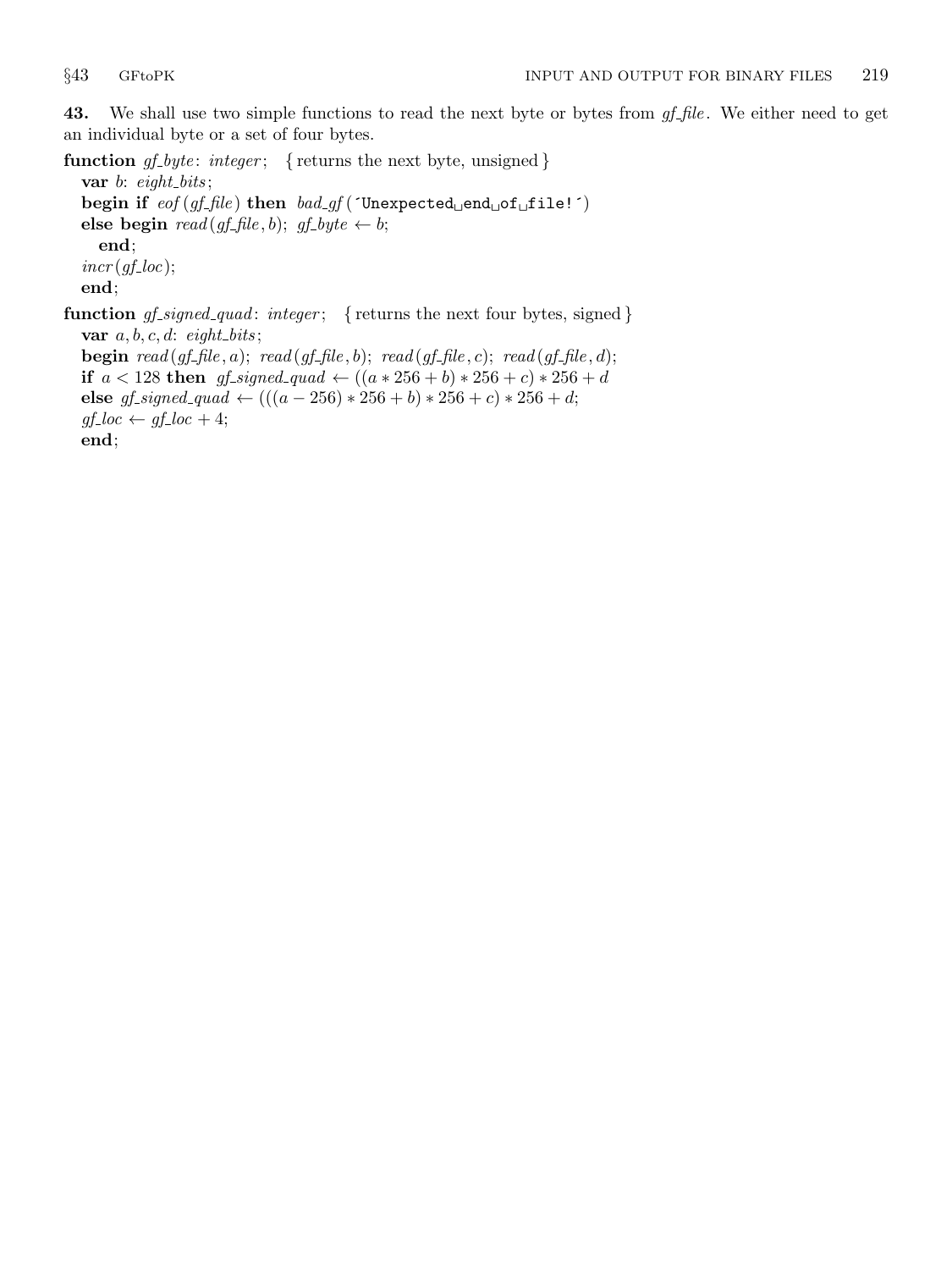<span id="page-19-0"></span>44. We also need a few routines to write data to the PK file. We write data in 4-, 8-, 16-, 24-, and 32-bit chunks, so we define the appropriate routines. We must be careful not to let the sign bit mess us up, as some Pascals implement division of a negative integer differently.

```
procedure pk\_byte(a : integer);begin if pk\_open then
     begin if a < 0 then a \leftarrow a + 256;
     write (pk\_file, a); incr (pk\_loc);end;
  end;
procedure pk\_halfword(a : integer);begin if a < 0 then a \leftarrow a + 65536;
  write (pk_file, a div 256); write (pk_file, a mod 256); pk_loc \leftarrow pk_loc + 2;
  end;
procedure pk\_three\_bytes(a:integer);begin write (pk_file, a div 65536 mod 256); write (pk_file, a div 256 mod 256); write (pk_file, a mod 256);
  pk\_loc \leftarrow pk\_loc + 3;end;
procedure pk\_word(a : integer);var b: integer;
  begin if pk\_{open} then
     begin if a < 0 then
       begin a \leftarrow a + 10000000000; a \leftarrow a + 10000000000; b \leftarrow 128 + a div 16777216;
       end
     else b \leftarrow a div 16777216;
     write (pk-file, b); write (pk-file, a div 65536 mod 256); write (pk-file, a div 256 mod 256);
     write (pk_file, a mod 256); pk_loc \leftarrow pk_loc + 4;
     end;
  end;
procedure pk_nyb(a:integer);begin if bit\_weight = 16 then
     begin output_byte \leftarrow a * 16; bit_weight \leftarrow 1;
     end
  else begin pk\_byte(output\_byte + a); bit\_weight \leftarrow 16;end;
  end;
```
**45.** We need the globals *bit weight* and *output byte* for buffering.

 $\langle$  Globals in the outer block [11](#page-3-0)  $\rangle$  +≡  $bit\_weight:$  integer; { output bit weight }  $output\_byte: \ integer; \ \{output\_byte \ for \ pk \ file \}$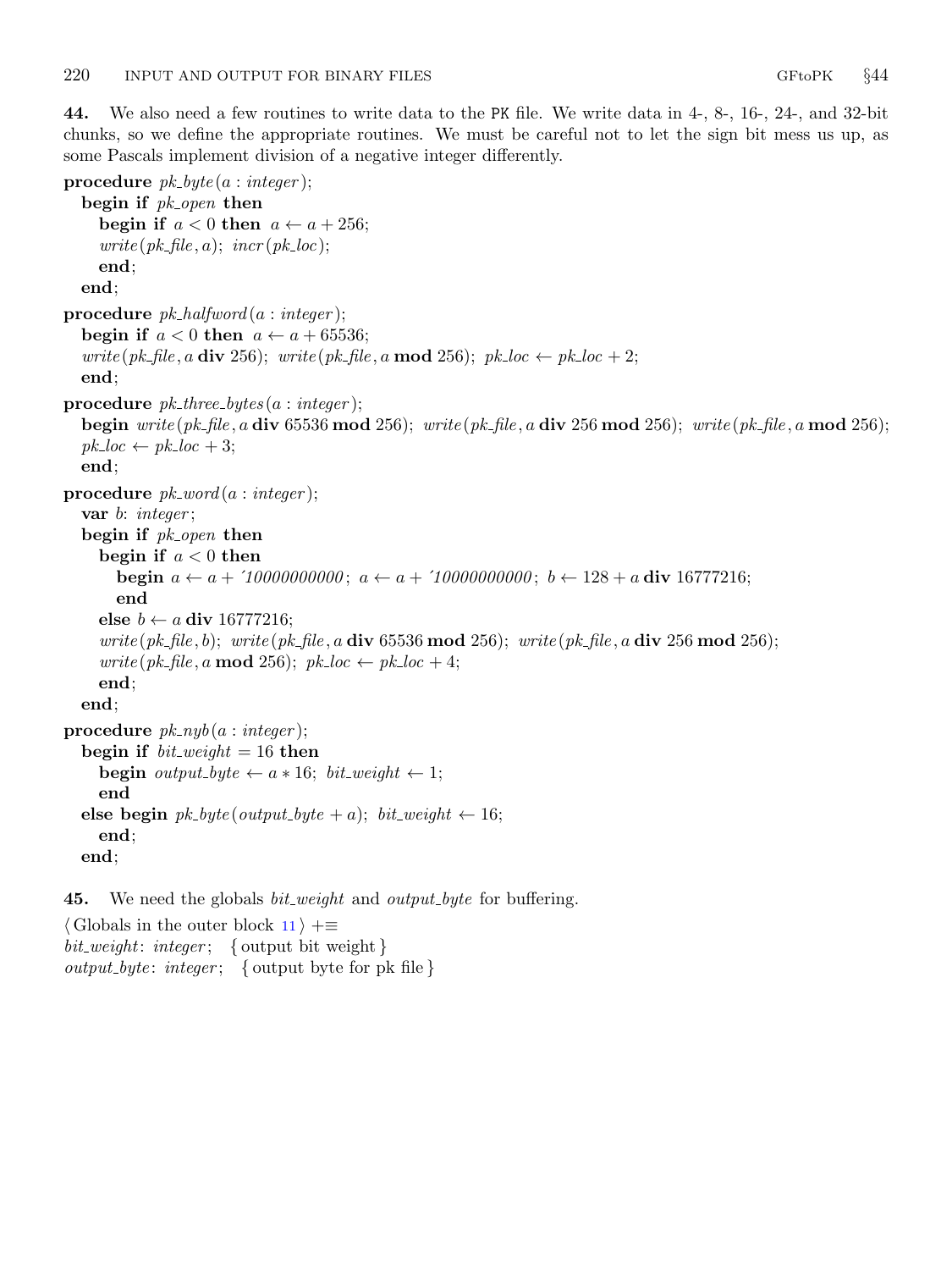<span id="page-20-0"></span>**46.** Finally we come to the routines that are used for random access of the  $gf$ -file. To correctly find and read the postamble of the file, we need two routines, one to find the length of the  $gf$ -file, and one to position the *gf-file*. We assume that the first byte of the file is numbered zero.

Such routines are, of course, highly system dependent. They are implemented here in terms of two assumed system routines called set pos and cur pos. The call set pos  $(f, n)$  moves to item n in file f, unless n is negative or larger than the total number of items in f; in the latter case, set pos(f, n) moves to the end of file f. The call cur pos (f) gives the total number of items in f, if  $\epsilon$  eof (f) is true; we use cur pos only in such a situation.

procedure  $find\_gf\_length;$ **begin** set\_pos(gf\_file, -1); gf\_len  $\leftarrow cur\_pos(gf_{\perp}file);$ end; procedure  $move_to_byte(n:integer);$ begin set\_pos(gf\_file, n); gf\_loc  $\leftarrow$  n; end;

47. The global  $gf_{\text{-}}len$  contains the final total length of the  $gf_{\text{-}}file$ .

 $\langle$  Globals in the outer block [11](#page-3-0)  $\rangle$  +≡  $gf\_len: integer; \{ length of gf\_file \}$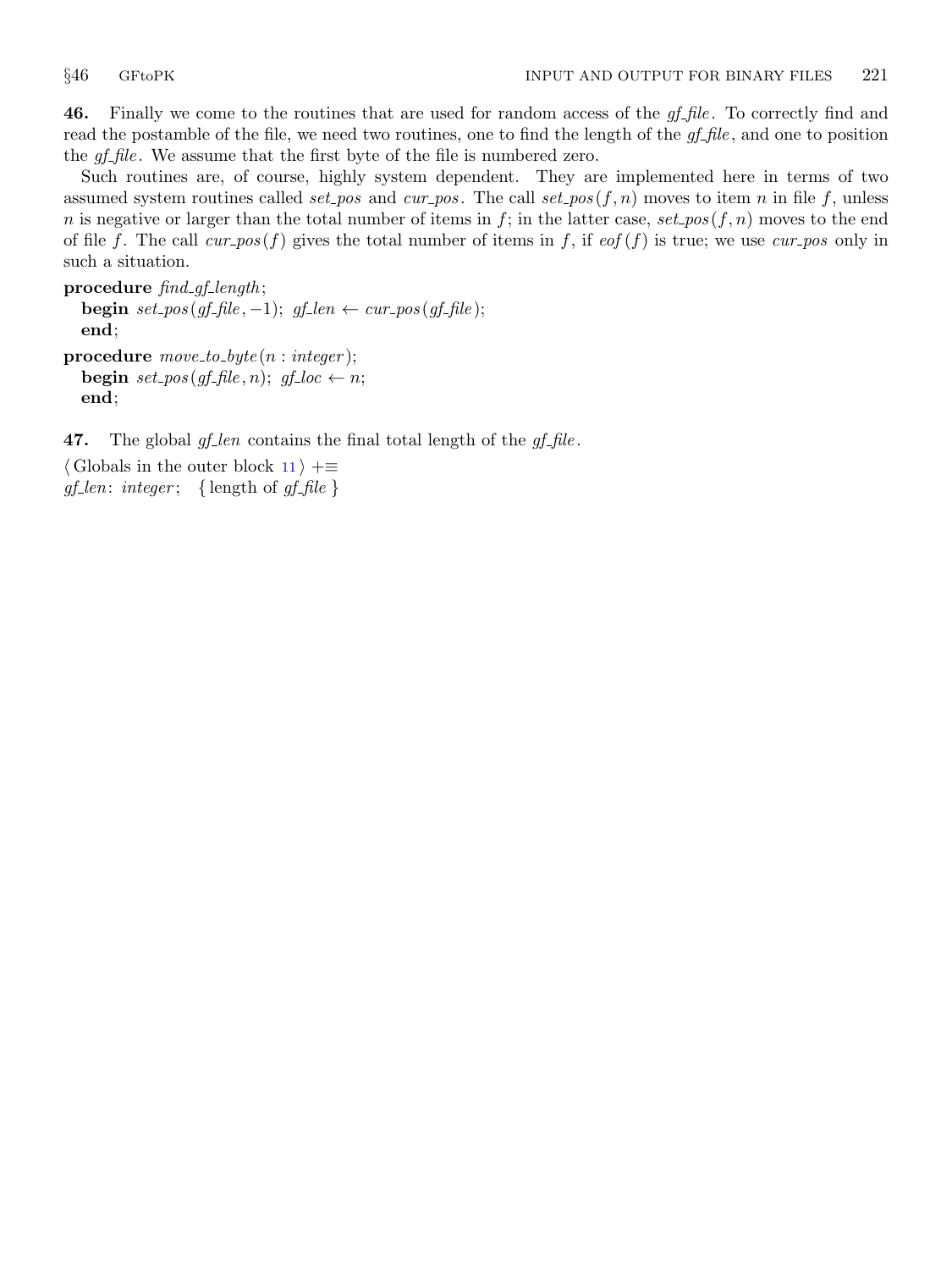<span id="page-21-0"></span>48. Plan of attack. It would seem at first that converting a GF file to PK format should be relatively easy, since they both use a form of run-encoding. Unfortunately, several idiosyncrasies of the GF format make this conversion slightly cumbersome. The GF format separates the raster information from the escapement values and TFM widths; the PK format combines all information about a single character into one character packet. The GF run-encoding is on a row-by-row basis, and the PK format is on a glyph basis, as if all of the raster rows in the glyph were concatenated into one long row. The encoding of the run-counts in the GF files is fixed, whereas the PK format uses a dynamic encoding scheme that must be adjusted for each character. And, finally, any repeated rows can be marked and sent with a single command in the PK format.

There are four major steps in the conversion process. First, the postamble of the  $gf$ -file is found and read, and the data from the character locators is stored in memory. Next, the preamble of the  $pk$ -file is written. The third and by far the most difficult step reads the raster representation of all of the characters from the GF file, packs them, and writes them to the  $pk$ -file. Finally, the postamble is written to the  $pk$ -file.

The conversion of the character raster information from the  $qf$ -file to the format required by the pk-file takes several smaller steps. The GF file is read, the commands are interpreted, and the run counts are stored in the working row array. Each row is terminated by a end of row value, and the character glyph is terminated by an end of char value. Then, this representation of the character glyph is scanned to determine the minimum bounding box in which it will fit, correcting the  $min_m$ ,  $max_m$ ,  $min_n$ , and  $max_n$  values, and calculating the offset values. The third sub-step is to restructure the row list from a list based on rows to a list based on the entire glyph. Then, an optimal value of  $dyn.f$  is calculated, and the final size of the counts is found for the PK file format, and compared with the bit-wise packed glyph. If the run-encoding scheme is shorter, the character is written to the  $pk$ -file as row counts; otherwise, it is written using a bit-packed scheme.

To save various information while the GF file is being loaded, we need several arrays. The  $tfm\_width$ ,  $dx$ , and  $dy$  arrays store the obvious values. The *status* array contains the current status of the particular character. A value of 0 indicates that the character has never been defined; a 1 indicates that the character locator for that character was read in; and a 2 indicates that the raster information for at least one character was read from the  $gf$ -file and written to the  $pk$ -file. The row array contains row counts. It is filled anew for each character, and is used as a general workspace. The GF counts are stored starting at location 2 in this array, so that the PK counts can be written to the same array, overwriting the GF counts, without destroying any counts before they are used. (A possible repeat count in the first row might make the first row of the PK file one count longer; all succeeding rows are guaranteed to be the same length or shorter because of the  $end_{of\_row}$  flags in the GF format that are unnecessary in the PK format.)

define *virgin*  $\equiv 0$  { never heard of this character yet } define *located*  $\equiv 1$  { locators read for this character } define  $sent \equiv 2$  { at least one of these characters has been sent }  $\langle$  Globals in the outer block [11](#page-3-0)  $\rangle$  +≡ tfm width:  $\arctan 0$ . 255 of integer; {the TFM widths of characters} dx, dy: array  $[0.. 255]$  of *integer*; {the horizontal and vertical escapements} status:  $array \vert 0..255 \vert$  of  $virgin \dots sent; \{ character status \}$ row:  $array \; [0.. \; max_{row}]$  of  $integer; \; \{the row counts for working\}$ 

**49.** Here we initialize all of the character *status* values to *virgin*.

 $\langle$  Set initial values [12](#page-4-0)  $\rangle$  +≡ for  $i \leftarrow 0$  to 255 do status  $[i] \leftarrow virqin$ ;

50. And, finally, we need to define the end of row and end of char values. These cannot be values that can be taken on either by legitimate run counts, even when wrapping around an entire character. Nor can they be values that repeat counts can take on. Since repeat counts can be arbitrarily large, we restrict ourselves to negative values whose absolute values are greater than the largest possible repeat count.

define  $end\_of_{row} \equiv (-99999)$  {indicates the end of a row } define  $end\_of\_char \equiv (-99998)$  {indicates the end of a character }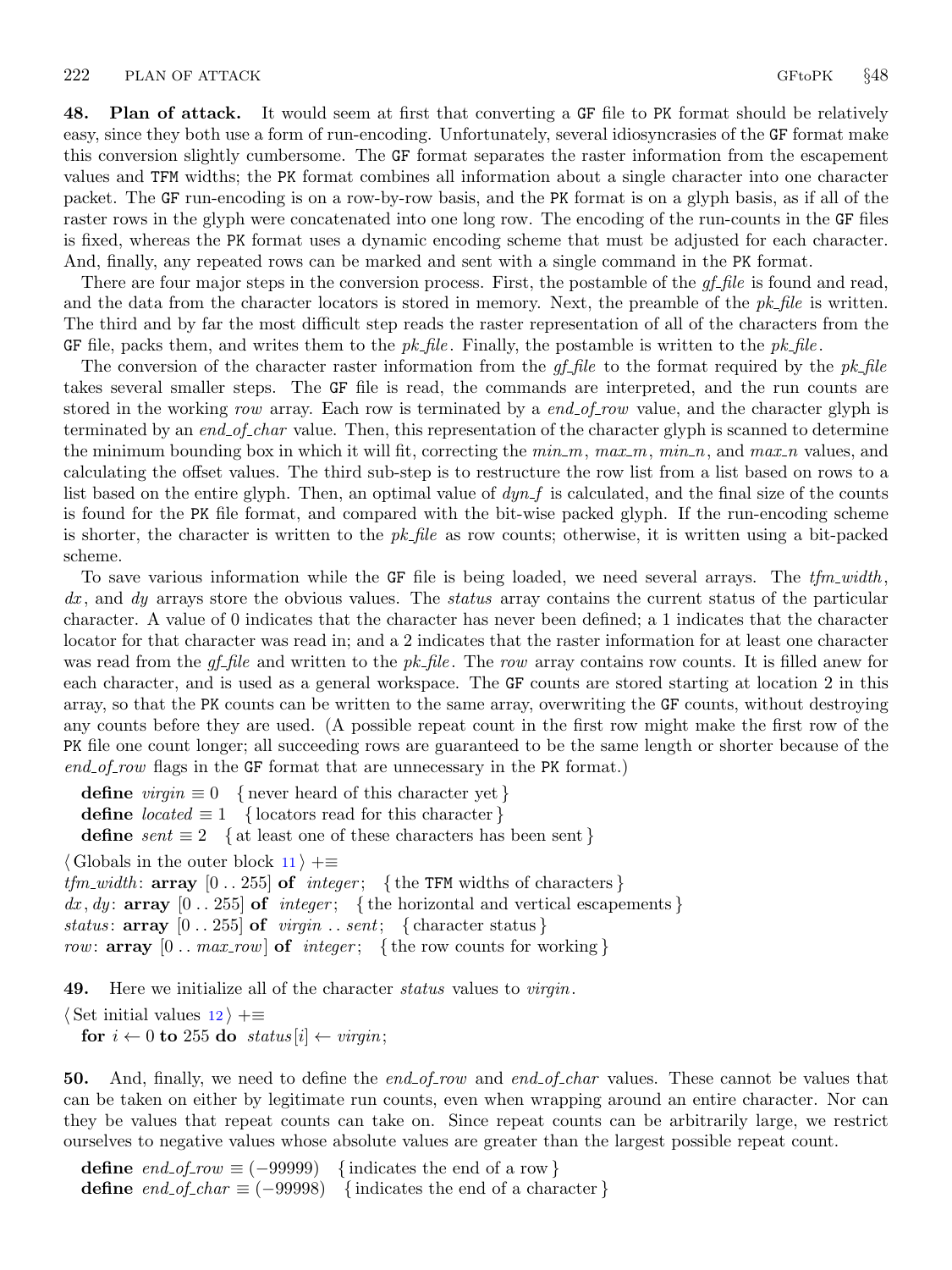<span id="page-22-0"></span>51. Reading the generic font file. There are two major procedures in this program that do all of the work. The first is *convert gf file*, which interprets the GF commands and puts row counts into the row array. The second, which we only anticipate at the moment, actually packs the row counts into nybbles and writes them to the packed file.

```
\langle62\rangle;
procedure convert\_gf\_file;
  var i, j, k: integer; \{ general purpose indices\}gf_{com}: integer; \{ current gf command \}\langle Locals to convert_gf_file58 \ranglebegin open\_gf\_file;
     if gf\_byte \neq pre then bad\_gf (First\_byte\_is\_not\_preample);
     if gf\_byte \neq gf\_id\_byte then bad\_gf ('Identification byte is incorrect');
     \langle60\rangle;
     move_to_byte(2); open_pk_file; \langle81\rangle;
     repeat gf_{com} \leftarrow gf_{byte};case gf_{com} of
       boc, boc1: \langle54\rangle;
          \langle Specials and no op cases 53\rangle;
       post: ; {we will actually do the work for this one later }
       othercases bad\_gf (\text{Unexpected}_j, gf_{com}: 1, \text{command}_\text{def} is \text{command}_\text{def} between characters')
       endcases;
     until qf_{\text{r}} com = post;\langle84\rangle;
     end;
```
**52.** We need a few easy macros to expand some case statements:

define  $four\_cases$  (#)  $\equiv$  #, # + 1, # + 2, # + 3 define  $s$ ixteen cases  $(\#) \equiv$  four cases  $(\#)$ , four cases  $(\# + 4)$ , four cases  $(\# + 8)$ , four cases  $(\# + 12)$ define  $sixty\_four\_cases (\#) \equiv sixteen\_cases (\#), sixteen\_cases (\# + 16), sixteen\_cases (\# + 32),$  $s$ ixteen\_cases (#  $+48$ ) define one\_sixty\_five\_cases(#)  $\equiv$  sixty\_four\_cases(#), sixty\_four\_cases(#+64), sixteen\_cases(#+128),  $s$ ixteen\_cases (# + 144), four\_cases (# + 160), # + 164

53. In this program, all special commands are passed unchanged and any no op bytes are ignored, so we write some code to handle these:

```
\langle Specials and no op cases 53 \rangle \equivfour\text{-}cases (xxx1): \text{begin } pk\text{-}byte (gf\text{-}com -xxx1 + pk\text{-}xxx1); i \leftarrow 0;for j \leftarrow 0 to qf_com – xxx1 do
      begin k \leftarrow gf\_byte; pk\_byte(k); i \leftarrow i * 256 + k;
      end;
  for j \leftarrow 1 to i do pk_byte(gf_byte);
  end;
yyy: begin pk\_byte(pk\_yyy); pk\_word(gf\_signed\_quad);
  end;
no.op:
```
This code is used in sections 51, [57](#page-24-0), and [60](#page-26-0).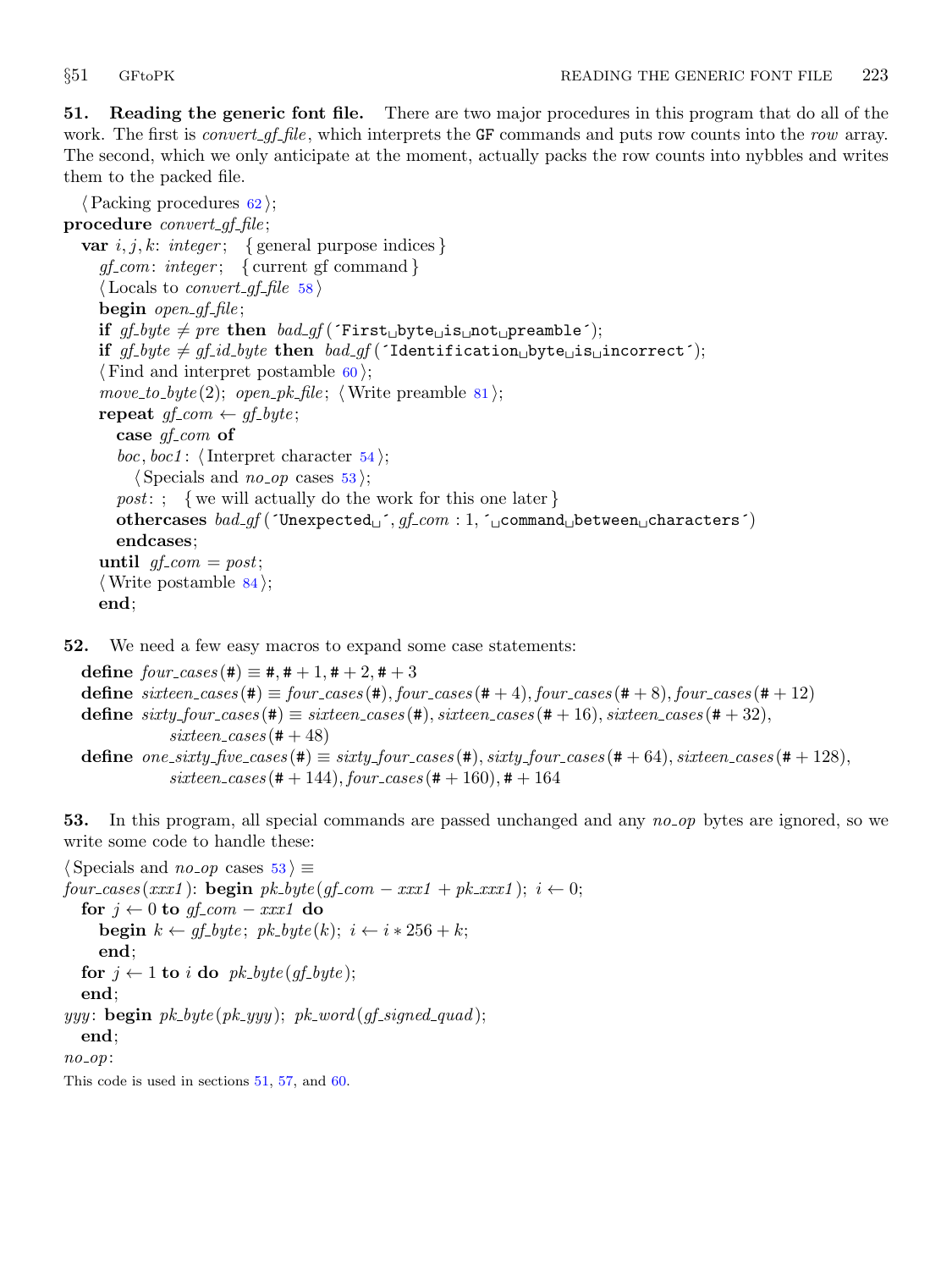<span id="page-23-0"></span>54. Now we need the routine that handles the character commands. Again, only a subset of the gf commands are permissible inside character definitions, so we only look for these.

 $\langle$  Interpret character 54 $\rangle \equiv$ begin if  $gf_{com} = boc$  then **begin**  $gf\_ch \leftarrow gf\_signed\_quad; i \leftarrow gf\_signed\_quad; \{ \text{ dispose of back pointer} \}$  $min_m \leftarrow gf\_signed\_quad; max_m \leftarrow gf\_signed\_quad; min_m \leftarrow gf\_signed\_quad;$  $max_n \leftarrow gf\_signed\_quad;$ end else begin gf\_ch ← gf\_byte;  $i \leftarrow$  gf\_byte; max\_m ← gf\_byte; min\_m ← max\_m – i;  $i \leftarrow$  gf\_byte;  $max_n \leftarrow gf\_byte; min_n \leftarrow max_n - i;$ end;  $d\_print\_ln($  Character  $, gf\_ch : 1);$ if  $gf_ch \geq 0$  then  $gf_ch\_mod\_256 \leftarrow gf_ch \mod 256$ else  $qf_{\text{c}}$ ch\_mod\_256  $\leftarrow$  255 – ((-(1 +  $qf_{\text{c}}$ ch)) mod 256); if status  $[gf_ch_{\perp}mod 256] = \text{vir}gin$  then  $bad_gf(\text{no}_{\perp}char \text{cater}_{\perp}locator \text{of}or_{\perp}char \text{citer}_{\perp}^{\perp}, gf_ch:1);$  $\langle$  Convert character to packed form  $57$ ; end

This code is used in section [51](#page-22-0).

55. Communication between the procedures *convert-gf-file* and *pack-and-send-character* is done with a few global variables.

 $\langle$  Globals in the outer block [11](#page-3-0)  $\rangle$  + $\equiv$  $qf_{\text{c}}ch$ : integer; {the character we are working with }  $gf\_ch\_mod\_256$ : integer; { locator pointer }  $pred\_pk\_loc: integer; \{ where we predict the end of the character to be. \}$  $max_n, min_n: integer; \{ the maximum and minimum horizontal rows \}$  $max_m, min_m: integer; \{ the maximum and minimum vertical rows \}$ row ptr: integer; { where we are in the row array.}

56. Now we are at the beginning of a character that we need the raster for. Before we get into the complexities of decoding the paint, skip, and new row commands, let's define a macro that will help us fill up the row array. Note that we check that row ptr never exceeds  $max_{1}row$ ; Instead of calling bad gf directly, as this macro is repeated eight times, we simply set the bad flag true.

```
define put\_in\_rows(\#) \equivbegin if row\_ptr > max\_row then bad \leftarrow trueelse begin row[row\_ptr] \leftarrow #; incr(row\_ptr);end;
          end
```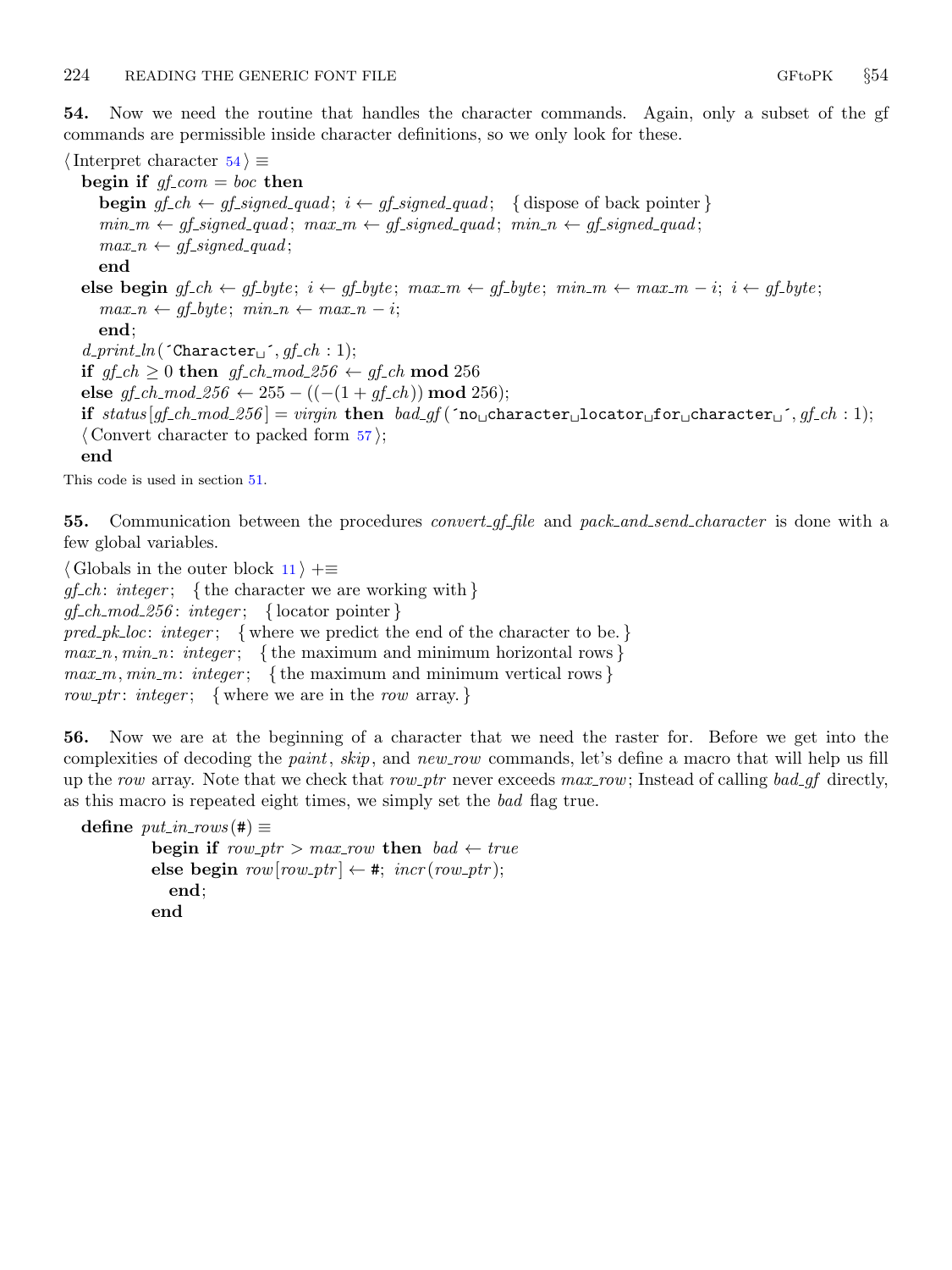<span id="page-24-0"></span>57. Now we have the procedure that decodes the various commands and puts counts into the row array. This would be a trivial procedure, except for the *paint 0* command. Because the *paint 0* command exists, it is possible to have a sequence like paint 42, paint 0, paint 38, paint 0, paint 0, paint 0, paint 33, skip 0. This would be an entirely empty row, but if we left the zeros in the row array, it would be difficult to recognize the row as empty.

This type of situation probably would never occur in practice, but it is defined by the GF format, so we must be able to handle it. The extra code is really quite simple, just difficult to understand; and it does not cut down the speed appreciably. Our goal is this: to collapse sequences like paint 42, paint 0, paint 32 to a single count of 74, and to insure that the last count of a row is a black count rather than a white count. A buffer variable  $ext{extra}$ , and two state flags, on and state, enable us to accomplish this.

The on variable is essentially the *paint switch* described in the GF description. If it is true, then we are currently painting black pixels. The *extra* variable holds a count that is about to be placed into the row array. We hold it in this array until we get a *paint* command of the opposite color that is greater than 0. If we get a paint  $0$  command, then the state flag is turned on, indicating that the next count we receive can be added to the extra variable as it is the same color.

```
\langle Convert character to packed form 57 \rangle \equivbegin bad \leftarrow false; row_ptr \leftarrow 2; on \leftarrow false; extra \leftarrow 0; state \leftarrow true;
  repeat qf_{com} \leftarrow qf_{av}case gf_{com} of
     \langle Cases for paint59\rangle;
     four_cases (skip0): begin i \leftarrow 0;
        for j \leftarrow 1 to gf_{\text{-}}com - skip\theta do i \leftarrow i * 256 + gf_{\text{-}}byte;if on = state then put\_in\_rows(extra);for j \leftarrow 0 to i do put_in_rows (end_of_row);
        on \leftarrow false; extra \leftarrow 0; state \leftarrow true;
        end;
     one sixty five cases (new row 0): begin if on = state then put in rows (extra);
        put in rows (end of row); on \leftarrow true; extra \leftarrow gf com – new row 0; state \leftarrow false;
        end;
     \langle Specials and no op53;
     eoc: begin if on = state then put_in_{rows}(extra);if (row\_ptr > 2) \wedge (row\_ptr - 1] \neq end\_of\_row then put\_in\_rows (end\_of\_row);put\_in\_rows (end_of_char);
        if bad then abort('Ran<sub>u</sub>out<sub>u</sub>of<sub>u</sub>internal<sub>u</sub>memory<sub>u</sub>for<sub>u</sub>row<sub>u</sub>counts!');pack\_and\_send\_character; status[gf\_ch\_mod\_256] \leftarrow sent;
        if pk\_loc \neq pred\_pk\_loc then abort('Internal \_error \_while \_writing \_character!;
        end;
     othercases bad\_gf (´Unexpected \checkmark, gf_{com}: 1, \checkmark_{com} command in \checkmark_{com} character definition´)
     endcases;
  until gf_{\text{-}}com = eoc;end
This code is used in section 54.
```
58. A few more locals used above and below:

 $\langle$  Locals to *convert\_gf\_file* 58  $\rangle \equiv$ 

on: boolean; { indicates whether we are white or black }

state: boolean; { a state variable—is the next count the same race as the one in the *extra* buffer?} *extra: integer*; { where we pool our counts } bad: boolean; { did we run out of space?}

See also section [61.](#page-26-0)

This code is used in section [51](#page-22-0).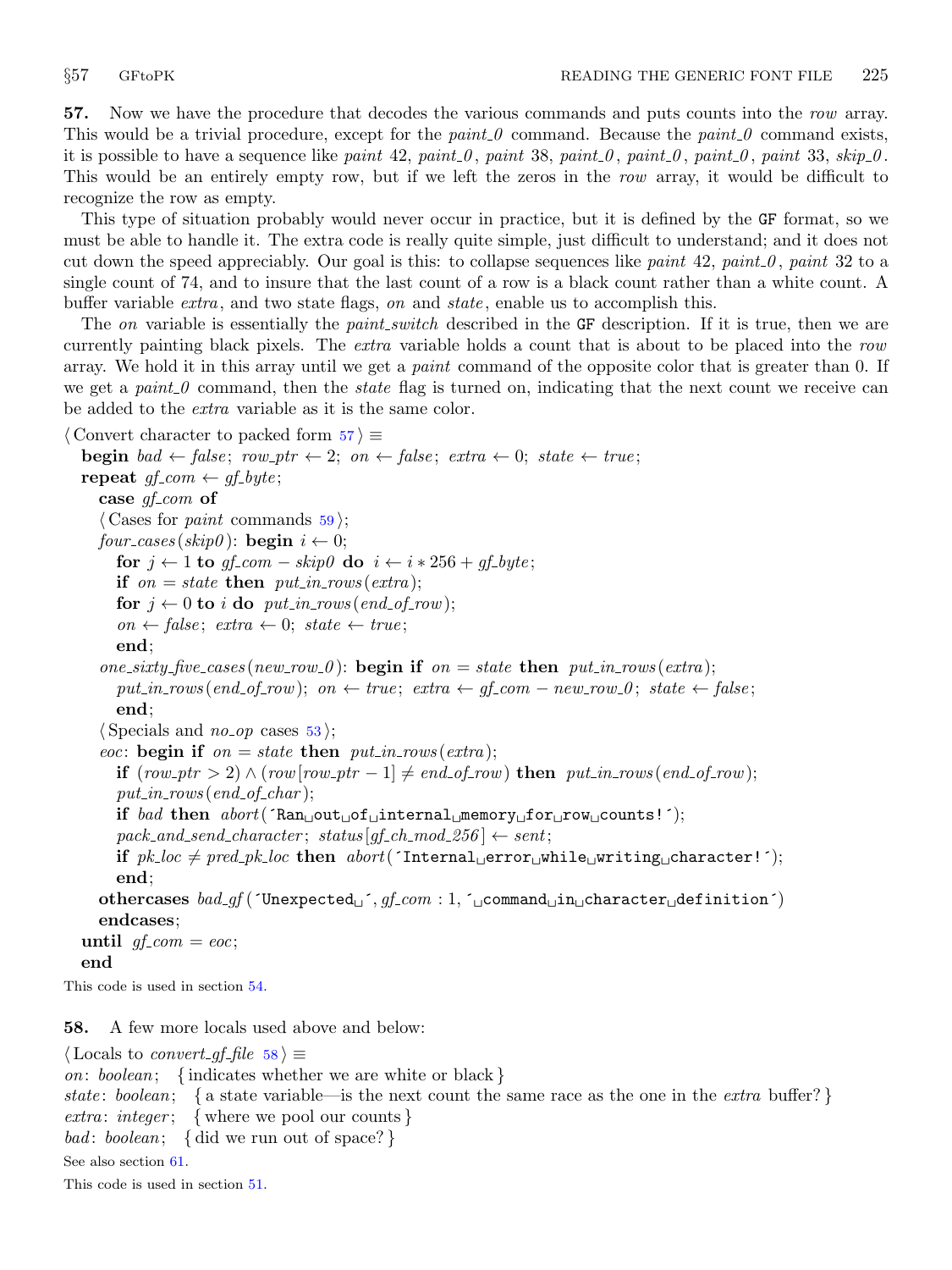<span id="page-25-0"></span>**59.**  $\langle$  Cases for *paint* commands 59  $\rangle \equiv$ paint 0: begin state  $\leftarrow \neg state$ ; on  $\leftarrow \neg on$ ; end;  $sity_four\_cases (paint_0 + 1), paint_1 + 1, paint_2 : begin if gf_{com} < paint_1 then i \leftarrow gf_{com} - paint_0$ else begin  $i \leftarrow 0$ ; for  $j \leftarrow 0$  to  $gf_{com} - paint1$  do  $i \leftarrow i * 256 + gf_{c}$ end; if state then **begin**  $extra \leftarrow extra + i$ ;  $state \leftarrow false$ ; end else begin  $put\_in\_rows (extra); extra \leftarrow i;$ end;  $\mathit{on} \leftarrow \neg \mathit{on};$ end

This code is used in section [57](#page-24-0).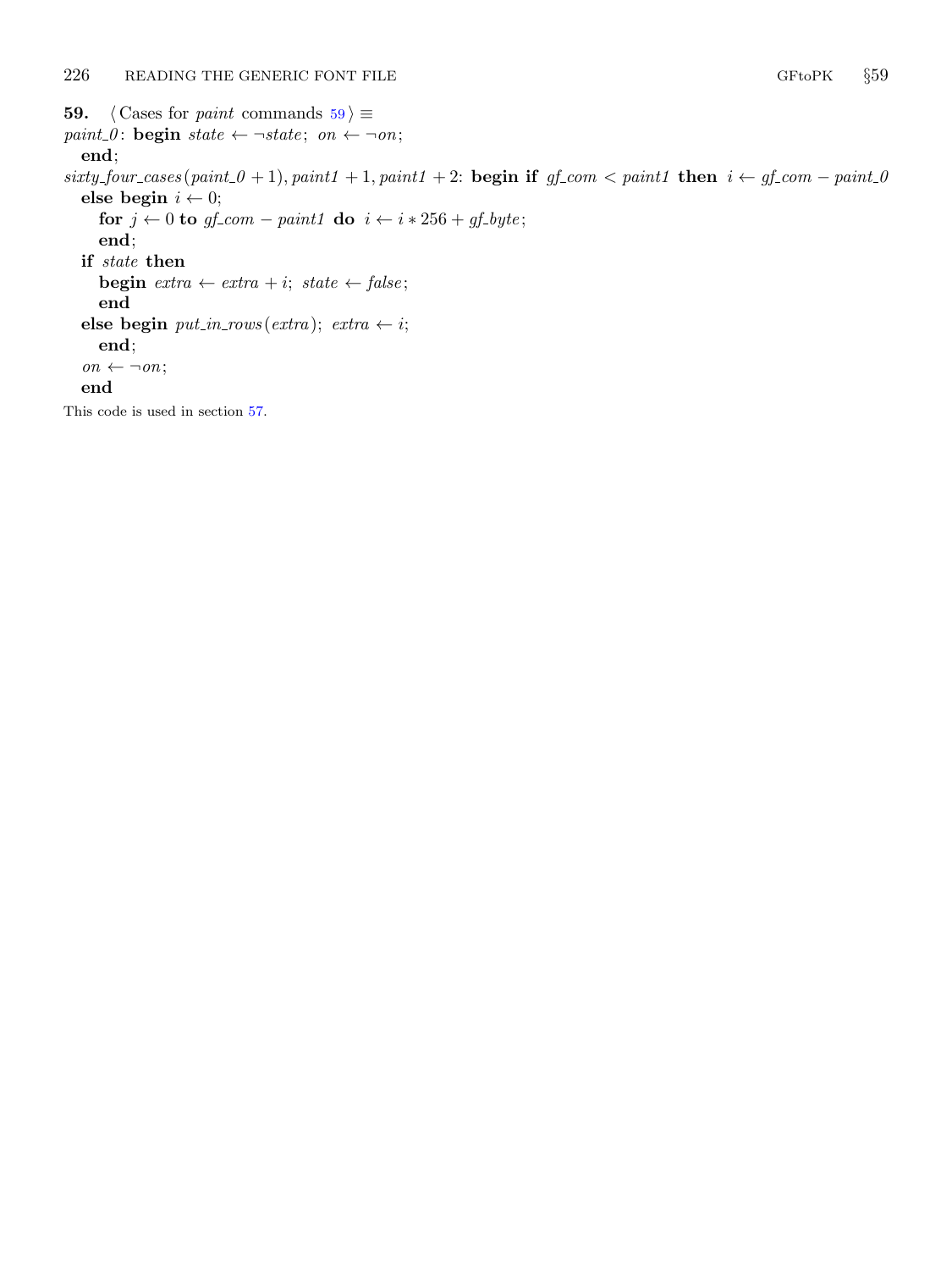<span id="page-26-0"></span>60. Our last remaining task is to interpret the postamble commands. The only things that may appear in the postamble are *post\_post*,  $char\_loc$ ,  $char\_loc0$ , and the special commands. Note that any special commands that might appear in the postamble are not written to the  $pk$ -file. Since METAFONT does not generate special commands in the postamble, this should not be a major difficulty.

 $\langle$  Find and interpret postamble 60  $\rangle \equiv$  $find\_gf\_length;$ if  $gf\_len < 8$  then  $bad\_gf(^\circ \text{only} \text{only} \text{only} \text{only} \text{only} \text{this} \text{only}$ ;  $post\_loc \leftarrow gf\_len - 4;$ repeat if  $post\_loc = 0$  then  $bad\_gf$  ('all 223''s');  $move\_to\_byte(post\_loc); k \leftarrow gf\_byte; decr(post\_loc);$ until  $k \neq 223$ ; if  $k \neq gf\_id\_byte$  then  $bad\_gf$  ( $\text{ID}_{\sqcup}$ byte $\sqcup$ is $\sqcup$ , k: 1); if  $post\_loc < 5$  then  $bad\_gf$  ( $post\_location\_is\_', post\_loc : 1$ );  $move\_to\_byte(post\_loc - 3); q \leftarrow gf\_signed\_quad;$ if  $(q < 0) \vee (q > post\_loc - 3)$  then  $bad\_gf$  ( $\gamma$ post<sub> $\Box$ </sub>pointer $\Box$ is $\Box$ , q:1);  $move\_to\_byte(q); k \leftarrow gf\_byte;$ if  $k \neq post$  then  $bad\_gf($  byte  $at_i, q : 1, \infty$  is not post);  $i \leftarrow gf\_signed\_quad; \{ \text{skip over junk } \}$  $design_size \leftarrow gf\_signed\_quad; check\_sum \leftarrow gf\_signed\_quad; hppp \leftarrow gf\_signed\_quad;$  $h_{\text{mag}} \leftarrow \text{round}(\text{hppp} * 72.27/65536); \text{ vppp} \leftarrow \text{gf\_signed\_quad};$ if  $hppp \neq vppp$  then  $print\_ln($  <sup>odd</sup> aspect ratio!  $^{\circ}$ );  $i \leftarrow$  gf\_signed\_quad;  $i \leftarrow$  gf\_signed\_quad; { skip over junk }  $i \leftarrow gf\_signed\_quad; i \leftarrow gf\_signed\_quad;$ repeat  $gf_{com} \leftarrow gf_{byte};$ case  $qf_{\text{c}}$ *com* of char\_loc, char\_loc0: **begin**  $gf\_ch \leftarrow gf\_byte;$ if status  $gf_ch \neq virgin$  then  $bad_gf$  ( $\Delta$ cator for this character for  $\Delta$ ); if  $gf_{com} = char_{loc}$  then **begin**  $dx [gf_ch] \leftarrow gf\_signed\_quad; dy [gf_ch] \leftarrow gf\_signed\_quad;$ end else begin  $dx [gf_ch] \leftarrow gf_b yte * 65536; dy [gf_ch] \leftarrow 0;$ end;  $tfm\_width[gf_ch] \leftarrow gf\_signed\_quad; i \leftarrow gf\_signed\_quad; status[gf_ch] \leftarrow located;$ end;  $\langle$  Specials and *no op* cases [53](#page-22-0);  $post\_post:$ ; othercases  $bad\_gf$  ('Unexpected  $j$ ',  $gf_{com} : 1$ , ' $\lnot$ n postamble') endcases; until  $gf_{com} = post_{post}$ This code is used in section [51](#page-22-0).

61. Just a few more locals:

 $\langle$  Locals to *convert gf file* [58](#page-24-0)  $\rangle$  +≡ hppp, vppp: integer; { horizontal and vertical pixels per point } q: integer; { quad temporary } *post\_loc: integer*; { where the postamble was }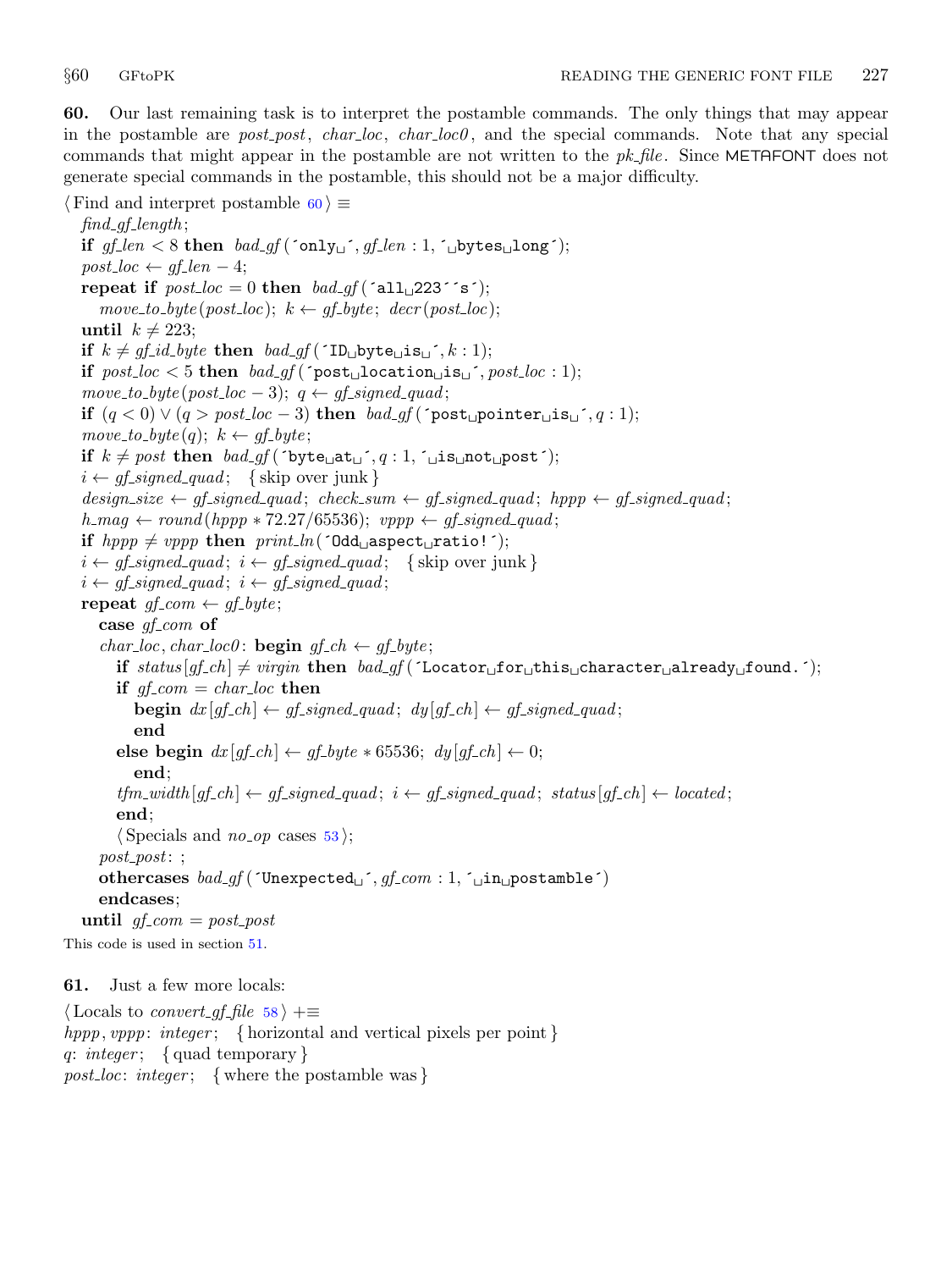<span id="page-27-0"></span>62. Converting the counts to packed format. This procedure is passed the set of row counts from the GF file. It writes the character to the PK file. First, the minimum bounding box is determined. Next, the row-oriented count list is converted to a count list based on the entire glyph. Finally, we calculate the optimal  $dyn_f$  and send the character.

 $\langle$  Packing procedures 62  $\rangle \equiv$ procedure  $pack_and\_send\_character$ ; var  $i, j, k: integer; \{ general indices\}$  $\langle$  Locals to pack\_and\_send\_character [65](#page-28-0) $\rangle$ **begin**  $\langle$  Scan for bounding box  $63 \rangle$ ;  $\langle$  Convert row-list to glyph-list  $64$ ;  $\langle$  Calculate *dyn\_f* and packed size and write character [68](#page-30-0) $\rangle$ ; end

This code is used in section [51](#page-22-0).

63. Now we have the row counts in our row array. To find the real  $max_n$ , we look for the first non $end_{of\_row}$  value in the row. If it is an end-of-char, the entire character is blank. Otherwise, we first eliminate all of the blank rows at the end of the character. Next, for each remaining row, we check the first white count for a new  $min_{m}$ , and the total length of the row for a new  $max_{m}$ .

```
\langle Scan for bounding box 63 \rangle \equivi \leftarrow 2; decr(row_ptr);
  while row[i] = end_of_rrow do incr(i);if row[i] \neq end_of_{char} then
     begin max_n \leftarrow max_n - i + 2;while row[row\_ptr-2] = end\_of\_row do
        begin decr(row\_ptr); row[row\_ptr] \leftarrow end\_of\_char;end;
     min_n \leftarrow max_n + 1; \text{ extra } \leftarrow max_m - min_m + 1; \text{ max}_m \leftarrow 0; j \leftarrow i;while row[j] \neq end_of_{\text{c}}char do
        begin decr (min_n);if row[j] \neq end_of_rrow then
           begin k \leftarrow row[j];
           if k < \text{extra} then \text{extra} \leftarrow k;
           incr(j);while row[j] \neq end_of_rrow do
              begin k \leftarrow k + row[j]; incr(j);
              end;
           if max_m < k then max_m \leftarrow k;
           end;
        incr(j);end;
     min_m \leftarrow min_m + extra; max_m \leftarrow min_m + max_m - 1 - extra; height \leftarrow max_n - min_n + 1;width ← max_m – min_m + 1; x_offset ← –min_m; y_offset ← max_n;
     d\_print\_ln(\Psi_{\sqcup}, width : 1, \ulcorner_{\sqcup} H_{\sqcup}, height : 1, \ulcorner_{\sqcup} X_{\sqcup}, x_{\lnot} offset : 1, \ulcorner_{\sqcup} Y_{\sqcup}, y_{\lnot}ffset : 1);end
  else begin height \leftarrow 0; width \leftarrow 0; x-offset \leftarrow 0; y-offset \leftarrow 0; d-print-ln(\text{'Empty}-raster.´);
     end
```
This code is used in section 62.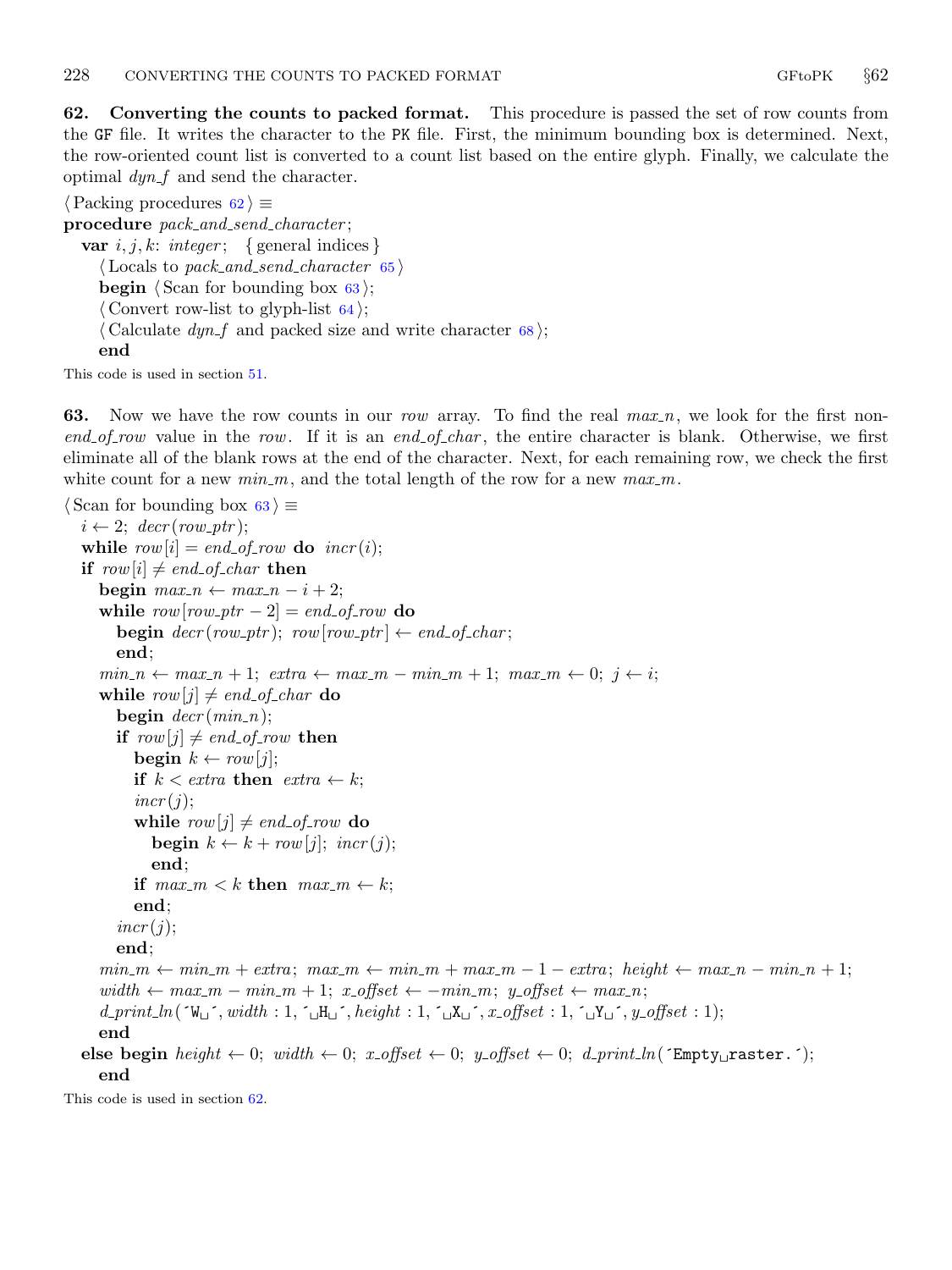<span id="page-28-0"></span>64. We must convert the run-count array from a row orientation to a glyph orientation, with repeat counts for repeated rows. We separate this task into two smaller tasks, on a per row basis. But first, we define a new macro to help us fill up this new array. Here, we have no fear that we will run out of space, as the glyph representation is provably smaller than the rows representation.

```
define put\_count(\#) \equivbegin row[put\_ptr] \leftarrow #; incr(put\_ptr);if repeat_flag > 0 then
                begin row[put\_ptr] \leftarrow -repeat\_flag; repeat\_flag \leftarrow 0; incr(put\_ptr);
                end;
             end
\langle Convert row-list to glyph-list 64\rangle \equivput\_ptr \leftarrow 0; row\_ptr \leftarrow 2; repeat\_flag \leftarrow 0; state \leftarrow true; buffer \leftarrow 0;while row[row\_ptr] = end\_of\_row do incr(row\_ptr);
  while row[row\_ptr] \neq end\_of\_char do
     begin \langle Skip over repeated rows 66\rangle;
     \langle67 \;
     end;
  if buff > 0 then put\_count(buff);put\_count(end\_of\_char)This code is used in section 62.
```
**65.** Some more locals for *pack\_and\_send\_character* used above:

 $\langle$  Locals to pack\_and\_send\_character 65  $\rangle \equiv$ extra: integer; { little buffer for count values } put ptr: integer; { next location to fill in row } repeat flag: integer; { how many times the current row is repeated } h bit: integer; { horizontal bit count for each row }  $\textit{buff}: \textit{integer}; \ \ \{\text{our count accumulator}\}\$ See also sections [70](#page-31-0) and [77.](#page-34-0) This code is used in section [62](#page-27-0).

66. In this short section of code, we are at the beginning of a new row. We scan forward, looking for repeated rows. If there are any, repeat flag gets the count, and the row ptr points to the beginning of the last of the repeated rows. Two points must be made here. First, we do not count all-black or all-white rows as repeated, as a large "paint" count will take care of them, and also there is no black to white or white to black transition in the row where we could insert a repeat count. That is the meaning of the big if statement that conditions this section. Secondly, the while  $row[i] = row[j]$  do loop is guaranteed to terminate, as  $j > i$  and the character is terminated by a unique end of char value.

```
\langle Skip over repeated rows 66 \rangle \equivi \leftarrow row\_ptr;if (row[i] \neq end_of(row) \land ((row[i] \neq extra) \lor (row[i+1] \neq width)) then
     begin j \leftarrow i + 1;
     while row[j-1] \neq end\_of\_row do incr(j);while row[i] = row[j] do
        begin if row[i] = end_of_rrow then
          begin \text{incr}(repeat\_flag); row\_ptr \leftarrow i + 1;
          end;
        incr(i); incr(j);
        end;
     end
```
This code is used in section 64.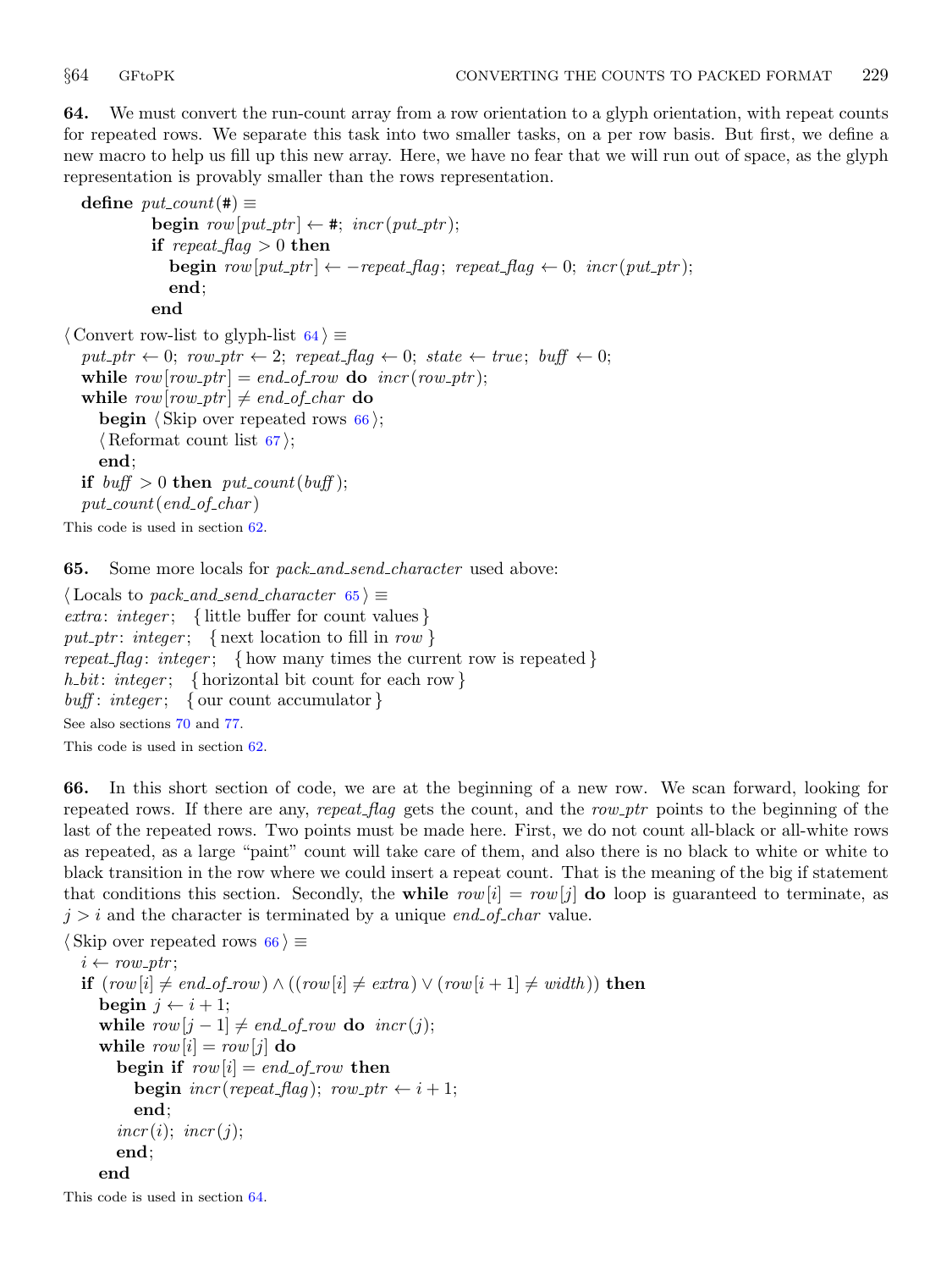<span id="page-29-0"></span>67. Here we actually spit out a row. The routine is somewhat similar to the routine where we actually interpret the GF commands in the count buffering. We must make sure to keep track of how many bits have actually been sent, so when we hit the end of a row, we can send a white count for the remaining bits, and possibly add the white count of the next row to it. And, finally, we must not forget to subtract the extra white space at the beginning of each row from the first white count.

```
\langle Reformat count list 67 \rangle \equivif row[row\_ptr] \neq end\_of\_row then row[row\_ptr] \leftarrow row[row\_ptr] - extra;h_b\ell t \leftarrow 0;while row[row\_ptr] \neq end\_of\_row do
     begin h_b\cdot b\cdot t \leftarrow h_b\cdot b\cdot t + row[row\_ptr];if state then
        begin buff \leftarrow buff + row [row_ptr]; state \leftarrow false;
        end
     else if row[row\_ptr] > 0 then
           begin put\_count(buff); buff \leftarrow row[row\_ptr];end
        else state \leftarrow true;
     incr(row\_ptr);end;
  if h\_bit < width then
     if state then buff \leftarrow buff + width – h_bit
     else begin put\_count(buff); buff \leftarrow width - h\_bit; state \leftarrow true;
        end
  else state \leftarrow false;
  incr(row\_ptr)This code is used in section 64.
```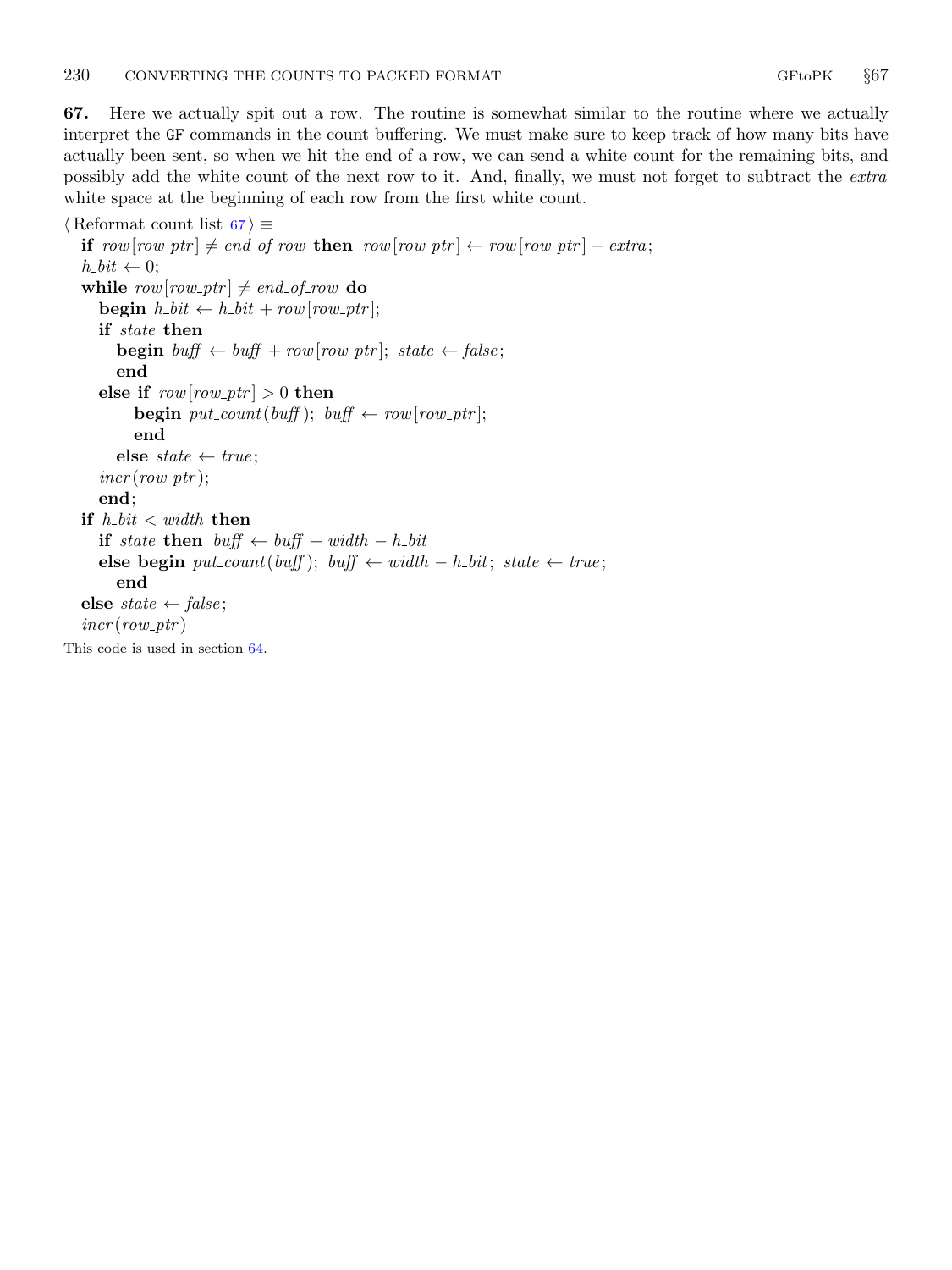<span id="page-30-0"></span>68. Here is another piece of rather intricate code. We determine the smallest size in which we can pack the data, calculating  $dyn_f$  in the process. To do this, we calculate the size required if  $dyn_f$  is 0, and put this in *comp\_size*. Then, we calculate the changes in the size for each increment of  $dyn.f$ , and stick these values in the deriv array. Finally, we scan through this array and find the final minimum value, which we then use to send the character data.

 $\langle$  Calculate *dyn\_f* and packed size and write character 68  $\rangle \equiv$ for  $i \leftarrow 1$  to 13 do  $deriv[i] \leftarrow 0;$  $i \leftarrow 0;$  first\_on  $\leftarrow row[i] = 0;$ if first\_on then  $\text{incr}(i);$  $comp\_size \leftarrow 0;$ while  $row[i] \neq end_of_{char}$  do  $\langle Process count$  for best  $dyn_{th}$  value [69](#page-31-0));  $b_{\text{r}} \rightarrow b_{\text{r}} \rightarrow c \rightarrow c \rightarrow c \rightarrow d \rightarrow g$ ;  $d \rightarrow f \rightarrow 0$ ; for  $i \leftarrow 1$  to 13 do **begin**  $complexe \leftarrow comp_size + deriv[i];$ if comp\_size  $\leq b$ \_comp\_size then **begin**  $b_{\text{com}}$ *size*  $\leftarrow$  *comp\_size*;  $dyn_{\text{f}} \leftarrow i$ ; end; end;  $comp\_size \leftarrow (b\_comp\_size + 1)$  div 2; if  $(comp\_size > (height * width + 7)$  div 8)  $\vee$  (height  $* width = 0$ ) then **begin** comp\_size  $\leftarrow$  (height  $*$  width  $+7$ ) div 8; dyn\_f  $\leftarrow$  14; end;  $d\_print\_ln($  ^Best packing  $\text{dis} \text{dyn}_f \text{id} \text{in} f \text{id} \text{in} f$  : 1, ^with length  $\text{id}$  ,  $comp\_size : 1$ ;  $\langle$  Write character preamble [71](#page-32-0) $\rangle$ ; if  $dyn.f \neq 14$  then  $\langle$  Send compressed format [75](#page-33-0)  $\rangle$ else if  $height > 0$  then  $\langle$  Send bit map [76](#page-34-0) $\rangle$ This code is used in section [62](#page-27-0).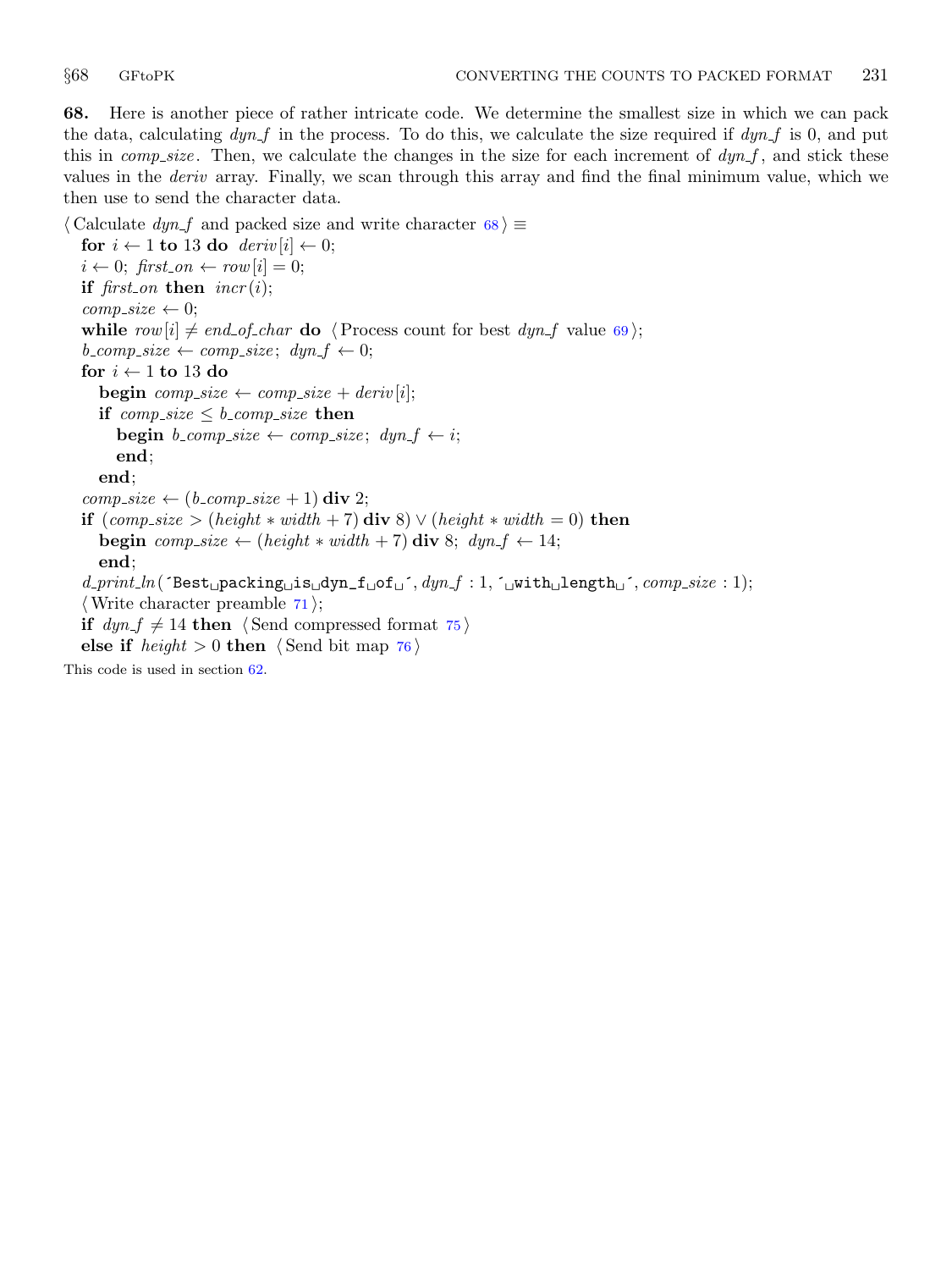<span id="page-31-0"></span>69. When we enter this module, we have a count at  $row[i]$ . First, we add to the *comp size* the number of nybbles that this count would require, assuming  $dyn_f$  to be zero. When  $dyn_f$  is zero, there are no one nybble counts, so we simply choose between two-nybble and extensible counts and add the appropriate value.

Next, we take the count value and determine the value of  $dyn_f$  (if any) that would cause this count to take either more or less nybbles. If a valid value for  $dyn.f$  exists in this range, we accumulate this change in the *deriv* array.

One special case handled here is a repeat count of one. A repeat count of one will never change the length of the raster representation, no matter what  $\frac{dyn}{f}$  is, because it is always represented by the nybble value 15.

```
\langle Process count for best dyn_f value 69 \rangle \equivbegin j \leftarrow row[i];
  if j = -1 then incr(comp\_size)else begin if j < 0 then
        begin \text{incr}(comp\_size); j \leftarrow -j;
        end;
     if j < 209 then comp_size \leftarrow comp_size +2else begin k \leftarrow j - 193;
        while k \geq 16 do
           begin k \leftarrow k div 16; comp\_size \leftarrow comp\_size + 2;
           end;
        incr (comp_size);
        end;
     if j < 14 then decr(deriv[j])else if j < 209 then \operatorname{incr}(deriv[(223 - j) \text{ div } 15])else begin k \leftarrow 16;
           while (k * 16 < j + 3) do k \leftarrow k * 16;
           if j - k \le 192 then \text{deriv}[(207 - j + k) \text{ div } 15] \leftarrow \text{deriv}[(207 - j + k) \text{ div } 15] + 2;end;
     end;
  incr(i);end
```
This code is used in section [68](#page-30-0).

70. We need a handful of locals:

 $\langle$  Locals to pack\_and\_send\_character [65](#page-28-0)  $\rangle$  + $\equiv$  $dyn_f$ :  $integer$ ; { packing value } height, width: integer; { height and width of character}  $x_\text{in}$   $x_\text{in}$   $\{ \text{offset}: \text{integer} \}$ *deriv*:  $array [1..13] of *integer*; {derivative}$  $b_{\text{1}} \text{compare}$ :  $integer; \{\text{best size}\}$ first on: boolean; {indicates that the first bit is on }  $flag\_byte: integer; \{ flag byte for character \}$ state: boolean; { state variable } on: boolean; { white or black?}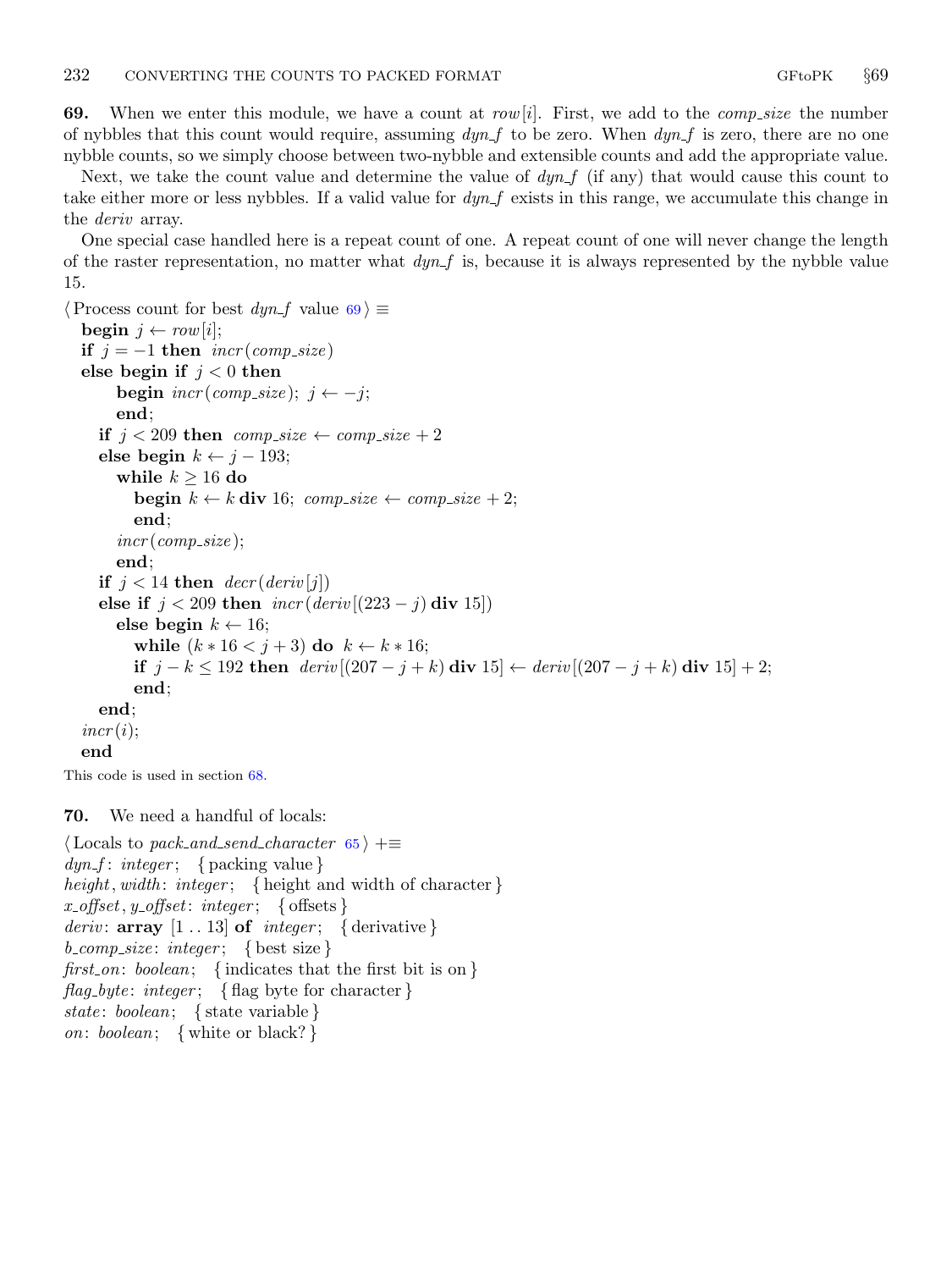<span id="page-32-0"></span>71. Now we write the character preamble information. First we need to determine which of the three formats we should use.

 $\langle$  Write character preamble 71  $\rangle \equiv$ 

 $flag\_byte \leftarrow dyn_f * 16;$ if first\_on then  $flag_byte \leftarrow flag_byte + 8;$ if  $(gf.ch \neq gf.ch.mod.256) ∨ (tfm_wwidth[gf.ch.mod.256] > 16777215) ∨ (tfm_width[gf.ch.mod.256] <$  $0) \vee (dy [gf_ch.mod.256] \neq 0) \vee (dx [gf_ch.mod.256] < 0) \vee (dx [gf_ch.mod.256] \text{ mod } 65536 \neq 0)$ 0)  $\vee$  (comp\_size > 196594)  $\vee$  (width > 65535)  $\vee$  (height > 65535)  $\vee$  (x\_offset > 32767)  $\vee$  (y\_offset > 32767)  $\vee$  (x\_offset < -32768)  $\vee$  (y\_offset < -32768) then {Write long character preamble 72} else if  $(dx[qf_ch] > 16777215) \vee (width > 255) \vee (height > 255) \vee (x-offset > 127) \vee (y-offset > 127)$ 127)  $\vee$  (*x*-offset < -128)  $\vee$  (*y*-offset < -128)  $\vee$  (*comp-size* > 1015) then  $\langle$  Write two-byte short character preamble  $74 \rangle$ else  $\langle$  Write one-byte short character preamble 73 $\rangle$ 

This code is used in section [68](#page-30-0).

72. If we must write a long character preamble, we adjust a few parameters, then write the data.

 $\langle$  Write long character preamble 72  $\rangle$  ≡

begin  $flag\_byte \leftarrow flag\_byte + 7$ ; pk\_byte(flag\_byte); comp\_size  $\leftarrow comp\_size + 28$ ; pk\_word(comp\_size);  $pk\_word(qf.ch); pred\_pk\_loc \leftarrow pk\_loc + comp\_size; pk\_word(tfm\_width[qf.ch\_mod\_256]);$  $pk\_word(dx [gf\_ch\_mod\_256])$ ;  $pk\_word(dy [gf\_ch\_mod\_256])$ ;  $pk\_word(width)$ ;  $pk\_word(height)$ ;  $pk\_word(x\_offset); pk\_word(y\_offset);$ end

This code is used in section 71.

73. Here we write a short short character preamble, with one-byte size parameters.

```
\langle Write one-byte short character preamble 73 \rangle ≡
```

```
begin comp_size \leftarrow comp_size + 8; flag_byte \leftarrow flag_byte + comp_size div 256; pk_byte(flag_byte);
pk_byte(comp_size mod 256); pk_byte(gf_ch); pred_pk_loc \leftarrow pk_loc + comp_size;
pk_three_bytes (tfm_width [gf_ch_mod_256]); pk_byte (dx [gf_ch_mod_256] div 65536); pk_byte (width);
pk\_byte(height); pk\_byte(x\_offset); pk\_byte(y\_offset);end
```
This code is used in section 71.

74. Here we write an extended short character preamble, with two-byte size parameters.

 $\langle$  Write two-byte short character preamble 74  $\rangle$  ≡

**begin** comp size  $\leftarrow$  comp size + 13; flag byte  $\leftarrow$  flag byte + comp size div 65536 + 4; pk byte (flag byte); pk\_halfword(comp\_size mod 65536); pk\_byte(gf\_ch); pred\_pk\_loc  $\leftarrow$  pk\_loc + comp\_size; pk\_three\_bytes (tfm\_width [gf\_ch\_mod\_256]); pk\_halfword (dx [gf\_ch\_mod\_256] div 65536);  $pk\_halfword(width); pk\_halfword(height); p k\_halfword(x\_offset); p k\_halfword(y\_offset);$ end

This code is used in section 71.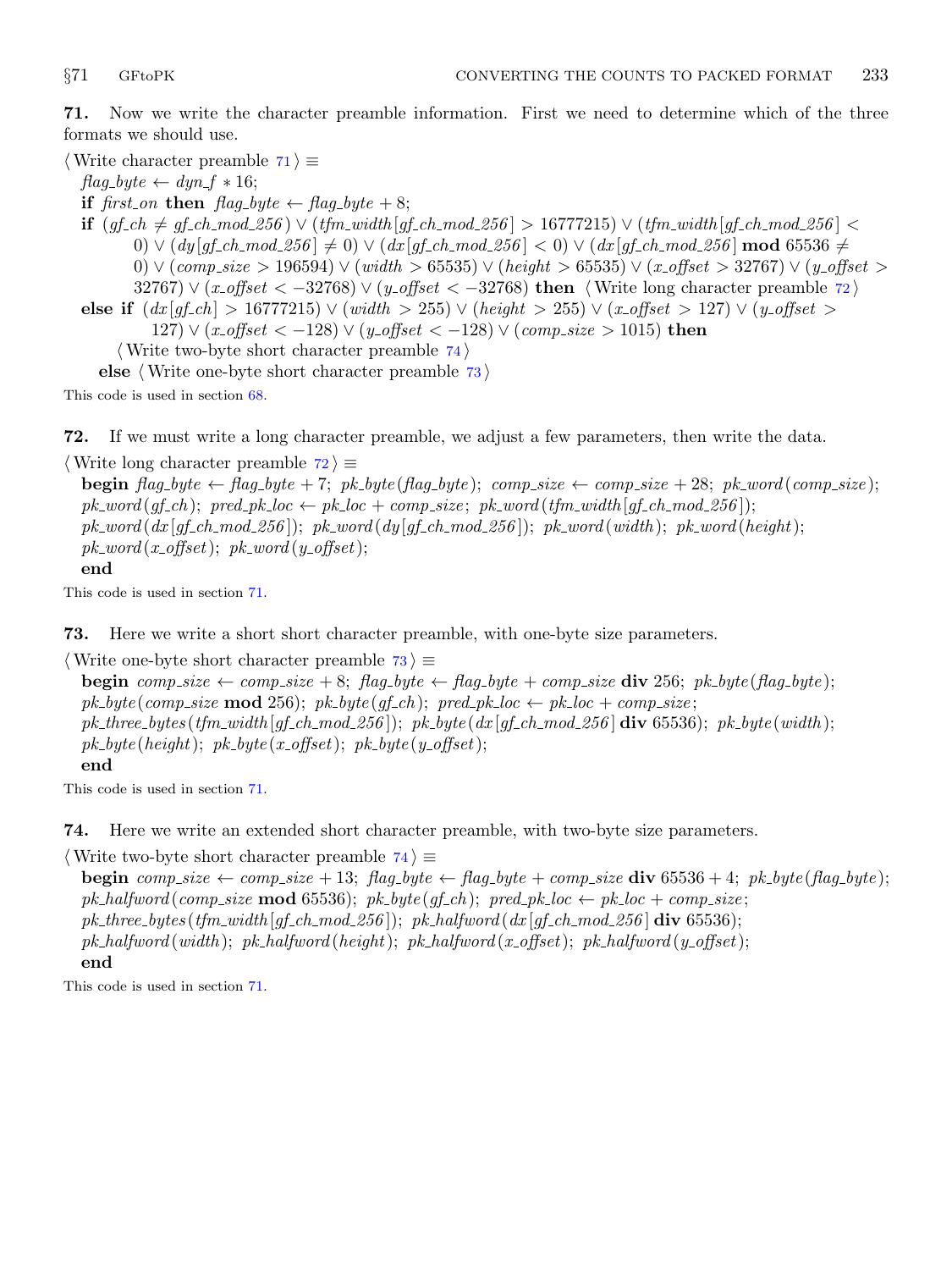<span id="page-33-0"></span>75. At this point, we have decided that the run-encoded format is smaller. (This is almost always the case.) We send out the data, a nybble at a time.

```
\langle Send compressed format 75 \rangle \equivbegin bit_weight \leftarrow 16; max2 \leftarrow 208 - 15 * dyn_f; i \leftarrow 0;
  if row[i] = 0 then incr(i);while row[i] \neq end_of_{char} do
     begin j \leftarrow row[i];
     if j = -1 then pk_nyb(15)else begin if j < 0 then
          begin pk_nyb(14); j \leftarrow -j;end;
       if j \leq dyn_f then pk_nyb(j)else if j \leq max.2 then
             begin j \leftarrow j - dyn_f - 1; pk_nyb(j div 16 + dyn_f + 1); pk_nyb(j mod 16);
             end
          else begin j \leftarrow j - max_2 2 + 15; k \leftarrow 16;while k \leq j do
                begin k \leftarrow k * 16; pk_nyb(0);
                end;
             while k > 1 do
                begin k \leftarrow k div 16; pk_nyb(j \text{ div } k); j \leftarrow j \text{ mod } k;end;
             end;
       end;
     \text{incr}(i);end;
  if bit_weight \neq 16 then pk_byte(output_byte);
  end
This code is used in section 68.
```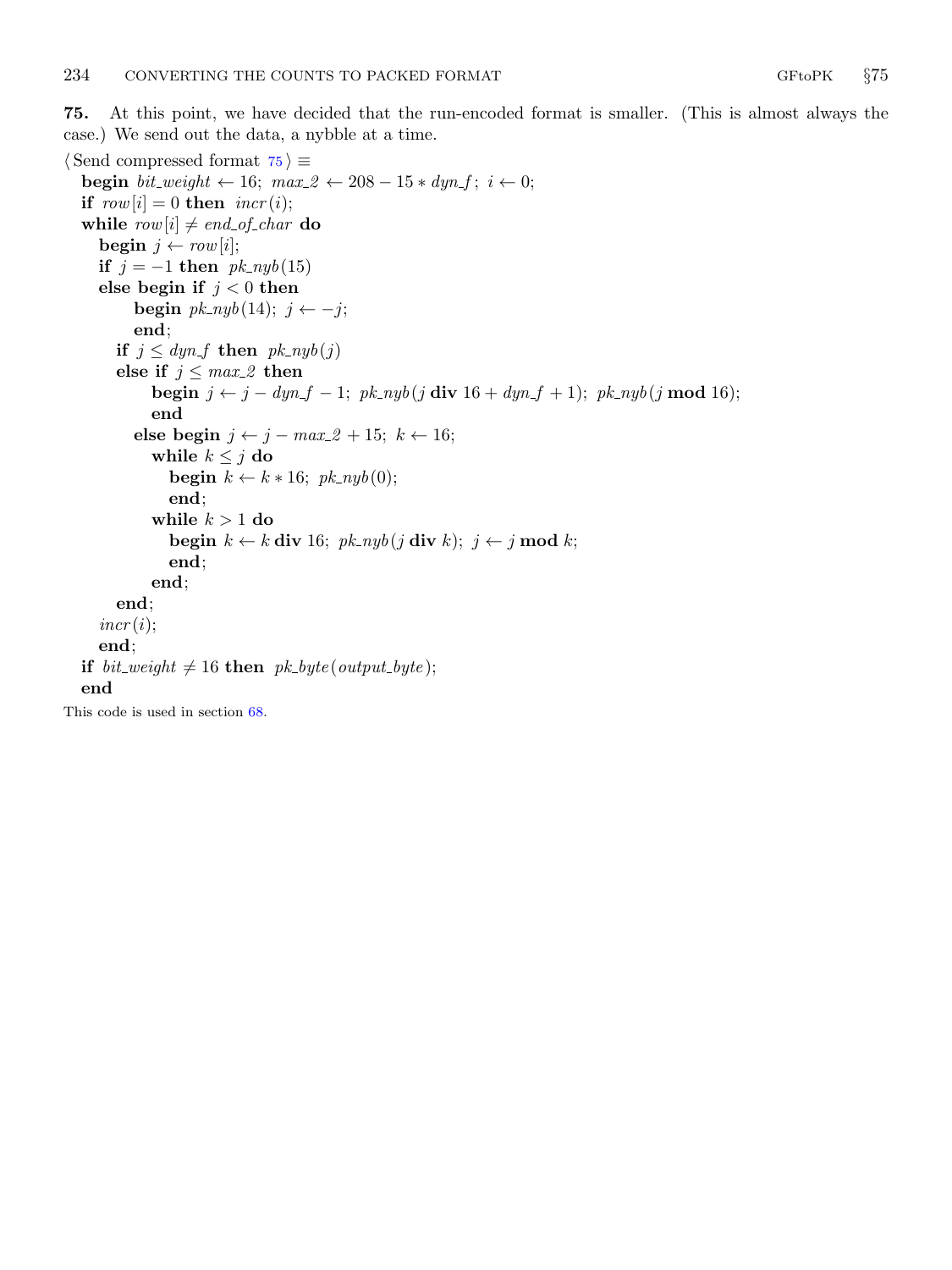<span id="page-34-0"></span>76. This code is for the case where we have decided to send the character raster packed by bits. It uses the bit counts as well, sending eight at a time. Here we have a miniature packed format interpreter, as we must repeat any rows that are repeated. The algorithm to do this was a lot of fun to generate. Can you figure out how it works?

 $\langle$  Send bit map 76  $\rangle \equiv$ **begin** buff  $\leftarrow 0$ ;  $p\text{-}bit \leftarrow 8$ ;  $i \leftarrow 1$ ;  $h\text{-}bit \leftarrow width$ ; on  $\leftarrow false$ ; state  $\leftarrow false$ ; count  $\leftarrow row[0]$ ;  $repeat\_flag \leftarrow 0;$ while  $(row[i] \neq end_of_{char}) \vee state \vee (count > 0)$  do begin if state then **begin** count  $\leftarrow$  r\_count;  $i \leftarrow r_i$ ; on  $\leftarrow$  r\_on; decr(repeat\_flag); end else begin  $r_{count} \leftarrow count; r_i \leftarrow i; r_{on} \leftarrow on;$ end;  $\langle$  Send one row by bits  $\langle 80 \rangle$  $\langle 80 \rangle$  $\langle 80 \rangle$ ; if state  $\land$  (repeat\_flag = 0) then begin count  $\leftarrow s_{count}; i \leftarrow s_{i}; on \leftarrow s_{on}; state \leftarrow false;$ end else if  $\neg$ state ∧ (repeat\_flag > 0) then **begin**  $s_{count} \leftarrow count$ ;  $s_i \leftarrow i$ ;  $s_{out} \leftarrow on$ ;  $state \leftarrow true$ ; end; end; if  $p\_bit \neq 8$  then  $pk\_byte(buff)$ ; end This code is used in section [68](#page-30-0).

## 77. All of the remaining locals:

 $\langle$  Locals to pack\_and\_send\_character [65](#page-28-0)  $\rangle$  + $\equiv$  $complex: integer;$  {length of the packed representation in bytes } *count: integer*; { number of bits in current state to send }  $p\_bit: integer; \{ what bit are we about to send out? \}$  $r_{\rm o}$ , s<sub>-on</sub>: boolean; { state saving variables }  $r\_count, s\_count: integer; \{\text{ditto}\}\$  $r_i, s_i$ : integer; { and again.}  $max_2$ : integer; { the highest count that fits in two bytes }

78. We make the power array global.

 $\langle$  Globals in the outer block [11](#page-3-0)  $\rangle$  +≡ power:  $array \t[0.8]$  of integer; {easy powers of two}

79. We initialize the power array.

 $\langle$  Set initial values  $12$   $\rangle$  +≡  $power[0] \leftarrow 1;$ for  $i \leftarrow 1$  to 8 do power  $[i] \leftarrow power[i-1] + power[i-1]$ ;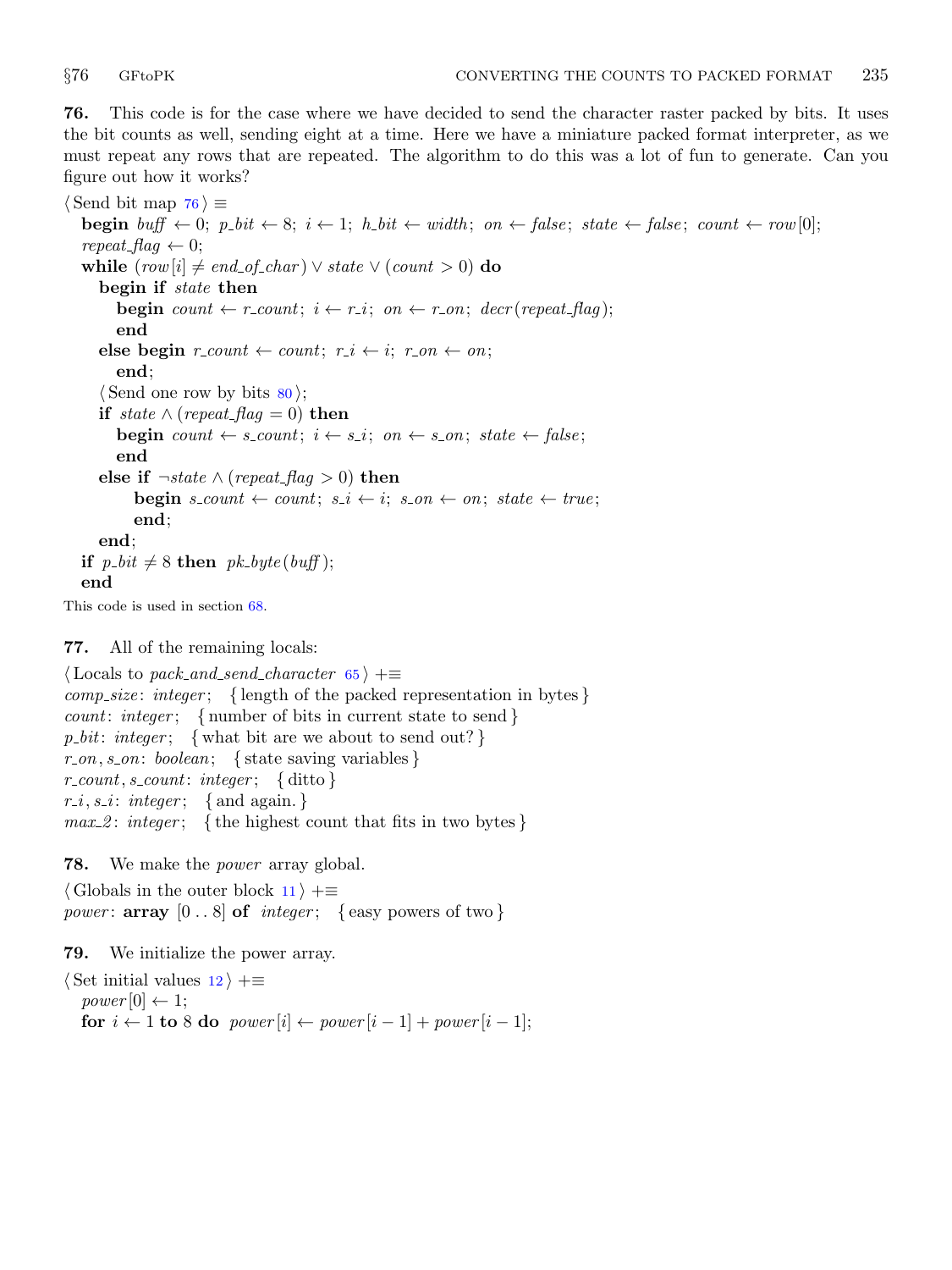<span id="page-35-0"></span>80. Here we are at the beginning of a row and simply output the next width bits. We break the possibilities up into three cases: we finish a byte but not the row, we finish a row, and we finish neither a row nor a byte. But, first, we insure that we have a count value.

 $\langle$  Send one row by bits 80  $\rangle \equiv$ repeat if  $count = 0$  then begin if  $row[i] < 0$  then begin if  $\neg$ state then repeat\_flag  $\leftarrow -row[i];$  $incr(i);$ end;  $count \leftarrow row[i]; \; incr(i); \; on \leftarrow \neg on;$ end; **if**  $(count ≥ p_bit) ∧ (p_bit < h_bit)$  then begin { we end a byte, we don't end the row } if on then  $buff \leftarrow buffer + power[p\_bit] - 1;$  $pk\_byte(buff); buff \leftarrow 0; h\_bit \leftarrow h\_bit - p\_bit; count \leftarrow count - p\_bit; p\_bit \leftarrow 8;$ end else if  $(count < p_b$ ti $) \wedge (count < h_b$ then **begin** { we end neither the row nor the byte } if on then  $buff \leftarrow buffer + power[p\_bit] - power[p\_bit - count];$  $p\_bit \leftarrow p\_bit - count; h\_bit \leftarrow h\_bit - count; count \leftarrow 0;$ end else begin { we end a row and maybe a byte } if on then  $buff \leftarrow buffer + power[p\_bit] - power[p\_bit - h\_bit];$ count ← count – h\_bit; p\_bit ← p\_bit – h\_bit; h\_bit ← width; if  $p\_bit = 0$  then **begin**  $pk\_byte(buff)$ ;  $buf \leftarrow 0$ ;  $p\_bit \leftarrow 8$ ; end; end; until  $h_b t = width$ This code is used in section [76](#page-34-0).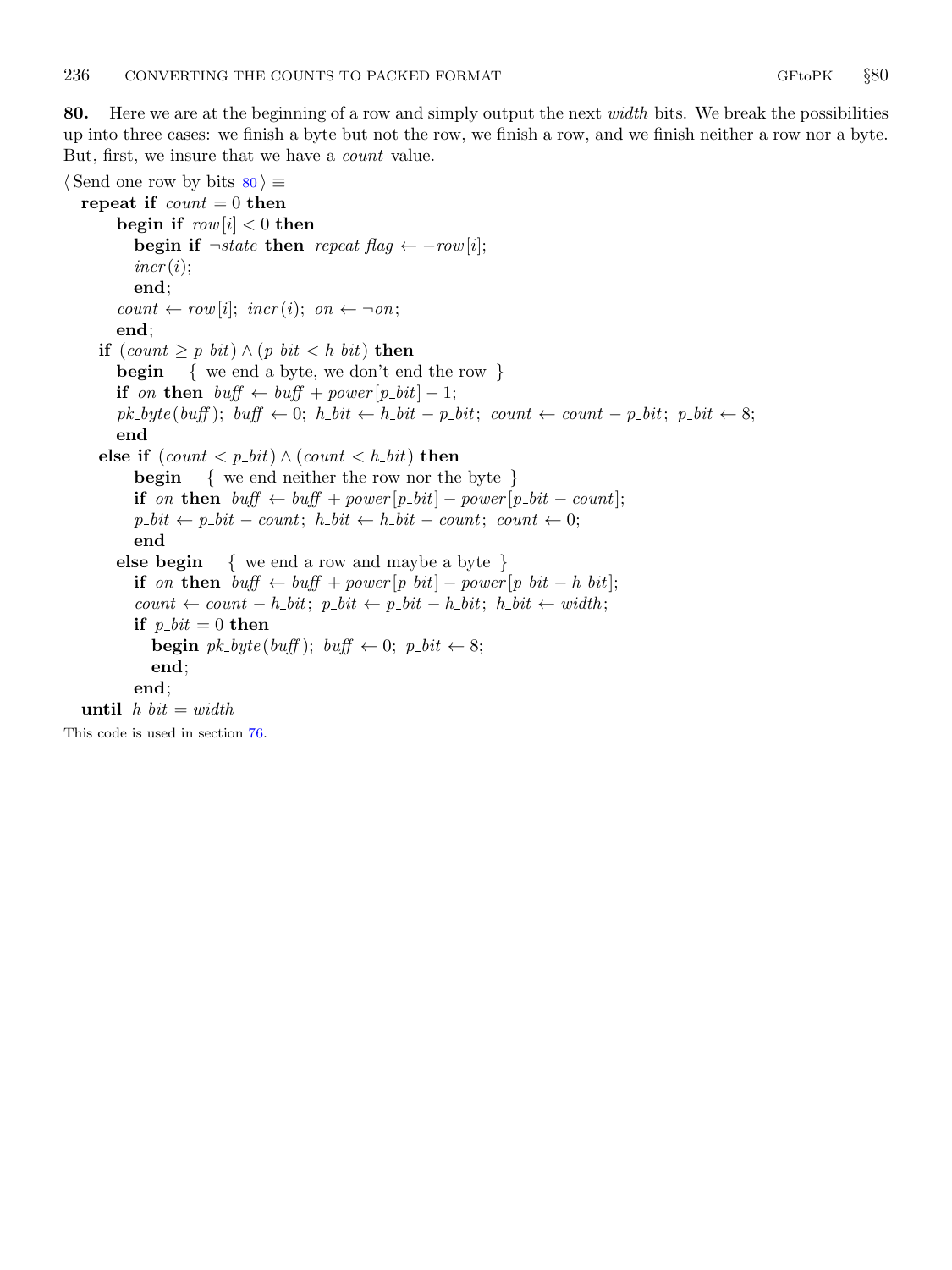<span id="page-36-0"></span>81. Now we are ready for the routine that writes the preamble of the packed file.

define  $\textit{preamble\_comment} \equiv \text{`GFtoPK}_\sqcup 2.4_\sqcup \text{output}_\sqcup \text{from}_\sqcup \text{`}$ define  $comm\_length = 23$  {length of preamble\_comment} define from length = 6 { length of its  $\int$  from  $\int$  part }  $\langle$  Write preamble 81  $\rangle$  ≡ pk\_byte(pk\_pre); pk\_byte(pk\_id);  $i \leftarrow gf\_byte$ ; {get length of introductory comment} repeat if  $i = 0$  then  $j \leftarrow$  "." else  $j \leftarrow gf\_byte;$  $decr(i);$  {some people think it's wise to avoid **goto** statements } until  $j \neq "$  ""; { remove leading blanks }  $\text{incr}(i);$  {this many bytes to copy} if  $i = 0$  then  $k \leftarrow comm\_length - from\_length$ else  $k \leftarrow i + comm\_length$ ; if  $k > 255$  then  $pk\_byte(255)$  else  $pk\_byte(k);$ for  $k \leftarrow 1$  to comm-length do if  $(i > 0) \vee (k \leq comm\_length - from\_length)$  then  $pk\_byte(xord[comment[k]]);$  $print('$ :  $\cdot$ ; for  $k \leftarrow 1$  to  $i$  do begin if  $k > 1$  then  $j \leftarrow gf\_byte;$  $print(xchr[j]);$ if  $k < 256 - comm\_length$  then  $pk\_byte(j)$ ; end;  $print\_ln($  $\cdots$ ; pk word (design size ); pk word (check sum); pk word (hppp); pk word (vppp) This code is used in section [51](#page-22-0).

82. Of course, we need an array to hold the comment.

 $\langle$  Globals in the outer block [11](#page-3-0)  $\rangle$  +≡ *comment:* packed array  $[1 \tots \t{comm\_length}]$  of *char*;

83. (Set initial values  $12$ ) +≡  $comment \leftarrow \textit{preample\_comment};$ 

84. Writing the postamble is even easier.

 $\langle$  Write postamble 84 $\rangle \equiv$  $pk\_byte(pk\_post);$ while  $(pk\text{-}loc \mod 4 \neq 0)$  do  $pk\text{-}byte(pk\text{-}no\text{-}op)$ This code is used in section [51](#page-22-0).

85. Once we are finished with the GF file, we check the status of each character to insure that each character that had a locator also had raster information.

 $\langle$  Check for unrasterized locators  $85 \rangle \equiv$ for  $i \leftarrow 0$  to 255 do if status  $[i] = located$  then  $print\_ln('Character\_', i : 1, '$  missing raster information!') This code is used in section 86.

86. Finally, the main program.

```
begin initialize; convert qf file; (Check for unrasterized locators 85);
   print\_ln(gf\_len: 1, \lceil_{\cup} bytes_{\cup} packed_{\cup}to \ulcorner, pk\_loc: 1, \lceil_{\cup} bytes. \rceil);final end: end.
```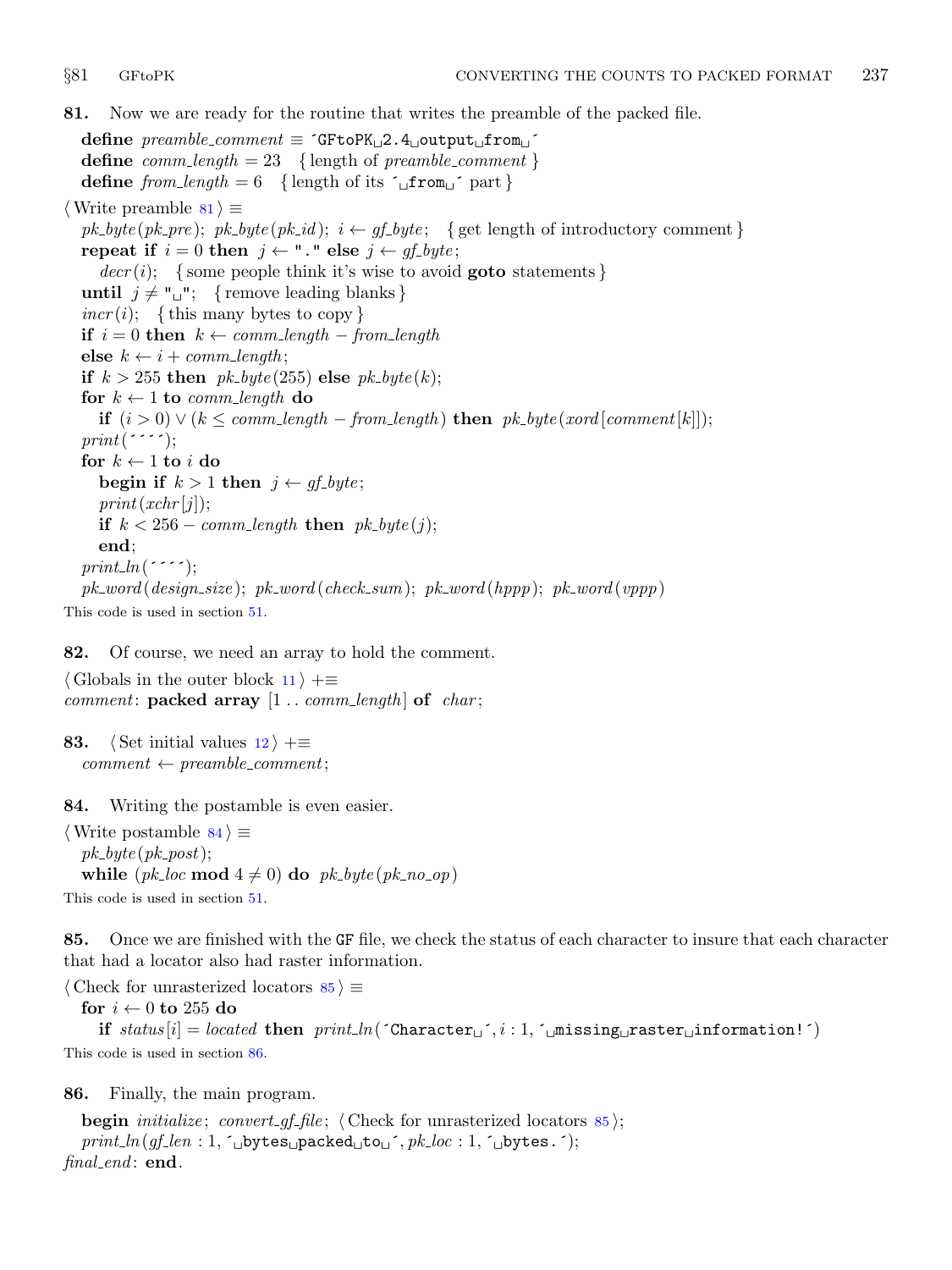### <span id="page-37-0"></span>87. A few more globals.

 $\langle$  Globals in the outer block [11](#page-3-0)  $\rangle$  +≡  $check\_sum:integer;$  { the checksum of the file }  $design\_size$ :  $integer$ ; {the design size of the font}  $h_{\text{max}}$ : integer; { the pixel magnification in pixels per inch } i: integer ;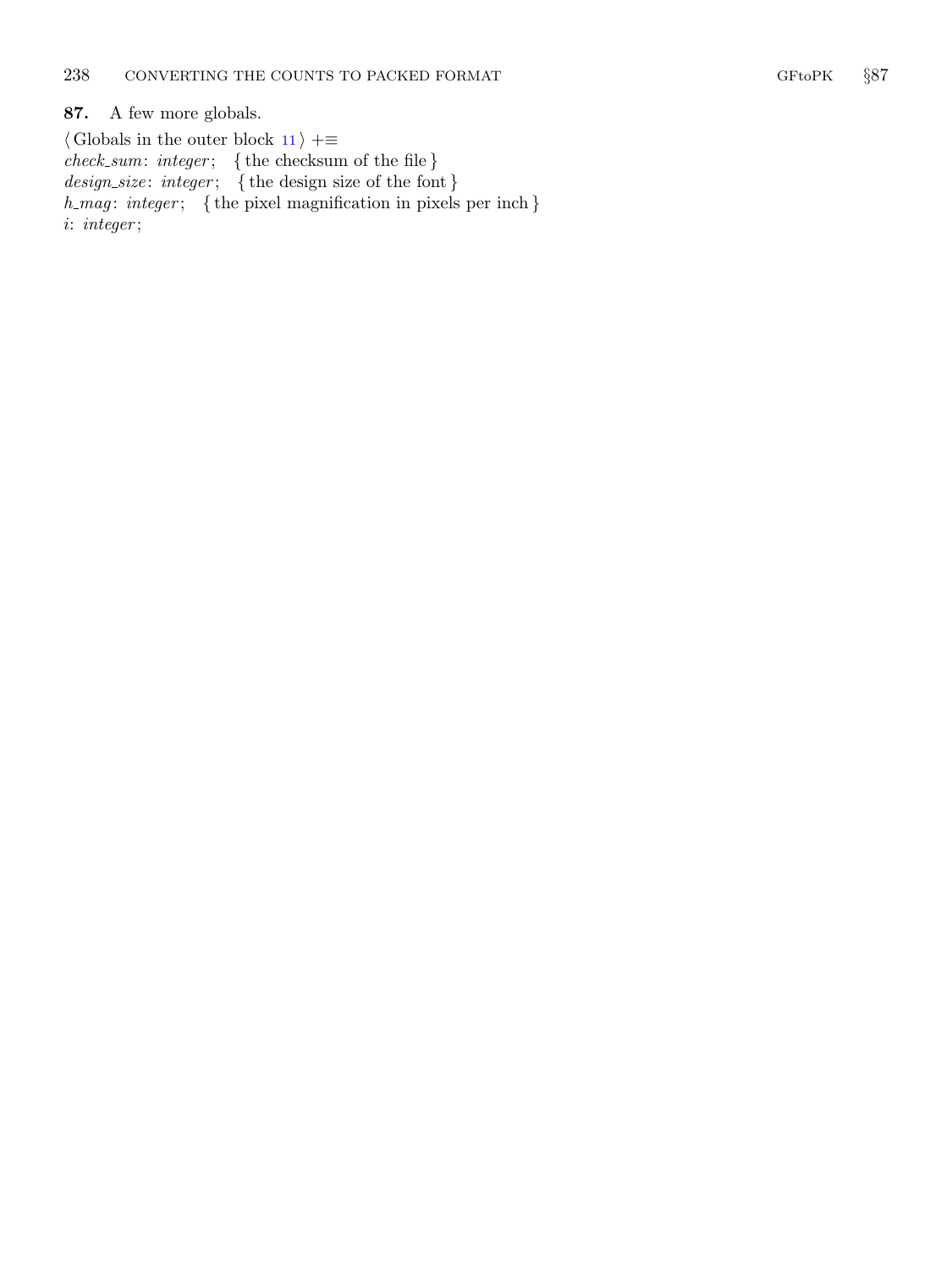<span id="page-38-0"></span>88. System-dependent changes. This section should be replaced, if necessary, by changes to the program that are necessary to make GFtoPK work at a particular installation. It is usually best to design your change file so that all changes to previous sections preserve the section numbering; then everybody's version will be consistent with the printed program. More extensive changes, which introduce new sections, can be inserted here; then only the index itself will get a new section number.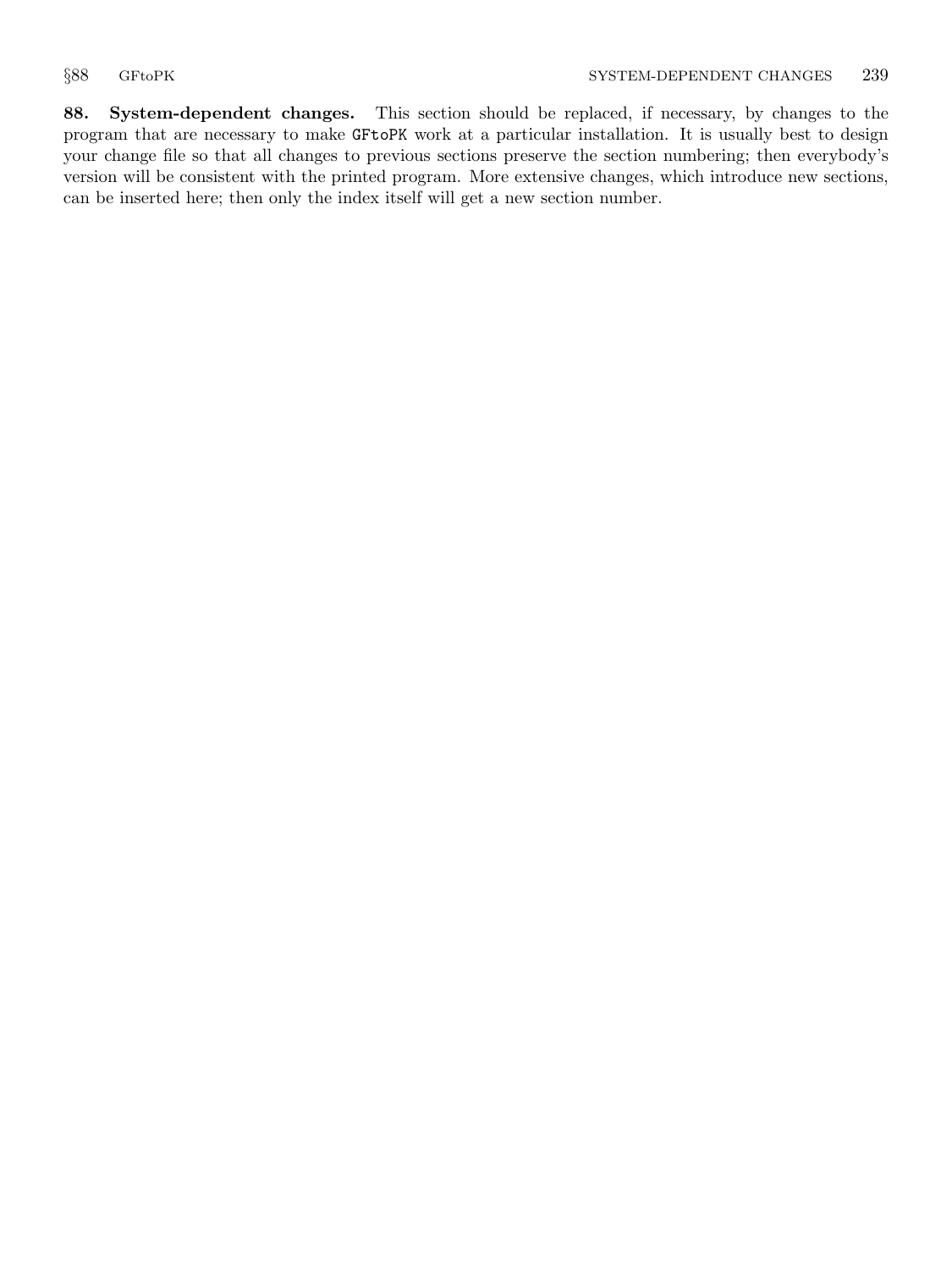<span id="page-39-0"></span>89. Index. Pointers to error messages appear here together with the section numbers where each identifier is used.

a: [43.](#page-18-0) abort:  $8, 57.$  $8, 57.$  $8, 57.$  $8, 57.$ all  $223's: 60.$  $223's: 60.$  $ASCII \_code: 9, 11.$  $ASCII \_code: 9, 11.$  $ASCII \_code: 9, 11.$  $ASCII \_code: 9, 11.$ b: [43,](#page-18-0) [44](#page-19-0).  $b_{\text{-}}comp\_size: 68, 70.$  $b_{\text{-}}comp\_size: 68, 70.$  $b_{\text{-}}comp\_size: 68, 70.$  $b_{\text{-}}comp\_size: 68, 70.$ backpointers: [19.](#page-8-0)  $bad: 56, 57, 58.$  $bad: 56, 57, 58.$  $bad: 56, 57, 58.$  $bad: 56, 57, 58.$  $bad: 56, 57, 58.$  $bad: 56, 57, 58.$  $bad: 56, 57, 58.$ Bad GF file : [8](#page-2-0).  $bad\_gf$ : [8,](#page-2-0) [43,](#page-18-0) [51,](#page-22-0) [54,](#page-23-0) [56,](#page-23-0) [57,](#page-24-0) [60.](#page-26-0) banner:  $1, 4$  $1, 4$ . bit weight: [44](#page-19-0), [45,](#page-19-0) [75](#page-33-0). black:  $15, 16$  $15, 16$ . boc: [14](#page-5-0), [16](#page-6-0), [17](#page-7-0), [18](#page-8-0), [19](#page-8-0), [51,](#page-22-0) [54.](#page-23-0)  $boc1: 16, 17, 51.$  $boc1: 16, 17, 51.$  $boc1: 16, 17, 51.$  $boc1: 16, 17, 51.$  $boc1: 16, 17, 51.$  $boc1: 16, 17, 51.$ boolean: [41](#page-17-0), [58,](#page-24-0) [70](#page-31-0), [77.](#page-34-0)  $\textit{buff}: 64, 65, 67, 76, 80.$  $\textit{buff}: 64, 65, 67, 76, 80.$  $\textit{buff}: 64, 65, 67, 76, 80.$  $\textit{buff}: 64, 65, 67, 76, 80.$  $\textit{buff}: 64, 65, 67, 76, 80.$  $\textit{buff}: 64, 65, 67, 76, 80.$  $\textit{buff}: 64, 65, 67, 76, 80.$  $\textit{buff}: 64, 65, 67, 76, 80.$  $\textit{buff}: 64, 65, 67, 76, 80.$  $\textit{buff}: 64, 65, 67, 76, 80.$  $\textit{buff}: 64, 65, 67, 76, 80.$ byte is not post:  $60$ . byte\_file:  $\frac{37}{38}$ . c: [43](#page-18-0). cc: [32](#page-14-0).  $char: 10, 82.$  $char: 10, 82.$  $char: 10, 82.$  $char: 10, 82.$  $char: 10, 82.$  $char\_loc:$  [16](#page-6-0), [17,](#page-7-0) [19](#page-8-0), [60.](#page-26-0)  $char\_loc0$ :  $\underline{16}$ ,  $\underline{17}$ , [60](#page-26-0). check sum: [18.](#page-8-0)  $check\_sum: 60, 81, 87.$  $check\_sum: 60, 81, 87.$  $check\_sum: 60, 81, 87.$  $check\_sum: 60, 81, 87.$  $check\_sum: 60, 81, 87.$  $check\_sum: 60, 81, 87.$  $check\_sum: 60, 81, 87.$ Chinese characters: [19](#page-8-0).  $chr: 10, 11, 13.$  $chr: 10, 11, 13.$  $chr: 10, 11, 13.$  $chr: 10, 11, 13.$  $chr: 10, 11, 13.$  $chr: 10, 11, 13.$  $chr: 10, 11, 13.$  $comm\_length: 81, 82.$  $comm\_length: 81, 82.$  $comm\_length: 81, 82.$  $comm\_length: 81, 82.$  $comm\_length: 81, 82.$ comment: [81](#page-36-0), [82,](#page-36-0) [83](#page-36-0). comp\_size: [68,](#page-30-0) [69,](#page-31-0) [71](#page-32-0), [72](#page-32-0), [73,](#page-32-0) [74,](#page-32-0) <u>[77](#page-34-0)</u>.  $convert\_gf\_file: 51, 55, 86.$  $convert\_gf\_file: 51, 55, 86.$  $convert\_gf\_file: 51, 55, 86.$  $convert\_gf\_file: 51, 55, 86.$  $convert\_gf\_file: 51, 55, 86.$  $convert\_gf\_file: 51, 55, 86.$  $count: 76, 77, 80.$  $count: 76, 77, 80.$  $count: 76, 77, 80.$  $count: 76, 77, 80.$  $count: 76, 77, 80.$  $count: 76, 77, 80.$  $count: 76, 77, 80.$  $cs: \frac{18}{9}$ , [23.](#page-11-0)  $cur_pos: 46$ .  $d: 43.$  $d: 43.$ d\_print\_ln:  $2, 54, 63, 68$  $2, 54, 63, 68$  $2, 54, 63, 68$  $2, 54, 63, 68$  $2, 54, 63, 68$  $2, 54, 63, 68$  $2, 54, 63, 68$ . debugging: [2.](#page-1-0)  $decr: \quad 7, 30, 60, 63, 69, 76, 81.$  $decr: \quad 7, 30, 60, 63, 69, 76, 81.$  $decr: \quad 7, 30, 60, 63, 69, 76, 81.$  $decr: \quad 7, 30, 60, 63, 69, 76, 81.$  $decr: \quad 7, 30, 60, 63, 69, 76, 81.$  $decr: \quad 7, 30, 60, 63, 69, 76, 81.$  $decr: \quad 7, 30, 60, 63, 69, 76, 81.$  $decr: \quad 7, 30, 60, 63, 69, 76, 81.$  $decr: \quad 7, 30, 60, 63, 69, 76, 81.$  $decr: \quad 7, 30, 60, 63, 69, 76, 81.$  $decr: \quad 7, 30, 60, 63, 69, 76, 81.$  $decr: \quad 7, 30, 60, 63, 69, 76, 81.$  $decr: \quad 7, 30, 60, 63, 69, 76, 81.$  $decr: \quad 7, 30, 60, 63, 69, 76, 81.$  $del_m: 16.$  $del_m: 16.$  $del_m: 16.$  $del_n$ : [16](#page-6-0). deriv:  $68, 69, 70$  $68, 69, 70$  $68, 69, 70$  $68, 69, 70$ . design size: [18](#page-8-0). design\_size:  $60, 81, 87$  $60, 81, 87$  $60, 81, 87$  $60, 81, 87$ . dm:  $\frac{16}{32}$  $\frac{16}{32}$  $\frac{16}{32}$  $\frac{16}{32}$  $\frac{16}{32}$ . ds:  $\frac{18}{23}$  $\frac{18}{23}$  $\frac{18}{23}$  $\frac{18}{23}$  $\frac{18}{23}$ . dx: [16](#page-6-0), [19,](#page-8-0) [32,](#page-14-0)  $\underline{48}$  $\underline{48}$  $\underline{48}$ , [60](#page-26-0), [71,](#page-32-0) [72,](#page-32-0) [73](#page-32-0), [74](#page-32-0).  $dy: 16, 19, 32, 48, 60, 71, 72.$  $dy: 16, 19, 32, 48, 60, 71, 72.$  $dy: 16, 19, 32, 48, 60, 71, 72.$  $dy: 16, 19, 32, 48, 60, 71, 72.$  $dy: 16, 19, 32, 48, 60, 71, 72.$  $dy: 16, 19, 32, 48, 60, 71, 72.$  $dy: 16, 19, 32, 48, 60, 71, 72.$  $dy: 16, 19, 32, 48, 60, 71, 72.$  $dy: 16, 19, 32, 48, 60, 71, 72.$  $dy: 16, 19, 32, 48, 60, 71, 72.$  $dy: 16, 19, 32, 48, 60, 71, 72.$  $dy: 16, 19, 32, 48, 60, 71, 72.$  $dy: 16, 19, 32, 48, 60, 71, 72.$  $dy: 16, 19, 32, 48, 60, 71, 72.$  $dyn f$ : [28,](#page-13-0) [29](#page-13-0), [30](#page-13-0), [31,](#page-14-0) [32](#page-14-0), [35,](#page-16-0) [36](#page-16-0), [48,](#page-21-0) [62](#page-27-0), [68,](#page-30-0) [69,](#page-31-0) [70,](#page-31-0) [71,](#page-32-0) [75](#page-33-0).

 $eight\_bits: \quad \underline{37}, \; 43.$  $eight\_bits: \quad \underline{37}, \; 43.$  $eight\_bits: \quad \underline{37}, \; 43.$  $eight\_bits: \quad \underline{37}, \; 43.$  $eight\_bits: \quad \underline{37}, \; 43.$ else: [3](#page-1-0). end: [3](#page-1-0). end of char: [48,](#page-21-0) [50](#page-21-0), [57,](#page-24-0) [63,](#page-27-0) [64](#page-28-0), [66](#page-28-0), [68,](#page-30-0) [75,](#page-33-0) [76](#page-34-0).  $end\_of_{row}:$  [48](#page-21-0), [50](#page-21-0), [57,](#page-24-0) [63,](#page-27-0) [64](#page-28-0), [66,](#page-28-0) [67.](#page-29-0) endcases: [3](#page-1-0). eoc: [14,](#page-5-0) [16,](#page-6-0) [17](#page-7-0), [18,](#page-8-0) [57](#page-24-0). eof : [43](#page-18-0), [46.](#page-20-0) extra: [57](#page-24-0), [58](#page-24-0), [59](#page-25-0), [63](#page-27-0), [65](#page-28-0), [66](#page-28-0), [67](#page-29-0).  $false: 42, 57, 59, 67, 76.$  $false: 42, 57, 59, 67, 76.$  $false: 42, 57, 59, 67, 76.$  $false: 42, 57, 59, 67, 76.$  $false: 42, 57, 59, 67, 76.$  $false: 42, 57, 59, 67, 76.$  $false: 42, 57, 59, 67, 76.$  $false: 42, 57, 59, 67, 76.$  $false: 42, 57, 59, 67, 76.$  $false: 42, 57, 59, 67, 76.$  $false: 42, 57, 59, 67, 76.$  $final\_end$ : [5,](#page-2-0) [8,](#page-2-0) [86.](#page-36-0)  $find\_gf_length: 46, 60.$  $find\_gf_length: 46, 60.$  $find\_gf_length: 46, 60.$  $find\_gf_length: 46, 60.$ First byte is not preamble: [51.](#page-22-0) first on:  $68, 70, 71$  $68, 70, 71$  $68, 70, 71$  $68, 70, 71$ . first text char:  $10, 13$  $10, 13$  $10, 13$ . flag:  $32$ . flag byte:  $\frac{70}{71}$  $\frac{70}{71}$  $\frac{70}{71}$ , [72,](#page-32-0) [73](#page-32-0), [74](#page-32-0).  $four\_cases: \underline{52}, 53, 57.$  $four\_cases: \underline{52}, 53, 57.$  $four\_cases: \underline{52}, 53, 57.$  $four\_cases: \underline{52}, 53, 57.$  $four\_cases: \underline{52}, 53, 57.$  $four\_cases: \underline{52}, 53, 57.$  $four\_cases: \underline{52}, 53, 57.$  $from \text{\textendash}: 81.$  $from \text{\textendash}: 81.$  $from \text{\textendash}: 81.$ Fuchs, David Raymond: [20.](#page-9-0)  $get_nyb: 30.$  $get_nyb: 30.$  $gf\_byte:$  [43,](#page-18-0) [51](#page-22-0), [53,](#page-22-0) [54,](#page-23-0) [57](#page-24-0), [59](#page-25-0), [60,](#page-26-0) [81.](#page-36-0)  $gf_{-}ch$ : [54,](#page-23-0) [55,](#page-23-0) [60,](#page-26-0) [71,](#page-32-0) [72,](#page-32-0) [73,](#page-32-0) [74](#page-32-0).  $gf\_ch\_mod\_256$ : [54,](#page-23-0) [55](#page-23-0), [57,](#page-24-0) [71](#page-32-0), [72](#page-32-0), [73,](#page-32-0) [74](#page-32-0).  $gf_{\sim}com: \quad \underline{51}$ , [53,](#page-22-0) [54,](#page-23-0) [57,](#page-24-0) [59](#page-25-0), [60](#page-26-0).  $gf_{\mathcal{I}}$  file:  $\underline{4}$ ,  $\underline{38}$ ,  $39$ ,  $41$ ,  $42$ ,  $43$ ,  $46$ ,  $47$ ,  $48$ .  $gf_id\_byte: \underline{16}, 51, 60.$  $gf_id\_byte: \underline{16}, 51, 60.$  $gf_id\_byte: \underline{16}, 51, 60.$  $gf_id\_byte: \underline{16}, 51, 60.$  $gf_id\_byte: \underline{16}, 51, 60.$  $gf_id\_byte: \underline{16}, 51, 60.$  $gf_{\!\perp}$ en: [46,](#page-20-0) [47,](#page-20-0) [60](#page-26-0), [86.](#page-36-0)  $gf\_loc:$  [39,](#page-17-0)  $\underline{41}$  $\underline{41}$  $\underline{41}$ , [43](#page-18-0), [46.](#page-20-0)  $gf\_signed\_quad: 43, 53, 54, 60.$  $gf\_signed\_quad: 43, 53, 54, 60.$  $gf\_signed\_quad: 43, 53, 54, 60.$  $gf\_signed\_quad: 43, 53, 54, 60.$  $gf\_signed\_quad: 43, 53, 54, 60.$  $gf\_signed\_quad: 43, 53, 54, 60.$  $gf\_signed\_quad: 43, 53, 54, 60.$  $gf\_signed\_quad: 43, 53, 54, 60.$  $gf\_signed\_quad: 43, 53, 54, 60.$ GFtoPK: [4.](#page-1-0)  $h_b$ *h*:  $65, 67, 76, 80$  $65, 67, 76, 80$  $65, 67, 76, 80$  $65, 67, 76, 80$  $65, 67, 76, 80$  $65, 67, 76, 80$ .  $h_{\text{-}mag}$ : [60,](#page-26-0) [87.](#page-37-0) height:  $31, 63, 68, 70, 71, 72, 73, 74.$  $31, 63, 68, 70, 71, 72, 73, 74.$  $31, 63, 68, 70, 71, 72, 73, 74.$  $31, 63, 68, 70, 71, 72, 73, 74.$  $31, 63, 68, 70, 71, 72, 73, 74.$  $31, 63, 68, 70, 71, 72, 73, 74.$  $31, 63, 68, 70, 71, 72, 73, 74.$  $31, 63, 68, 70, 71, 72, 73, 74.$  $31, 63, 68, 70, 71, 72, 73, 74.$  $31, 63, 68, 70, 71, 72, 73, 74.$  $31, 63, 68, 70, 71, 72, 73, 74.$  $31, 63, 68, 70, 71, 72, 73, 74.$  $31, 63, 68, 70, 71, 72, 73, 74.$  $31, 63, 68, 70, 71, 72, 73, 74.$  $31, 63, 68, 70, 71, 72, 73, 74.$  $31, 63, 68, 70, 71, 72, 73, 74.$ *hoff*:  $32, 34$  $32, 34$ .  $hppp: \underline{18}, 23, 60, \underline{61}, 81.$  $hppp: \underline{18}, 23, 60, \underline{61}, 81.$  $hppp: \underline{18}, 23, 60, \underline{61}, 81.$  $hppp: \underline{18}, 23, 60, \underline{61}, 81.$  $hppp: \underline{18}, 23, 60, \underline{61}, 81.$  $hppp: \underline{18}, 23, 60, \underline{61}, 81.$  $hppp: \underline{18}, 23, 60, \underline{61}, 81.$  $hppp: \underline{18}, 23, 60, \underline{61}, 81.$ i: [4](#page-1-0), [30,](#page-13-0) [51,](#page-22-0) [62](#page-27-0), [87](#page-37-0). ID byte is wrong:  $60$ . Identification byte incorrect:  $51$ . *incr* :  $\bar{7}$ , 30, 43, 44, 56, 63, 64, 66, 6[7,](#page-2-0) [68,](#page-30-0) [69](#page-31-0), [75,](#page-33-0) [80,](#page-35-0) [81.](#page-36-0) initialize:  $\frac{4}{6}$  $\frac{4}{6}$  $\frac{4}{6}$ , [86](#page-36-0). integer : [4,](#page-1-0) [30](#page-13-0), [41,](#page-17-0) [43](#page-18-0), [44](#page-19-0), [45,](#page-19-0) [46](#page-20-0), [47,](#page-20-0) [48](#page-21-0), [51](#page-22-0), [55,](#page-23-0) [58,](#page-24-0) [61,](#page-26-0) [62,](#page-27-0) [65,](#page-28-0) [70,](#page-31-0) [77,](#page-34-0) [78,](#page-34-0) [87.](#page-37-0) Internal error : [57.](#page-24-0) j:  $\frac{30}{51}$  $\frac{30}{51}$  $\frac{30}{51}$  $\frac{30}{51}$  $\frac{30}{51}$ ,  $\frac{51}{62}$ . Japanese characters: [19](#page-8-0).  $jump_out: 8$  $jump_out: 8$ . k: [51](#page-22-0), [62](#page-27-0). Knuth, Donald Ervin: [29](#page-13-0).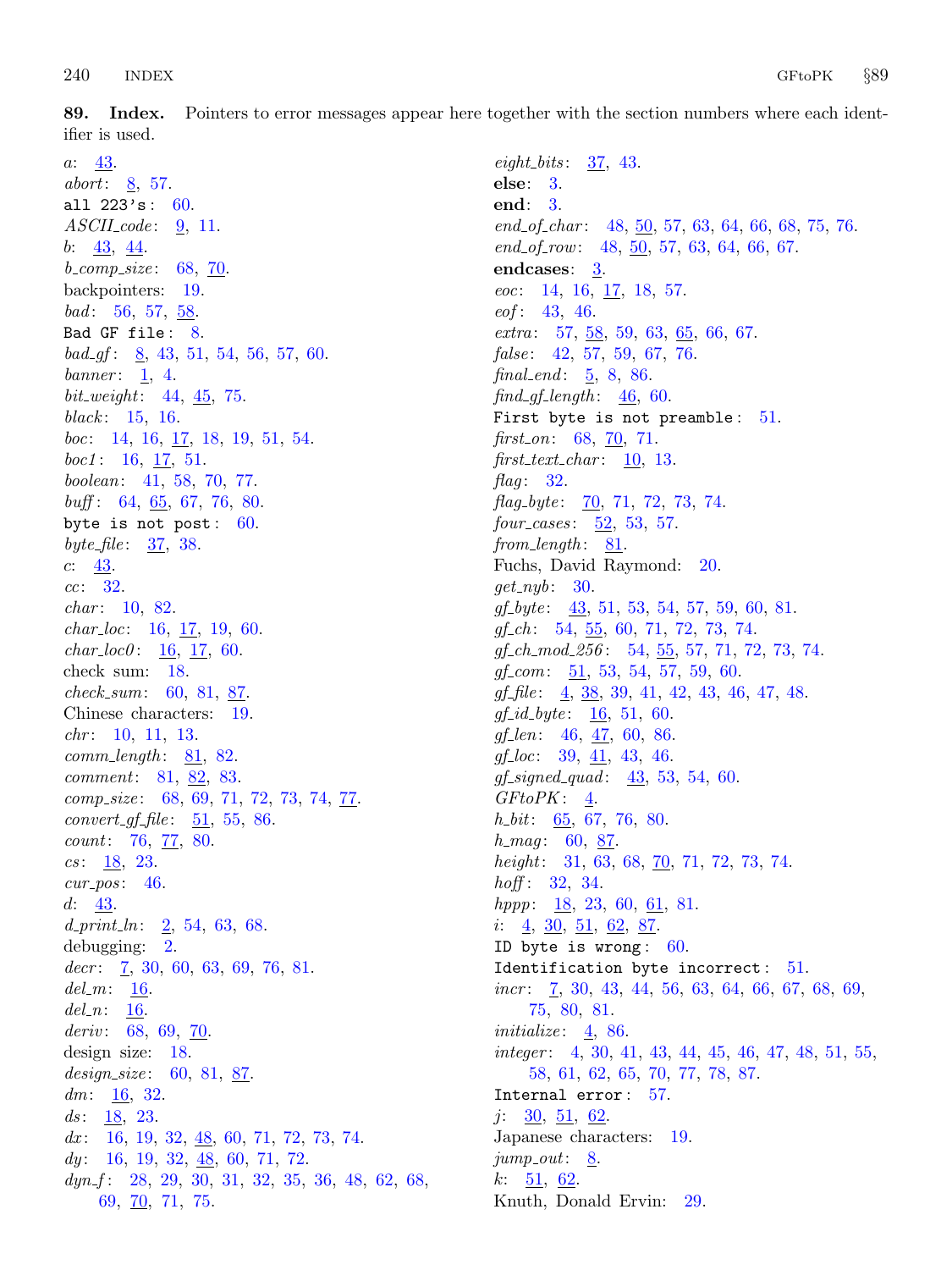$last\_text\_char: 10, 13.$  $last\_text\_char: 10, 13.$  $last\_text\_char: 10, 13.$  $last\_text\_char: 10, 13.$  $last\_text\_char: 10, 13.$  $line\_length: 6$  $line\_length: 6$ . located: [48](#page-21-0), [60,](#page-26-0) [85.](#page-36-0) Locator...already found: [60](#page-26-0).  $max_m: 16, 18, 48, 54, 55, 63.$  $max_m: 16, 18, 48, 54, 55, 63.$  $max_m: 16, 18, 48, 54, 55, 63.$  $max_m: 16, 18, 48, 54, 55, 63.$  $max_m: 16, 18, 48, 54, 55, 63.$  $max_m: 16, 18, 48, 54, 55, 63.$  $max_m: 16, 18, 48, 54, 55, 63.$  $max_m: 16, 18, 48, 54, 55, 63.$  $max_m: 16, 18, 48, 54, 55, 63.$  $max_m: 16, 18, 48, 54, 55, 63.$  $max_m: 16, 18, 48, 54, 55, 63.$  $max_m: 16, 18, 48, 54, 55, 63.$  $max_m: 16, 18, 48, 54, 55, 63.$ *max\_n*: [16](#page-6-0), <u>[18](#page-8-0)</u>, [48](#page-21-0), [54,](#page-23-0) [55,](#page-23-0) [63.](#page-27-0)  $max_new_{row}:$  [17.](#page-7-0)  $max_{10}$  row: [6](#page-2-0), [48,](#page-21-0) [56.](#page-23-0)  $max_2$ : [75](#page-33-0), [77](#page-34-0).  $min_m: 16, 18, 48, 54, 55, 63.$  $min_m: 16, 18, 48, 54, 55, 63.$  $min_m: 16, 18, 48, 54, 55, 63.$  $min_m: 16, 18, 48, 54, 55, 63.$  $min_m: 16, 18, 48, 54, 55, 63.$  $min_m: 16, 18, 48, 54, 55, 63.$  $min_m: 16, 18, 48, 54, 55, 63.$  $min_m: 16, 18, 48, 54, 55, 63.$  $min_m: 16, 18, 48, 54, 55, 63.$  $min_m: 16, 18, 48, 54, 55, 63.$  $min_m: 16, 18, 48, 54, 55, 63.$  $min_m: 16, 18, 48, 54, 55, 63.$  $min_m: 16, 18, 48, 54, 55, 63.$  $min_n$ : [16](#page-6-0), [18](#page-8-0), [48](#page-21-0), [54,](#page-23-0) [55,](#page-23-0) [63.](#page-27-0) missing raster information : [85.](#page-36-0) move\_to\_byte:  $46, 51, 60$  $46, 51, 60$  $46, 51, 60$  $46, 51, 60$  $46, 51, 60$ . n: [46.](#page-20-0)  $new_{row}: 56.$  $new_{row}: 56.$  $new_{row}: 56.$  $new_{1} - 0: 16, 17, 57.$  $new_{1} - 0: 16, 17, 57.$  $new_{1} - 0: 16, 17, 57.$  $new_{1} - 0: 16, 17, 57.$  $new_{1} - 0: 16, 17, 57.$  $new_{1} - 0: 16, 17, 57.$  $new_{1} - 0: 16, 17, 57.$  $new_{row_1}1: 16$  $new_{row_1}1: 16$ .  $new_{164}: 16.$  $new_{164}: 16.$  $new_{164}: 16.$ no character locator... : [54](#page-23-0). no<sub>-0</sub>p: [16](#page-6-0), [17,](#page-7-0) [19,](#page-8-0) [53](#page-22-0). Odd aspect ratio: [60](#page-26-0). on:  $57, \underline{58}, 59, \underline{70}, 76, 80.$  $57, \underline{58}, 59, \underline{70}, 76, 80.$  $57, \underline{58}, 59, \underline{70}, 76, 80.$  $57, \underline{58}, 59, \underline{70}, 76, 80.$  $57, \underline{58}, 59, \underline{70}, 76, 80.$  $57, \underline{58}, 59, \underline{70}, 76, 80.$  $57, \underline{58}, 59, \underline{70}, 76, 80.$  $57, \underline{58}, 59, \underline{70}, 76, 80.$  $57, \underline{58}, 59, \underline{70}, 76, 80.$  $57, \underline{58}, 59, \underline{70}, 76, 80.$ one\_sixty\_five\_cases:  $52, 57$  $52, 57$  $52, 57$ . only n bytes long:  $60$ .  $open\_gf\_file: 39, 51.$  $open\_gf\_file: 39, 51.$  $open\_gf\_file: 39, 51.$  $open\_gf\_file: 39, 51.$  $open\_gf\_file: 39, 51.$ open  $pk$  file:  $40, 51$  $40, 51$  $40, 51$ .  $\textit{ord}: 11.$  $\textit{ord}: 11.$  $\textit{ord}: 11.$ oriental characters: [19](#page-8-0). othercases: [3.](#page-1-0) others: [3](#page-1-0). output: [4.](#page-1-0)  $output\_byte: 44, 45, 75.$  $output\_byte: 44, 45, 75.$  $output\_byte: 44, 45, 75.$  $output\_byte: 44, 45, 75.$  $output\_byte: 44, 45, 75.$  $output\_byte: 44, 45, 75.$  $output\_byte: 44, 45, 75.$  $p\_bit: 76, 77, 80.$  $p\_bit: 76, 77, 80.$  $p\_bit: 76, 77, 80.$  $p\_bit: 76, 77, 80.$  $p\_bit: 76, 77, 80.$  $p\_bit: 76, 77, 80.$ pack\_and\_send\_character:  $55, 57, 62, 65$  $55, 57, 62, 65$  $55, 57, 62, 65$  $55, 57, 62, 65$  $55, 57, 62, 65$  $55, 57, 62, 65$  $55, 57, 62, 65$ . paint: [56,](#page-23-0) [57.](#page-24-0) paint\_switch:  $15, 16, 57$  $15, 16, 57$  $15, 16, 57$  $15, 16, 57$ .  $paint\_0$ : [16,](#page-6-0) [17](#page-7-0), [57](#page-24-0), [59.](#page-25-0) paint1: [16](#page-6-0), [17](#page-7-0), [59.](#page-25-0) paint2: [16](#page-6-0). paint $3:16$  $3:16$ .  $pk\_byte:$   $44, 53, 72, 73, 74, 75, 76, 80, 81, 84.$  $44, 53, 72, 73, 74, 75, 76, 80, 81, 84.$  $44, 53, 72, 73, 74, 75, 76, 80, 81, 84.$  $44, 53, 72, 73, 74, 75, 76, 80, 81, 84.$  $44, 53, 72, 73, 74, 75, 76, 80, 81, 84.$  $44, 53, 72, 73, 74, 75, 76, 80, 81, 84.$  $44, 53, 72, 73, 74, 75, 76, 80, 81, 84.$  $44, 53, 72, 73, 74, 75, 76, 80, 81, 84.$  $44, 53, 72, 73, 74, 75, 76, 80, 81, 84.$  $44, 53, 72, 73, 74, 75, 76, 80, 81, 84.$  $44, 53, 72, 73, 74, 75, 76, 80, 81, 84.$  $44, 53, 72, 73, 74, 75, 76, 80, 81, 84.$  $44, 53, 72, 73, 74, 75, 76, 80, 81, 84.$  $44, 53, 72, 73, 74, 75, 76, 80, 81, 84.$  $44, 53, 72, 73, 74, 75, 76, 80, 81, 84.$  $44, 53, 72, 73, 74, 75, 76, 80, 81, 84.$  $44, 53, 72, 73, 74, 75, 76, 80, 81, 84.$  $44, 53, 72, 73, 74, 75, 76, 80, 81, 84.$  $44, 53, 72, 73, 74, 75, 76, 80, 81, 84.$  $44, 53, 72, 73, 74, 75, 76, 80, 81, 84.$ pk file:  $\frac{4}{38}$  $\frac{4}{38}$  $\frac{4}{38}$ , [40,](#page-17-0) [41](#page-17-0), [42](#page-17-0), [44](#page-19-0), [48,](#page-21-0) [60.](#page-26-0) pk\_halfword:  $\frac{44}{74}$ , [74.](#page-32-0) pk\_id:  $24, 81$  $24, 81$ . pk loc: [40,](#page-17-0) [41](#page-17-0), [44,](#page-19-0) [57,](#page-24-0) [72](#page-32-0), [73,](#page-32-0) [74](#page-32-0), [84,](#page-36-0) [86](#page-36-0). pk\_no\_op: [23,](#page-11-0) [24](#page-11-0), [84](#page-36-0).  $pk_nyb: 44, 75.$  $pk_nyb: 44, 75.$  $pk_nyb: 44, 75.$  $pk_nyb: 44, 75.$  $pk_nyb: 44, 75.$  $pk\_open:$  [40](#page-17-0),  $41, 42, 44.$  $41, 42, 44.$  $41, 42, 44.$  $41, 42, 44.$  $41, 42, 44.$  $pk\_packet\_num: 30.$  $pk\_packet\_num: 30.$  $pk\_packet\_num: 30.$  $pk\_post: 23, 24, 84.$  $pk\_post: 23, 24, 84.$  $pk\_post: 23, 24, 84.$  $pk\_post: 23, 24, 84.$  $pk\_post: 23, 24, 84.$  $pk\_post: 23, 24, 84.$  $pk\_post: 23, 24, 84.$  $pk\_pre: 23, 24, 81.$  $pk\_pre: 23, 24, 81.$  $pk\_pre: 23, 24, 81.$  $pk\_pre: 23, 24, 81.$  $pk\_pre: 23, 24, 81.$  $pk\_pre: 23, 24, 81.$  $pk\_pre: 23, 24, 81.$ pk\_three\_bytes:  $\frac{44}{73}$  $\frac{44}{73}$  $\frac{44}{73}$ , [74.](#page-32-0)

 $pk\_word: \underline{44}$  $pk\_word: \underline{44}$  $pk\_word: \underline{44}$ , [53,](#page-22-0) [72](#page-32-0), [81.](#page-36-0)  $pk\_xxx1$ : [23,](#page-11-0) [24,](#page-11-0) [53](#page-22-0).  $pk\_yyy$ : [23,](#page-11-0) [24,](#page-11-0) [53](#page-22-0).  $pl$ : [32.](#page-14-0) post: [14](#page-5-0), [16](#page-6-0), <u>[17](#page-7-0)</u>, [18](#page-8-0), [20](#page-9-0), [51](#page-22-0), [60.](#page-26-0) post location is : [60](#page-26-0). post pointer is wrong : [60.](#page-26-0) *post\_loc*:  $60, 61$  $60, 61$  $60, 61$ . post\_post: [16,](#page-6-0) [17](#page-7-0), [18](#page-8-0), [20,](#page-9-0) [60.](#page-26-0) power: [78](#page-34-0), [79](#page-34-0), [80.](#page-35-0) pre: [14](#page-5-0), [16](#page-6-0), [17,](#page-7-0) [51.](#page-22-0) preamble comment: [1,](#page-1-0) [81,](#page-36-0) [83.](#page-36-0) pred  $pk\_loc: 55, 57, 72, 73, 74.$  $pk\_loc: 55, 57, 72, 73, 74.$  $pk\_loc: 55, 57, 72, 73, 74.$  $pk\_loc: 55, 57, 72, 73, 74.$  $pk\_loc: 55, 57, 72, 73, 74.$  $pk\_loc: 55, 57, 72, 73, 74.$  $pk\_loc: 55, 57, 72, 73, 74.$  $pk\_loc: 55, 57, 72, 73, 74.$  $pk\_loc: 55, 57, 72, 73, 74.$  $pk\_loc: 55, 57, 72, 73, 74.$ print:  $\frac{4}{5}$  $\frac{4}{5}$  $\frac{4}{5}$ , [8](#page-2-0), [81](#page-36-0). print  $ln: 2, 4, 60, 81, 85, 86.$  $ln: 2, 4, 60, 81, 85, 86.$  $ln: 2, 4, 60, 81, 85, 86.$  $ln: 2, 4, 60, 81, 85, 86.$  $ln: 2, 4, 60, 81, 85, 86.$  $ln: 2, 4, 60, 81, 85, 86.$  $ln: 2, 4, 60, 81, 85, 86.$  $ln: 2, 4, 60, 81, 85, 86.$  $ln: 2, 4, 60, 81, 85, 86.$  $ln: 2, 4, 60, 81, 85, 86.$  $ln: 2, 4, 60, 81, 85, 86.$  $ln: 2, 4, 60, 81, 85, 86.$  $ln: 2, 4, 60, 81, 85, 86.$ proofing: [19](#page-8-0). put\_count:  $64, 67$  $64, 67$ . put in rows:  $\frac{56}{56}$  $\frac{56}{56}$  $\frac{56}{56}$ , [57,](#page-24-0) [59](#page-25-0). put ptr:  $64, 65$  $64, 65$  $64, 65$ . q: [61](#page-26-0). r count: [76](#page-34-0), [77](#page-34-0).  $r_{i}$  [76](#page-34-0), [77](#page-34-0).  $r\_on: 76, 77.$  $r\_on: 76, 77.$  $r\_on: 76, 77.$  $r\_on: 76, 77.$ Ran out of memory: [57.](#page-24-0) read: [43](#page-18-0). repeat\_count: [30.](#page-13-0) repeat\_flag:  $64, 65, 66, 76, 80$  $64, 65, 66, 76, 80$  $64, 65, 66, 76, 80$  $64, 65, 66, 76, 80$  $64, 65, 66, 76, 80$  $64, 65, 66, 76, 80$  $64, 65, 66, 76, 80$  $64, 65, 66, 76, 80$  $64, 65, 66, 76, 80$ . reset: [39](#page-17-0). rewrite: [40.](#page-17-0) Rokicki, Tomas Gerhard Paul: [1.](#page-1-0) round:  $60.$  $60.$ row: [6,](#page-2-0) [48,](#page-21-0) [51](#page-22-0), [55](#page-23-0), [56,](#page-23-0) [57,](#page-24-0) [63](#page-27-0), [64](#page-28-0), [65,](#page-28-0) [66,](#page-28-0) [67](#page-29-0), [68,](#page-30-0) [69](#page-31-0), [75](#page-33-0), [76,](#page-34-0) [80](#page-35-0). row ptr:  $\frac{55}{56}$ , [56,](#page-23-0) [57,](#page-24-0) [63,](#page-27-0) [64](#page-28-0), [66](#page-28-0), [67](#page-29-0). s<sub>count</sub>: [76](#page-34-0), [77](#page-34-0).  $s_i$ : [76,](#page-34-0) [77](#page-34-0).  $s_0$ . [76](#page-34-0), [77.](#page-34-0) Samuel, Arthur Lee: [1](#page-1-0). scaled: [16](#page-6-0), [18,](#page-8-0) [19](#page-8-0), [23.](#page-11-0) sent: <u>48</u>, [57.](#page-24-0)  $set_pos: 46.$  $set_pos: 46.$  $set_pos: 46.$ sixteen\_cases: [52.](#page-22-0)  $sixty_four\_cases: 52, 59.$  $sixty_four\_cases: 52, 59.$  $sixty_four\_cases: 52, 59.$  $sixty_four\_cases: 52, 59.$  $sixty_four\_cases: 52, 59.$ skip: [56.](#page-23-0)  $skip_0.1em 0: 57.$  $skip_0.1em 0: 57.$  $skip_0.1em 0: 57.$  $skip0: 16, 17, 57.$  $skip0: 16, 17, 57.$  $skip0: 16, 17, 57.$  $skip0: 16, 17, 57.$  $skip0: 16, 17, 57.$  $skip0: 16, 17, 57.$  $skip0: 16, 17, 57.$ skip1: [16](#page-6-0), [17.](#page-7-0) skip2: [16](#page-6-0). skip $3: 16$  $3: 16$ .  $state: 57, 58, 59, 64, 67, 70, 76, 80.$  $state: 57, 58, 59, 64, 67, 70, 76, 80.$  $state: 57, 58, 59, 64, 67, 70, 76, 80.$  $state: 57, 58, 59, 64, 67, 70, 76, 80.$  $state: 57, 58, 59, 64, 67, 70, 76, 80.$  $state: 57, 58, 59, 64, 67, 70, 76, 80.$  $state: 57, 58, 59, 64, 67, 70, 76, 80.$  $state: 57, 58, 59, 64, 67, 70, 76, 80.$  $state: 57, 58, 59, 64, 67, 70, 76, 80.$  $state: 57, 58, 59, 64, 67, 70, 76, 80.$  $state: 57, 58, 59, 64, 67, 70, 76, 80.$  $state: 57, 58, 59, 64, 67, 70, 76, 80.$  $state: 57, 58, 59, 64, 67, 70, 76, 80.$  $state: 57, 58, 59, 64, 67, 70, 76, 80.$  $state: 57, 58, 59, 64, 67, 70, 76, 80.$  $state: 57, 58, 59, 64, 67, 70, 76, 80.$  $state: 57, 58, 59, 64, 67, 70, 76, 80.$ status : [48](#page-21-0), [49](#page-21-0), [54,](#page-23-0) [57,](#page-24-0) [60,](#page-26-0) [85](#page-36-0). system dependencies: [3,](#page-1-0) [8,](#page-2-0) [10,](#page-3-0) [20,](#page-9-0) [37](#page-17-0), [43](#page-18-0), [46](#page-20-0), [88](#page-38-0).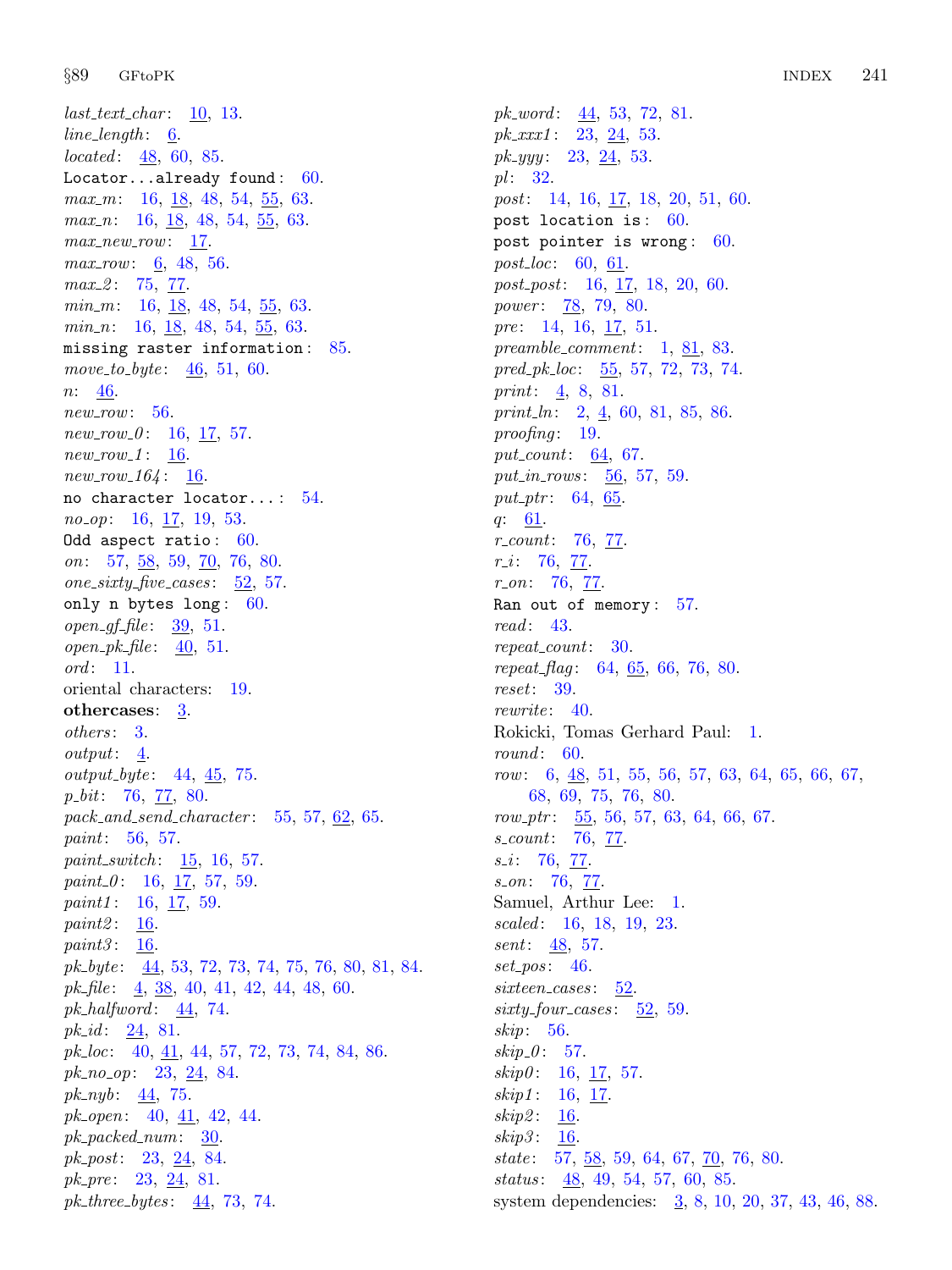text\_char:  $\frac{10}{11}$  $\frac{10}{11}$  $\frac{10}{11}$  $\frac{10}{11}$  $\frac{10}{11}$ . text\_file:  $\underline{10}$  $\underline{10}$  $\underline{10}$ . tfm: [32](#page-14-0), [33](#page-15-0), [36](#page-16-0).  $tfm_width: \underline{48}, 60, 71, 72, 73, 74.$  $tfm_width: \underline{48}, 60, 71, 72, 73, 74.$  $tfm_width: \underline{48}, 60, 71, 72, 73, 74.$  $tfm_width: \underline{48}, 60, 71, 72, 73, 74.$  $tfm_width: \underline{48}, 60, 71, 72, 73, 74.$  $tfm_width: \underline{48}, 60, 71, 72, 73, 74.$  $tfm_width: \underline{48}, 60, 71, 72, 73, 74.$  $tfm_width: \underline{48}, 60, 71, 72, 73, 74.$  $tfm_width: \underline{48}, 60, 71, 72, 73, 74.$  $tfm_width: \underline{48}, 60, 71, 72, 73, 74.$  $tfm_width: \underline{48}, 60, 71, 72, 73, 74.$  $tfm_width: \underline{48}, 60, 71, 72, 73, 74.$  $tfm_width: \underline{48}, 60, 71, 72, 73, 74.$ true: [40](#page-17-0), [56](#page-23-0), [57](#page-24-0), [64](#page-28-0), [67](#page-29-0), [76](#page-34-0). undefined\_commands: [17](#page-7-0). Unexpected command:  $51, 57, 60.$  $51, 57, 60.$  $51, 57, 60.$  $51, 57, 60.$  $51, 57, 60.$  $51, 57, 60.$ Unexpected end of file:  $43.$  $43.$ *virgin*:  $\frac{48}{54}$  $\frac{48}{54}$  $\frac{48}{54}$  $\frac{48}{54}$  $\frac{48}{54}$ , [49](#page-21-0), 54, [60](#page-26-0). voff: [32](#page-14-0), [34](#page-15-0).  $vppp: \underline{18}, 23, 60, \underline{61}, 81.$  $vppp: \underline{18}, 23, 60, \underline{61}, 81.$  $vppp: \underline{18}, 23, 60, \underline{61}, 81.$  $vppp: \underline{18}, 23, 60, \underline{61}, 81.$  $vppp: \underline{18}, 23, 60, \underline{61}, 81.$  $vppp: \underline{18}, 23, 60, \underline{61}, 81.$  $vppp: \underline{18}, 23, 60, \underline{61}, 81.$  $vppp: \underline{18}, 23, 60, \underline{61}, 81.$  $vppp: \underline{18}, 23, 60, \underline{61}, 81.$  $vppp: \underline{18}, 23, 60, \underline{61}, 81.$  $vppp: \underline{18}, 23, 60, \underline{61}, 81.$ white: [16](#page-6-0). width: [31](#page-14-0), [63](#page-27-0), [66](#page-28-0), [67](#page-29-0), [68](#page-30-0), [70](#page-31-0), [71](#page-32-0), [72](#page-32-0), [73](#page-32-0), [74](#page-32-0), [76](#page-34-0), [80](#page-35-0). write: [4](#page-1-0), [44](#page-19-0).  $write\_ln: 4$  $write\_ln: 4$ .  $x_{\text{offset}}$ : [63](#page-27-0), [70](#page-31-0), [71](#page-32-0), [72](#page-32-0), [73](#page-32-0), [74](#page-32-0).  $xchr: \underline{11}, 12, 13, 81.$  $xchr: \underline{11}, 12, 13, 81.$  $xchr: \underline{11}, 12, 13, 81.$  $xchr: \underline{11}, 12, 13, 81.$  $xchr: \underline{11}, 12, 13, 81.$  $xchr: \underline{11}, 12, 13, 81.$  $xchr: \underline{11}, 12, 13, 81.$  $xchr: \underline{11}, 12, 13, 81.$  $xchr: \underline{11}, 12, 13, 81.$ *xord*: [11](#page-3-0), [13](#page-4-0), [81](#page-36-0).  $xxx1: 16, 17, 53.$  $xxx1: 16, 17, 53.$  $xxx1: 16, 17, 53.$  $xxx1: 16, 17, 53.$  $xxx1: 16, 17, 53.$  $xxx1: 16, 17, 53.$  $xxx1: 16, 17, 53.$ xxx2: [16](#page-6-0). xxx3: [16](#page-6-0).  $xxx_4: 16$  $xxx_4: 16$ .  $y_{\text{off}}$ set: [63](#page-27-0), [70](#page-31-0), [71](#page-32-0), [72](#page-32-0), [73](#page-32-0), [74](#page-32-0).  $yyy: \quad 16, \ \underline{17}, \ \underline{19}, \ \underline{23}, \ \underline{53}.$  $yyy: \quad 16, \ \underline{17}, \ \underline{19}, \ \underline{23}, \ \underline{53}.$  $yyy: \quad 16, \ \underline{17}, \ \underline{19}, \ \underline{23}, \ \underline{53}.$  $yyy: \quad 16, \ \underline{17}, \ \underline{19}, \ \underline{23}, \ \underline{53}.$  $yyy: \quad 16, \ \underline{17}, \ \underline{19}, \ \underline{23}, \ \underline{53}.$  $yyy: \quad 16, \ \underline{17}, \ \underline{19}, \ \underline{23}, \ \underline{53}.$  $yyy: \quad 16, \ \underline{17}, \ \underline{19}, \ \underline{23}, \ \underline{53}.$  $yyy: \quad 16, \ \underline{17}, \ \underline{19}, \ \underline{23}, \ \underline{53}.$  $yyy: \quad 16, \ \underline{17}, \ \underline{19}, \ \underline{23}, \ \underline{53}.$  $yyy: \quad 16, \ \underline{17}, \ \underline{19}, \ \underline{23}, \ \underline{53}.$  $yyy: \quad 16, \ \underline{17}, \ \underline{19}, \ \underline{23}, \ \underline{53}.$